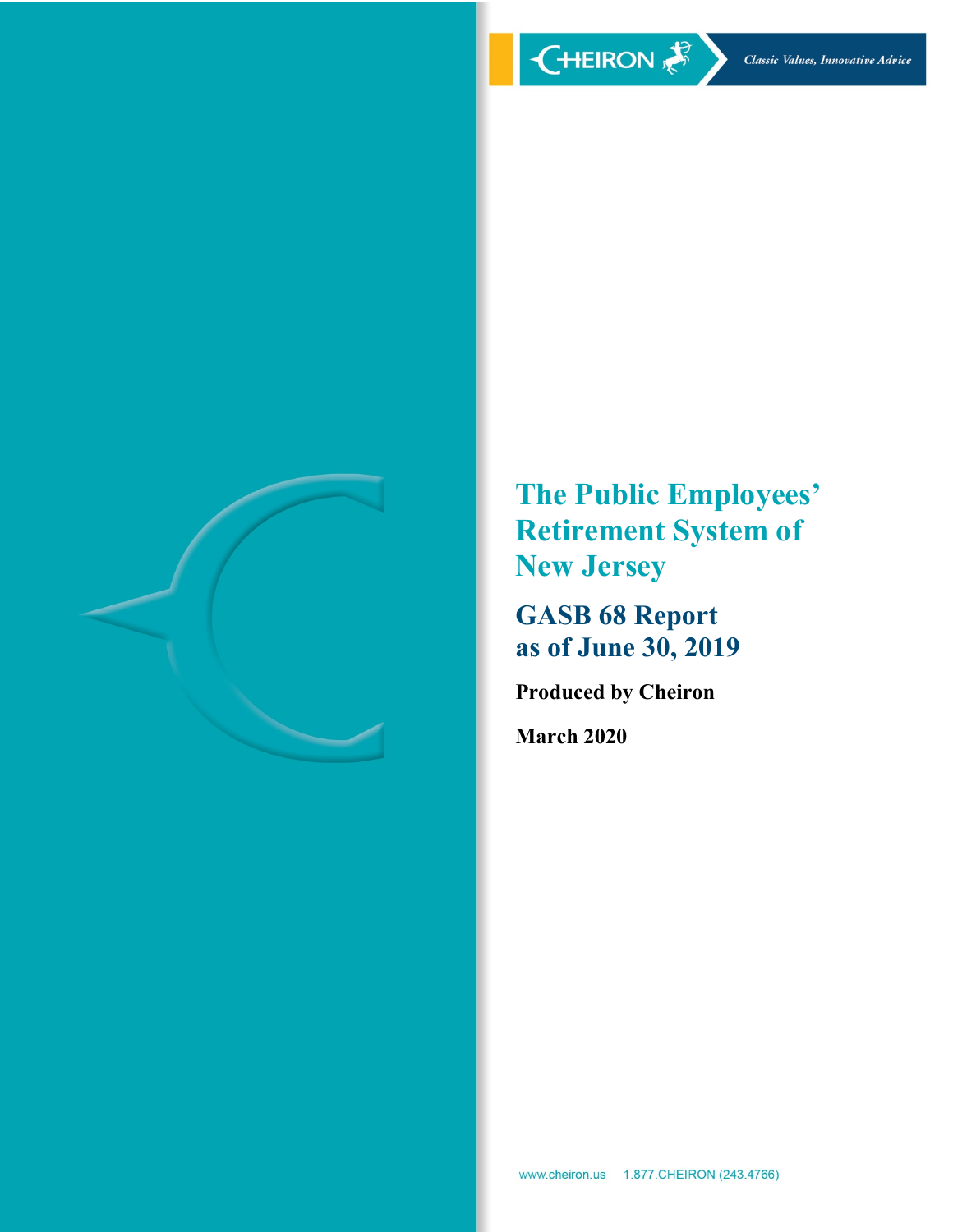# **TABLE OF CONTENTS**

| <b>Section</b> | Page |
|----------------|------|
| Section I      |      |
| Section II     |      |
| Section III    |      |
| Section IV     |      |
| Appendices     |      |
|                |      |
|                |      |
|                |      |
|                |      |
|                |      |
|                |      |

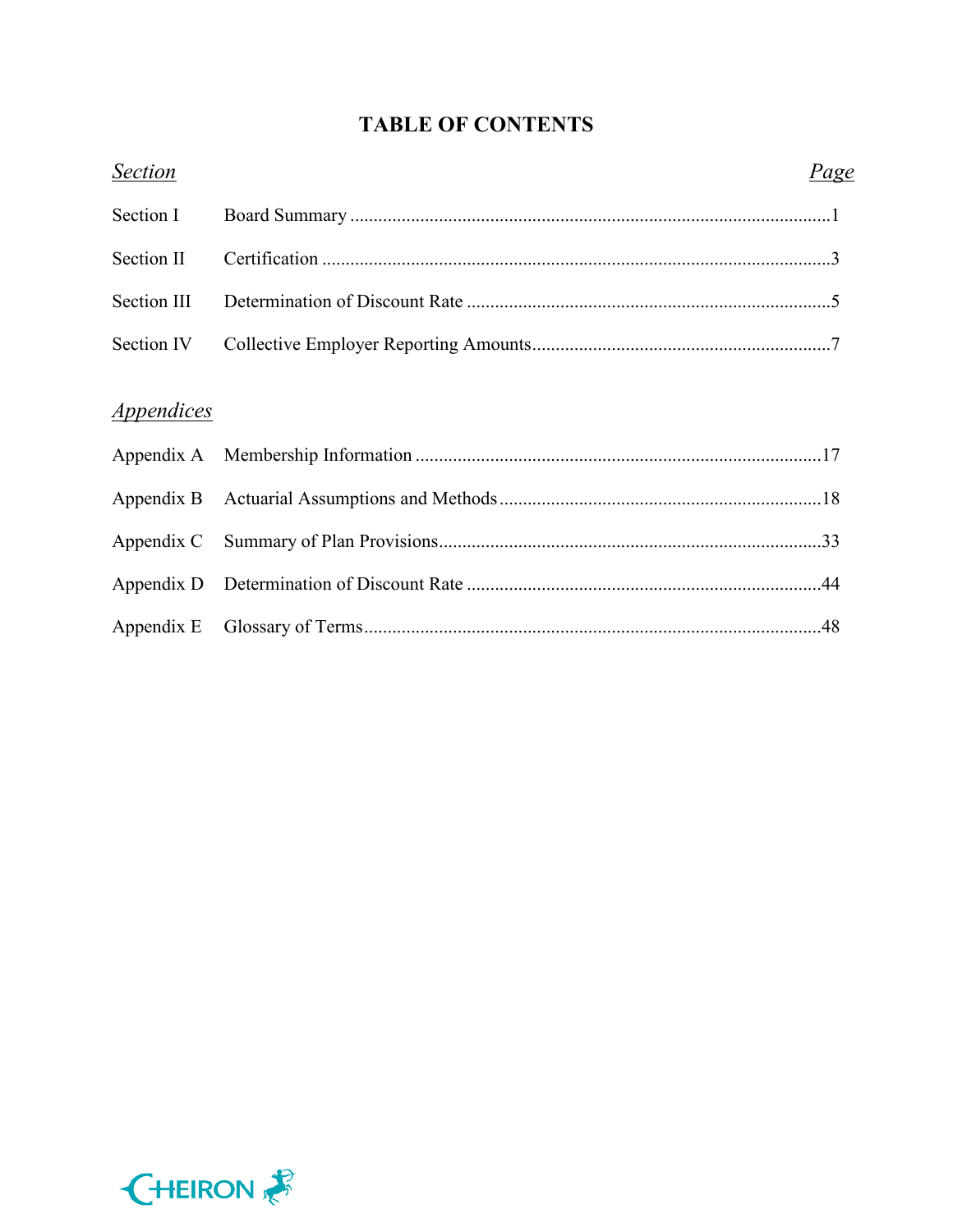## **SECTION I – BOARD SUMMARY**

The purpose of this report is to provide accounting and financial disclosure information under Governmental Accounting Standards Board Statement 68 for the Public Employees' Retirement System of New Jersey (PERS, Plan or System). This information includes:

- Disclosure of Deferred Inflows and Outflows, and
- Calculation of the Collective Annual Pension Expense.

# **Highlights**

The reporting date for the PERS is June 30, 2019. Measurements as of the reporting date are based on the fair value of assets as of June 30, 2019 and the Total Pension Liability as of the valuation date, July 1, 2018, updated to June 30, 2019. As a result of the Experience Study covering the period July 1, 2014 – June 30, 2018, the assumed rates of termination, retirement, mortality, disability, salary increases, and inflation were updated. To see a detailed comparison of the changes refer to the Experience Study. The assumed discount rate used to measure the Total Pension Liability was changed as of the measurement date. We are not aware of any other significant events between the valuation date and the measurement date, so the update procedures only include the addition of service cost and interest cost offset by actual benefit payments, and an adjustment to reflect the changes in assumptions.

Additional information about the TPL can be found in the GASB 67 report. This report contains the GASB 68 collective employer reporting amounts. The individual employer reporting amounts can be found in the GASB 67-68 Employer Schedules provided separately in excel format.

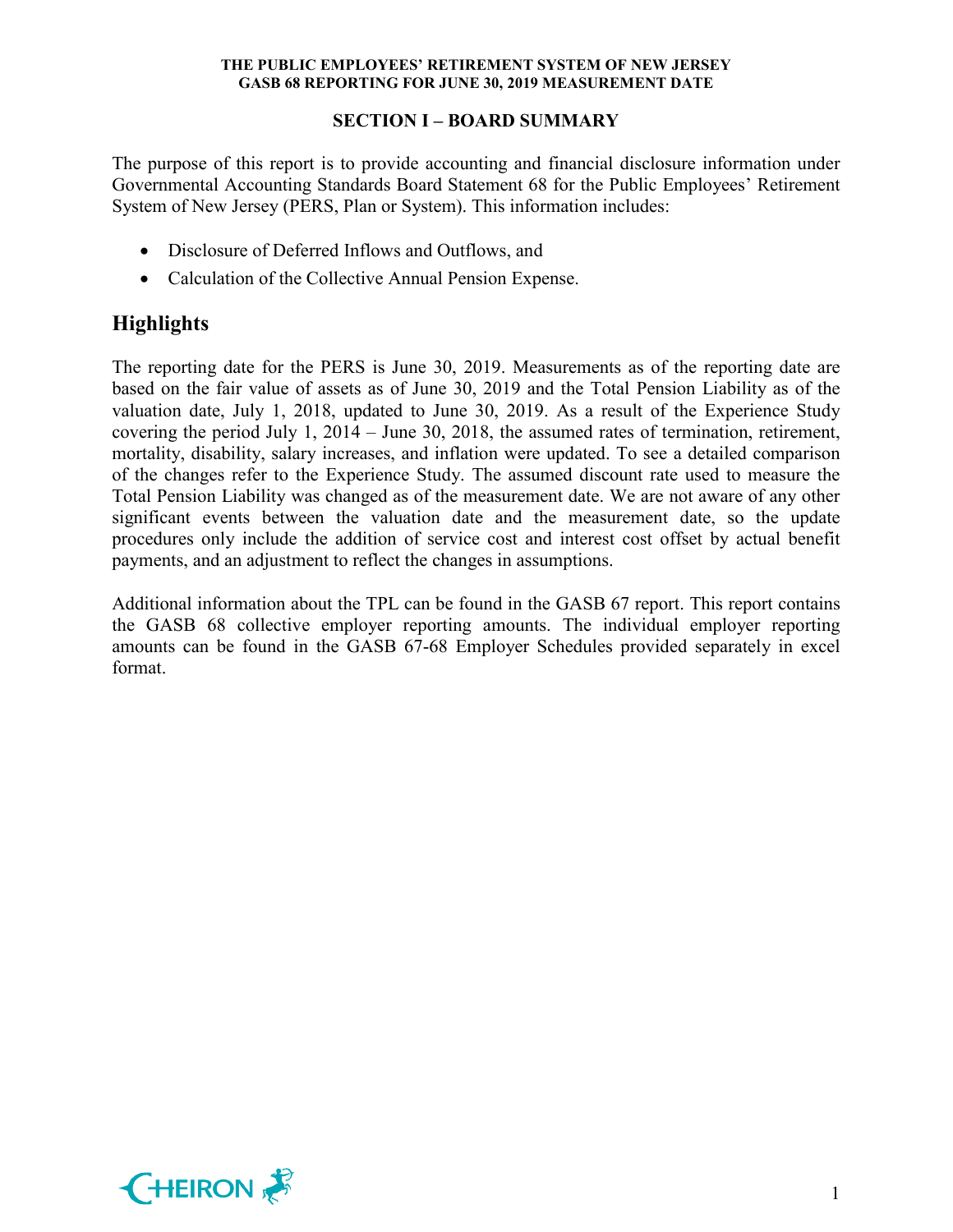## **SECTION I – BOARD SUMMARY**

The following table provides a summary of the key results during this reporting period.

| <b>Table I-1</b>                                                                          |              |                   |              |                   |  |  |  |  |  |  |  |  |  |
|-------------------------------------------------------------------------------------------|--------------|-------------------|--------------|-------------------|--|--|--|--|--|--|--|--|--|
| <b>Summary of Collective Results</b><br>6/30/2019<br>6/30/2018<br><b>Measurement Date</b> |              |                   |              |                   |  |  |  |  |  |  |  |  |  |
| <b>State</b>                                                                              |              |                   |              |                   |  |  |  |  |  |  |  |  |  |
| Net Pension Liability                                                                     | $\mathbb{S}$ | 23,012,420,340    |              | \$23,704,298,093  |  |  |  |  |  |  |  |  |  |
| <b>Deferred Outflows</b>                                                                  |              | (1,537,694,730)   |              | (2,795,835,407)   |  |  |  |  |  |  |  |  |  |
| Deferred Inflows                                                                          |              | 4,779,928,924     |              | 4,968,631,829     |  |  |  |  |  |  |  |  |  |
| Net Impact on Statement of Net Position                                                   | $\mathbb{S}$ | 26,254,654,534    |              | \$25,877,094,515  |  |  |  |  |  |  |  |  |  |
| <b>Total Pension Expense</b>                                                              | $\mathbb{S}$ | 1,267,799,109     | $\mathbb{S}$ | 1,391,975,469     |  |  |  |  |  |  |  |  |  |
| Pension Expense (% of Payroll)                                                            |              | 29.25%            |              | 32.09%            |  |  |  |  |  |  |  |  |  |
| <b>Local Employers</b>                                                                    |              |                   |              |                   |  |  |  |  |  |  |  |  |  |
| Net Pension Liability                                                                     | \$           | 18, 143, 832, 135 | $\mathbb{S}$ | 19,689,501,539    |  |  |  |  |  |  |  |  |  |
| <b>Deferred Outflows</b>                                                                  |              | (2,122,619,897)   |              | (3,619,985,444)   |  |  |  |  |  |  |  |  |  |
| Deferred Inflows                                                                          |              | 6,618,184,855     |              | 6,581,869,368     |  |  |  |  |  |  |  |  |  |
| Net Impact on Statement of Net Position                                                   | $\mathbf S$  | 22,639,397,093    |              | \$22,651,385,463  |  |  |  |  |  |  |  |  |  |
| <b>Total Pension Expense</b>                                                              | $\mathbb{S}$ | 974,471,686       | $\mathbb{S}$ | 1,099,708,157     |  |  |  |  |  |  |  |  |  |
| Pension Expense (% of Payroll)                                                            |              | 13.71%            |              | 15.66%            |  |  |  |  |  |  |  |  |  |
| <b>Total</b>                                                                              |              |                   |              |                   |  |  |  |  |  |  |  |  |  |
| Net Pension Liability                                                                     | \$           | 41,156,252,475    | $\mathbb{S}$ | 43, 393, 799, 632 |  |  |  |  |  |  |  |  |  |
| <b>Deferred Outflows</b>                                                                  |              | (3,660,314,627)   |              | (6,415,820,851)   |  |  |  |  |  |  |  |  |  |
| Deferred Inflows                                                                          |              | 11,398,113,779    |              | 11,550,501,197    |  |  |  |  |  |  |  |  |  |
| Net Impact on Statement of Net Position                                                   | $\mathbb{S}$ | 48,894,051,627    | $\mathbb{S}$ | 48,528,479,978    |  |  |  |  |  |  |  |  |  |
| <b>Total Pension Expense</b>                                                              | $\mathbb{S}$ | 2,242,270,795     | $\mathbb{S}$ | 2,491,683,626     |  |  |  |  |  |  |  |  |  |
| Pension Expense (% of Payroll)                                                            |              | 19.60%            |              | 21.93%            |  |  |  |  |  |  |  |  |  |

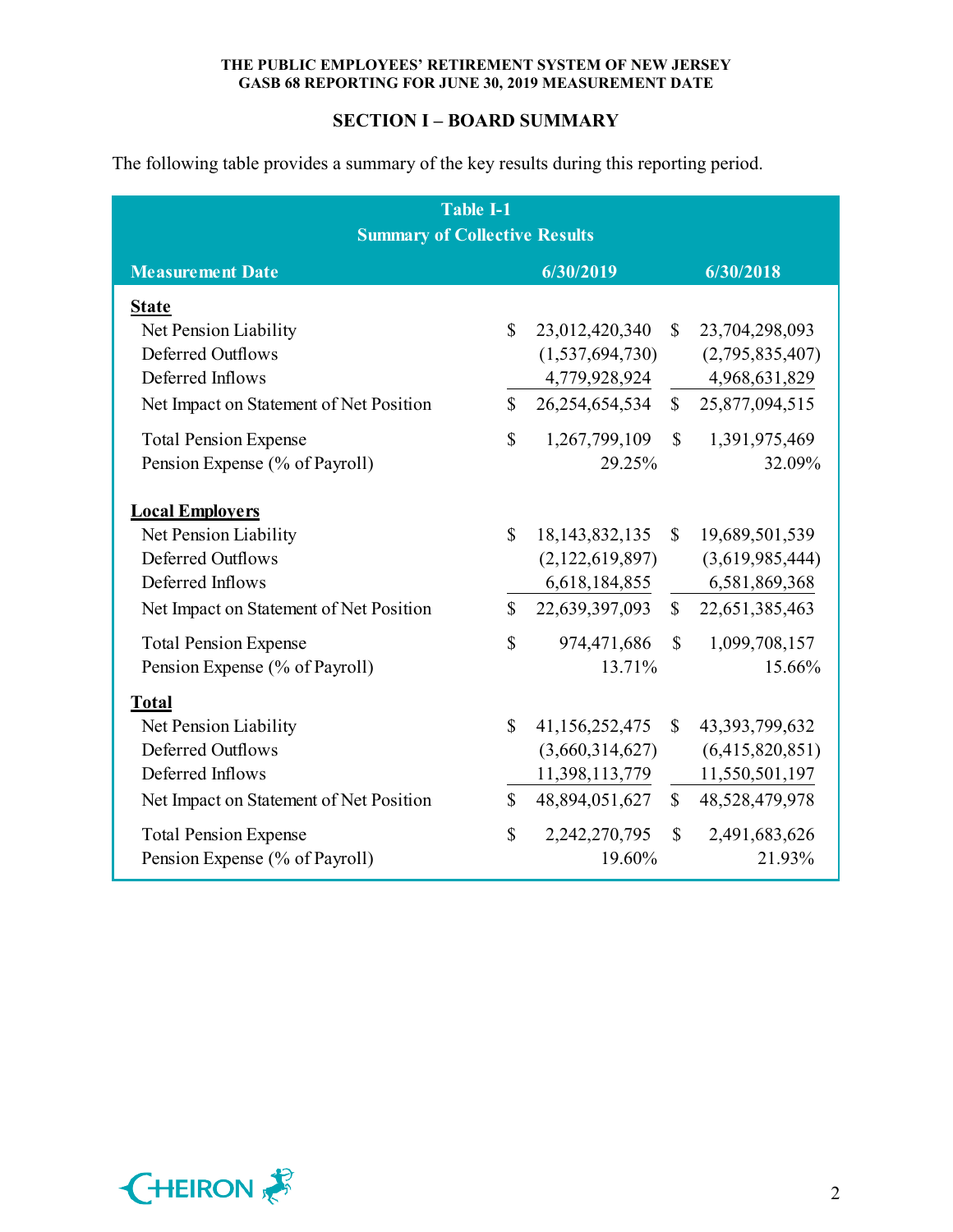### **SECTION II – CERTIFICATION**

The purpose of this report is to provide accounting and financial reporting information under GASB 68 for the Public Employees' Retirement System of New Jersey (PERS). This report is for the use of PERS, the Division of Pensions and Benefits (DPB) and their auditors in preparing financial reports in accordance with applicable law and accounting requirements. This report is not appropriate for other purposes, including the measurement of funding requirements for PERS and estimating the price to settle PERS's obligations.

In preparing our report, we relied on information (some oral and some written) supplied by the Division of Pensions and Benefits. This information includes, but is not limited to, the plan provisions, employee data, and financial information. We performed an informal examination of the obvious characteristics of the data for reasonableness and consistency in accordance with Actuarial Standard of Practice No. 23.

Future actuarial measurements may differ significantly from the current measurements due to such factors as the following: plan experience differing from that anticipated by the economic or demographic assumptions; changes in economic or demographic assumptions; and changes in plan provisions or applicable law.

For purposes of this report, the projection of the Plan's contributions and projected benefit payments as of June 30, 2019 was based on the recommended demographic assumptions of the July 1, 2014 – June 30, 2018 Experience Study, approved by the Board of Trustees on February 19, 2020. The calculation of the Total Pension Liability as of June 30, 2019 was based on the same demographic assumptions except for the mortality assumption, which was based on the SOA's Scale MP-2019 mortality improvement scale upon direction from the DPB. While we do not find the use of the SOA's Scale MP-2019 unreasonable, it does not reflect the analysis of actual mortality experience from our Experience Study which was the basis for our recommended mortality assumptions, including the mortality improvement scale.

Based on the State Treasurer's recommendation the following investment return assumptions are used to determine the actuarially determined contributions:

- Effective with the July 1, 2017 valuation: 7.50% per annum,
- Effective with the July 1, 2019 valuation: 7.30% per annum,
- Effective with the July 1, 2021 valuation: 7.00% per annum,

In accordance with Paragraph 40 of GASB Statement No. 67, the projection of the Plan's fiduciary net position is based on a long-term expected rate of return of 7.00% per annum.

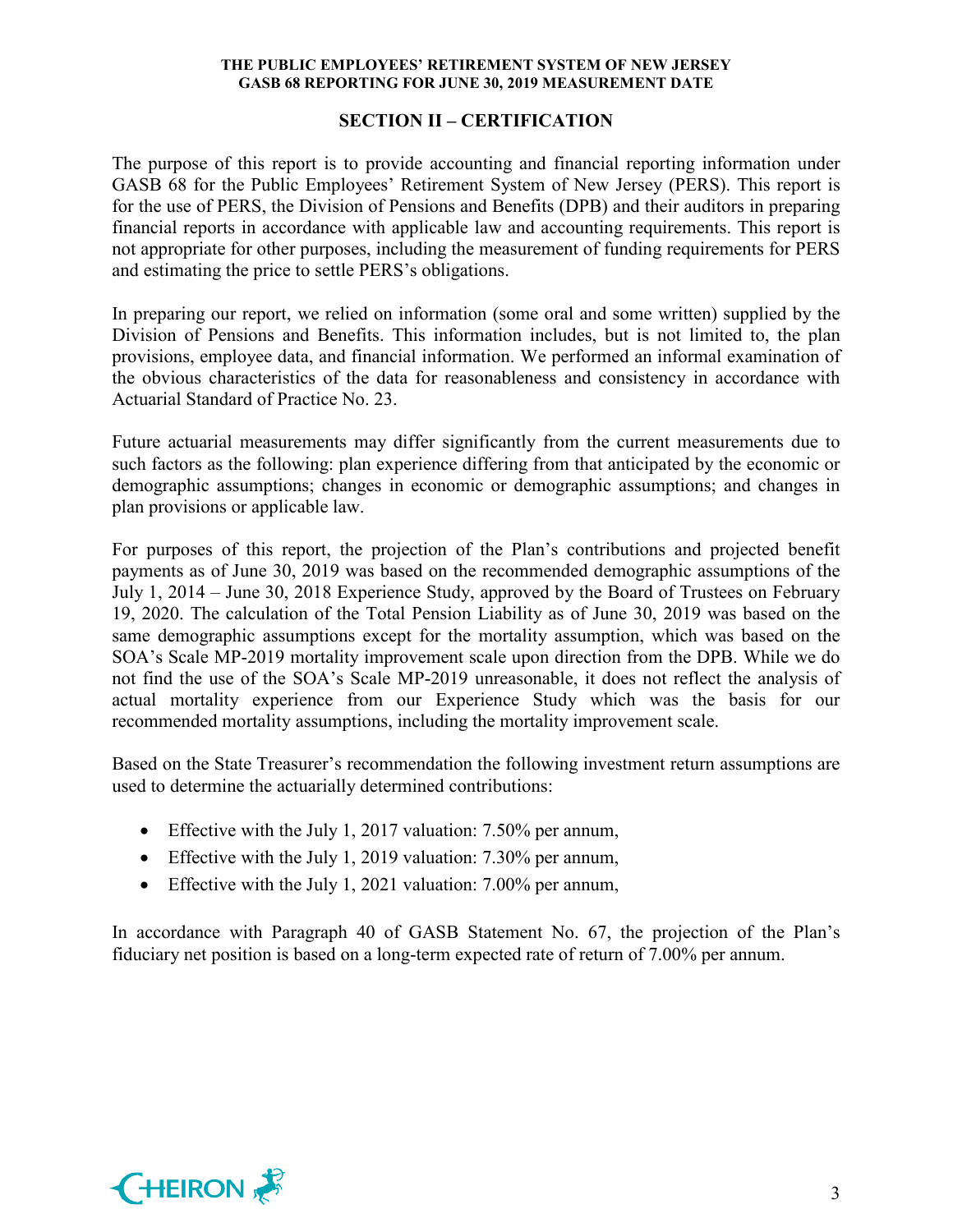#### **SECTION II – CERTIFICATION**

This report and its contents have been prepared in accordance with generally recognized and accepted actuarial principles and practices and our understanding of the Code of Professional Conduct and applicable Actuarial Standards of Practice set out by the Actuarial Standards Board as well as applicable laws and regulations. Furthermore, as credentialed actuaries, we meet the Qualification Standards of the American Academy of Actuaries to render the opinion contained in this report. This report does not address any contractual or legal issues. We are not attorneys and our firm does not provide any legal services or advice.

This report was prepared for PERS for the purposes described herein and for the use by the plan auditor in completing an audit related to the matters herein. Other users of this report are not intended users as defined in the Actuarial Standards of Practice, and Cheiron assumes no duty or liability to such other users.

Janet Cranna, FSA, FCA, MAAA, EA Anu Patel, FSA, MAAA, EA Principal Consulting Actuary Principal Consulting Actuary

Anu Patil

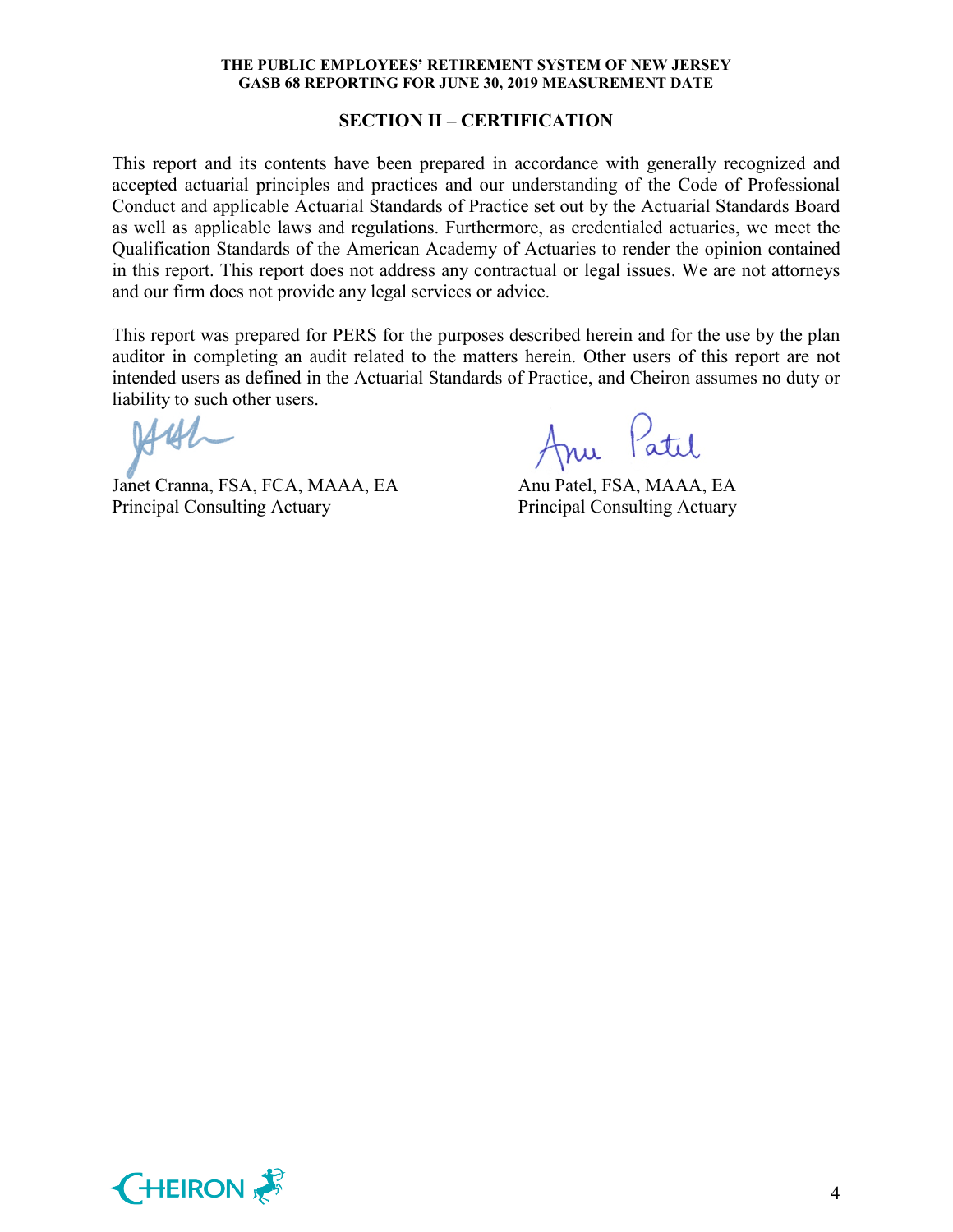## **SECTION III – DETERMINATION OF DISCOUNT RATE**

The discount rate used to measure the Total Pension Liability was 5.66% as of June 30, 2018 and 6.28% as of June 30, 2019. As discussed with the Division of Pensions and Benefits, the projection of cash flows used to determine the discount rate as of June 30, 2019 assumed:

- In accordance with Paragraph 40 of GASB Statement No. 67, the projection of the Plan's fiduciary net position is based on a long-term expected rate of return of 7.00% per annum.
- In accordance with Paragraph 37 of GASB Statement No. 67, the projection of the Plan's contributions and projected benefit payments are based on the same assumptions used to determine the expected contributions for the System. The demographic assumptions are based on the recommendations of the July 1, 2014 – June 30, 2018 Experience Study as approved by the Board of Trustees on February 19, 2020.

Based on the State Treasurer's recommendation the following investment return assumptions are used to determine the actuarially determined contributions:

- o Effective with the July 1, 2017 valuation: 7.50% per annum,
- o Effective with the July 1, 2019 valuation: 7.30% per annum,
- o Effective with the July 1, 2021 valuation: 7.00% per annum,
- It is assumed that the Local employers will contribute 100% of their actuarially determined contribution and 100% of their Non-Contributory Group Insurance Premium Fund (NCGIPF) contribution while the State will contribute 70% of their actuarially determined contribution and 100% of their NCGIPF contribution for all years of the projection. The 70% contribution rate is the total State contribution rate expected to be paid in fiscal year ending June 30, 2020 with respect to the actuarially determined contribution for the fiscal year ending June 30, 2020 for all State administered retirement systems.
- Consistent with Chapter 83, P.L. 2016, it is assumed that the State will make pension contributions in equal amounts at the end of each quarter.
- Annual administrative expenses are assumed to be 0.36% and 0.63% of expected pension benefit payments for State and Local employers, respectively.
- In accordance with Chapter 98, P. L. 2017, PERS receives 21.02% of the proceeds of the Lottery Enterprise for a period of 30 years. Revenues received from lottery proceeds are assumed to be contributed to the System on a monthly basis.
- It is assumed that Local employers' contributions, including the NCGIPF contributions, are expected to be received on April  $1<sup>st</sup>$ , 21 months after the associated valuation date.
- The State NCGIPF contributions are assumed to be paid monthly.

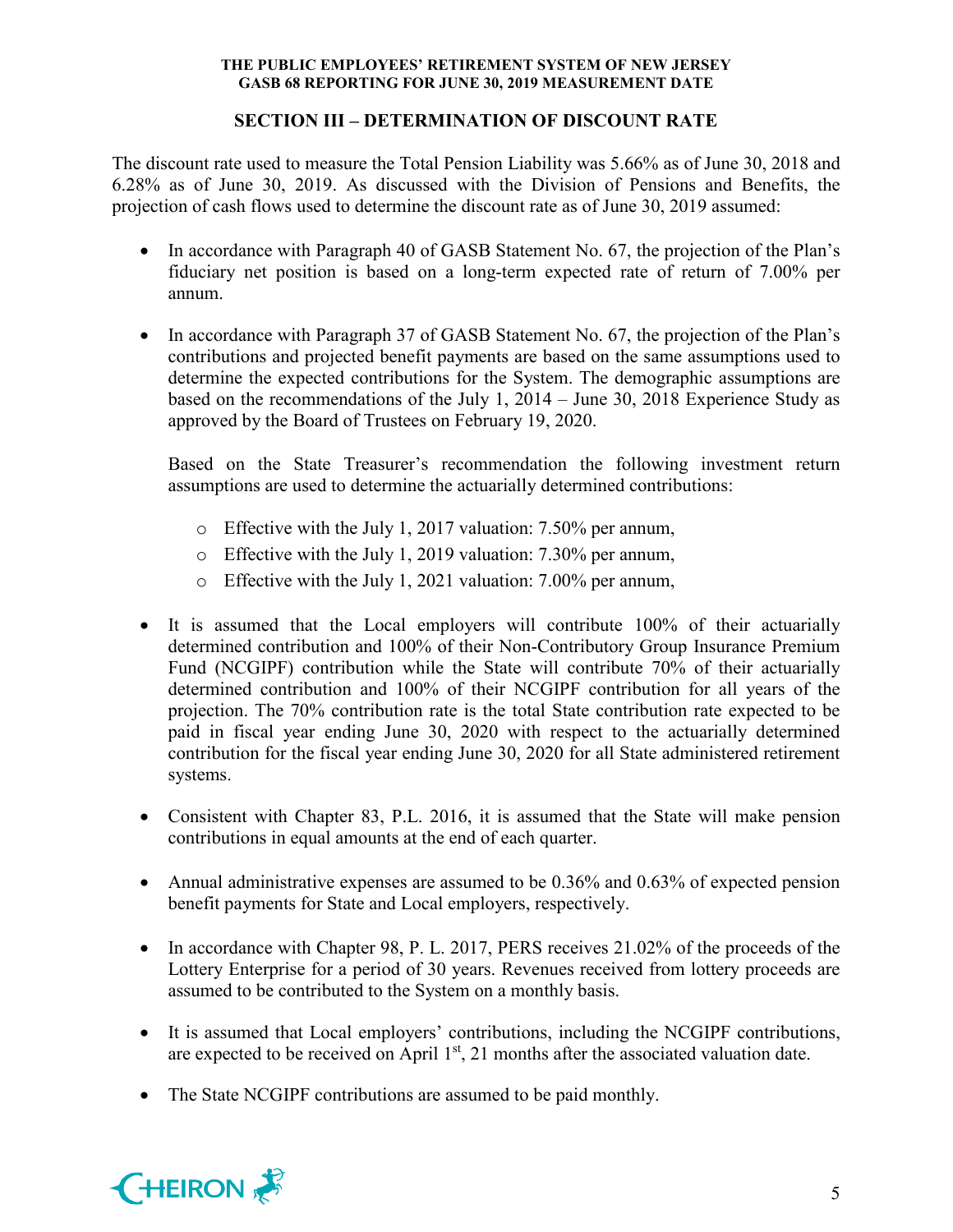#### **SECTION III – DETERMINATION OF DISCOUNT RATE**

The Fiduciary Net Position (FNP) includes Local employers' contributions receivable as reported in the financial statements provided to us by the Division of Pensions and Benefits. In determining the discount rate in Appendix D, the FNP at the beginning of each year does not reflect receivable contributions as those amounts are not available at the beginning of the year to pay benefits. The receivable contributions for the current year and prior year are shown below:

- For FYE June 30, 2018, the FNP includes receivable contributions of \$1,073,054,740 (\$949,447,522 for appropriations, \$45,229,397 for NCGIPF, \$34,249,798 for Chapter 19 and \$44,128,023 for ERI).
- For FYE June 30, 2019, the FNP includes receivable contributions of \$1,038,892,124 (\$922,973,395 for appropriations, \$49,732,041 for NCGIPF, \$29,002,502 for Chapter 19 and \$37,184,186 for ERI).

Based on these assumptions, the pension Plan's fiduciary net position was projected to be available to make all projected future benefit payments of current Plan members through fiscal year 2057. Municipal bond rates of 3.87% as of June 30, 2018 and 3.50% as of June 30, 2019 were used in the development of the blended GASB discount rate after the Plan's fiduciary net position was no longer sufficient to make future benefit payments. As selected by the State Treasurer, the rates are based on the Bond Buyer GO 20-Bond Municipal Bond Index. Based on the long-term rate of return of 7.00% and the municipal bond rate of 3.87% as of June 30, 2018 and the long-term rate of return of 7.00% and the municipal bond rate of 3.50% as of June 30, 2019, the blended GASB discount rates are 5.66% as of June 30, 2018 and **6.28%** as of June 30, 2019. The assumed discount rates have been determined in accordance with the method prescribed by GASB Statement No. 67.

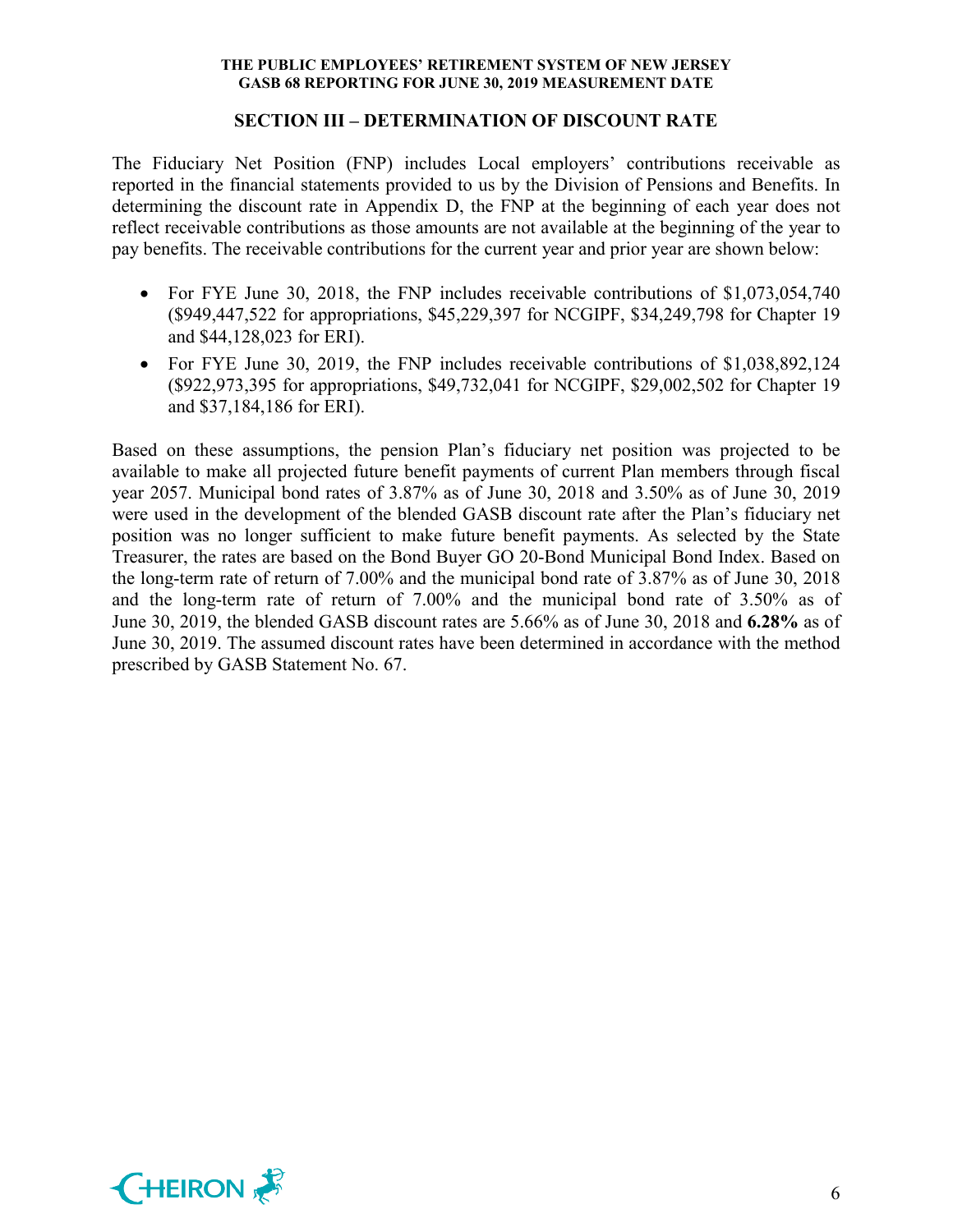## **SECTION IV – COLLECTIVE EMPLOYER REPORTING AMOUNTS**

We understand the State and Local employers have elected to use the 2019 measurement date for its 2020 reporting date. As a result, the schedules in this section will be used by the State and Local employers for their 2020 reporting.

The impact of experience gains or losses and assumption changes on the TPL are recognized in expense over the average expected remaining service life of all active and inactive members of the System. As of the measurement date, this recognition period was 5.21 years.

The following tables summarize the current balances of deferred outflows and deferred inflows of resources along with the net recognition over the next five years.

| <b>Table IV-1A</b><br><b>Schedule of Collective Deferred Inflows and Outflows of Resources</b><br><b>State</b> |     |                                                           |                                                          |               |  |  |  |  |  |
|----------------------------------------------------------------------------------------------------------------|-----|-----------------------------------------------------------|----------------------------------------------------------|---------------|--|--|--|--|--|
|                                                                                                                |     | <b>Deferred</b><br><b>Outflows of</b><br><b>Resources</b> | <b>Deferred</b><br><b>Inflows of</b><br><b>Resources</b> |               |  |  |  |  |  |
| Differences between expected and actual experience                                                             | \$. | 237,685,837                                               | \$                                                       | 164,772,895   |  |  |  |  |  |
| Changes in assumptions                                                                                         |     | 1,277,736,340                                             |                                                          | 4,615,156,029 |  |  |  |  |  |
| Net differences between projected and actual earnings<br>on pension plan investments                           |     | 22, 272, 553                                              |                                                          | 0             |  |  |  |  |  |
| Total                                                                                                          |     | 1,537,694,730                                             |                                                          | 4,779,928,924 |  |  |  |  |  |

Amounts reported as deferred outflows and deferred inflows of resources will be recognized in pension expense as follows:

| <b>Measurement year ended June 30:</b> |                    |
|----------------------------------------|--------------------|
| 2020 \$                                | (402,064,526)      |
| 2021                                   | (1, 156, 909, 505) |
| 2022                                   | (1,100,595,185)    |
| 2023                                   | (528, 507, 313)    |
| 2024                                   | (54, 157, 665)     |
| Thereafter \$                          | $\theta$           |

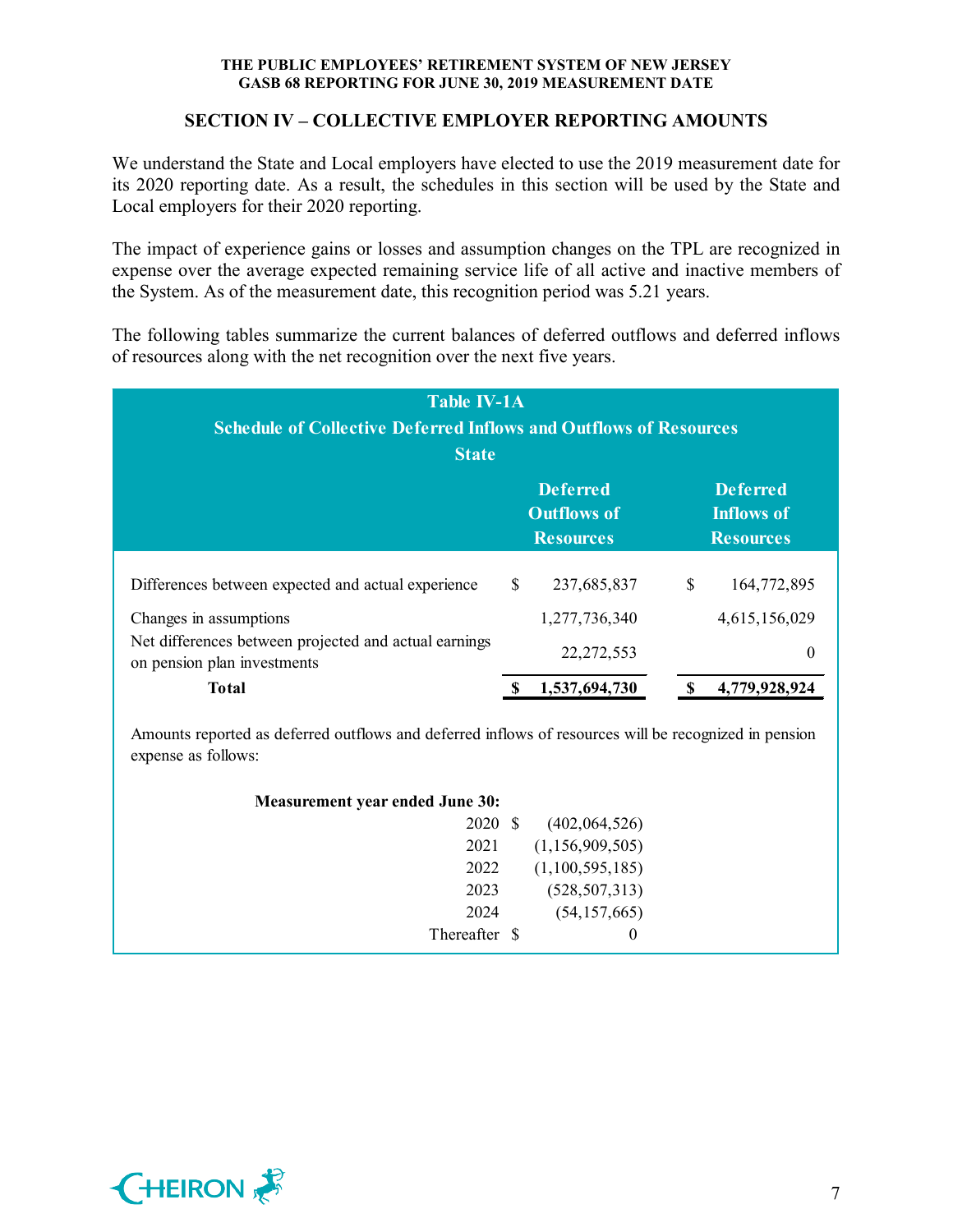## **SECTION IV – COLLECTIVE EMPLOYER REPORTING AMOUNTS**

| <b>Table IV-1B</b><br><b>Schedule of Collective Deferred Inflows and Outflows of Resources</b><br><b>Local Employers</b> |               |                                                           |    |                                                   |  |  |  |  |
|--------------------------------------------------------------------------------------------------------------------------|---------------|-----------------------------------------------------------|----|---------------------------------------------------|--|--|--|--|
|                                                                                                                          |               | <b>Deferred</b><br><b>Outflows of</b><br><b>Resources</b> |    | <b>Deferred</b><br>Inflows of<br><b>Resources</b> |  |  |  |  |
| Differences between expected and actual experience                                                                       | <sup>\$</sup> | 323,408,198                                               | \$ | 79,597,702                                        |  |  |  |  |
| Changes in assumptions                                                                                                   |               | 1,799,211,699                                             |    | 6,254,158,388                                     |  |  |  |  |
| Net differences between projected and actual earnings<br>on pension plan investments                                     |               | $\theta$                                                  |    | 284, 428, 765                                     |  |  |  |  |
| Total                                                                                                                    |               | 2,122,619,897                                             |    | 6,618,184,855                                     |  |  |  |  |

Amounts reported as deferred outflows and deferred inflows of resources will be recognized in pension expense as follows:

| <b>Measurement year ended June 30:</b> |     |                 |
|----------------------------------------|-----|-----------------|
| 2020                                   | - S | (520, 291, 557) |
| 2021                                   |     | (1,687,816,332) |
| 2022                                   |     | (1,507,121,650) |
| 2023                                   |     | (707, 671, 269) |
| 2024                                   |     | (72,664,150)    |
| Thereafter \$                          |     | $\theta$        |
|                                        |     |                 |

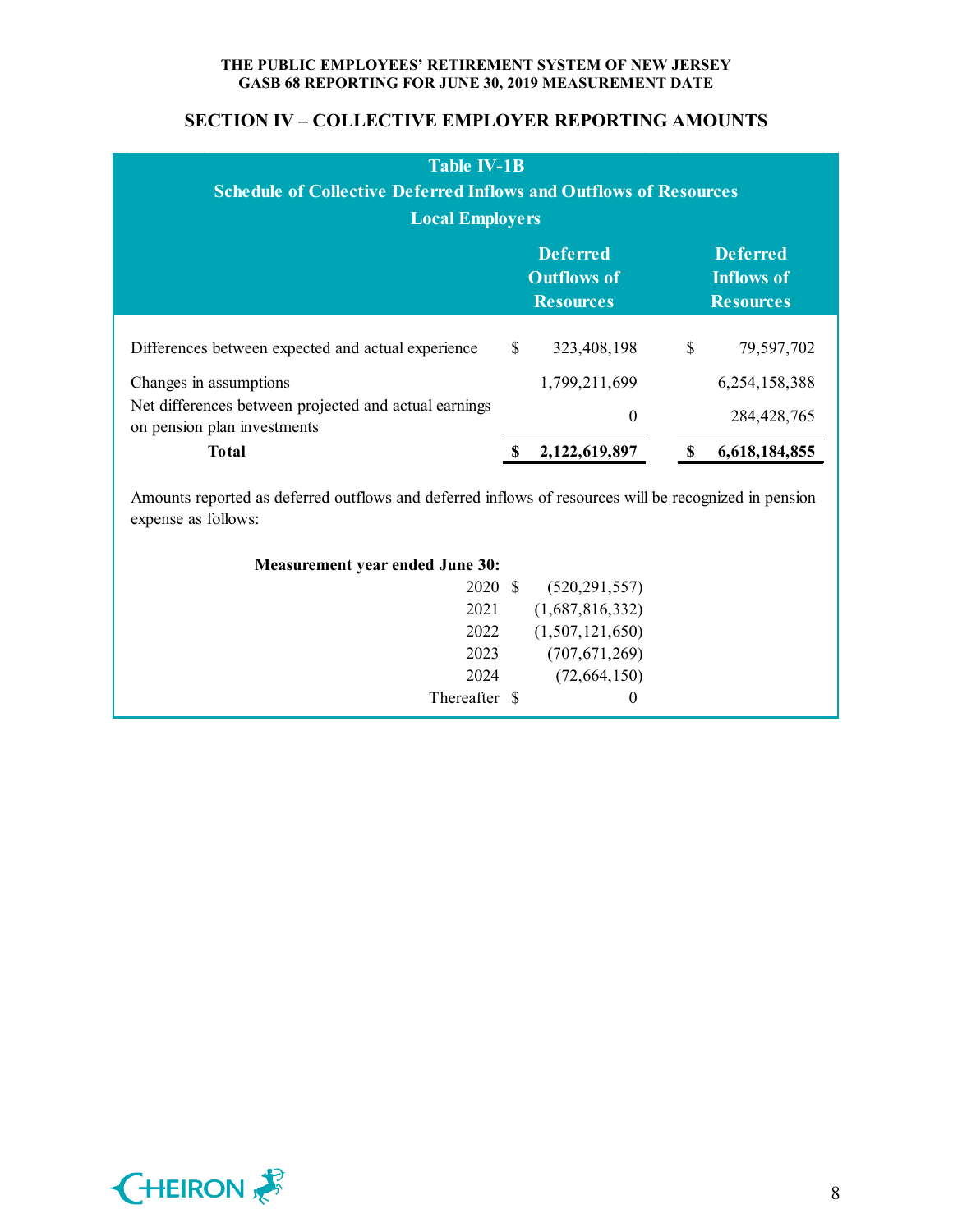## **SECTION IV – COLLECTIVE EMPLOYER REPORTING AMOUNTS**

| <b>Table IV-1C</b><br><b>Schedule of Collective Deferred Inflows and Outflows of Resources</b><br><b>Total</b> |              |                                                           |                                                   |                               |  |  |  |  |
|----------------------------------------------------------------------------------------------------------------|--------------|-----------------------------------------------------------|---------------------------------------------------|-------------------------------|--|--|--|--|
|                                                                                                                |              | <b>Deferred</b><br><b>Outflows of</b><br><b>Resources</b> | <b>Deferred</b><br>Inflows of<br><b>Resources</b> |                               |  |  |  |  |
| Differences between expected and actual experience                                                             | $\mathbb{S}$ | 561,094,035                                               | \$                                                | 244,370,597                   |  |  |  |  |
| Changes in assumptions<br>Net differences between projected and actual earnings<br>on pension plan investments |              | 3,076,948,039<br>22, 272, 553                             |                                                   | 10,869,314,417<br>284,428,765 |  |  |  |  |
| <b>Total</b>                                                                                                   |              | 3,660,314,627                                             |                                                   | 11,398,113,779                |  |  |  |  |

Amounts reported as deferred outflows and deferred inflows of resources will be recognized in pension expense as follows:

| <b>Measurement year ended June 30:</b> |      |                 |  |  |  |  |  |  |  |
|----------------------------------------|------|-----------------|--|--|--|--|--|--|--|
| 2020                                   | - \$ | (922, 356, 083) |  |  |  |  |  |  |  |
| 2021                                   |      | (2,844,725,837) |  |  |  |  |  |  |  |
| 2022                                   |      | (2,607,716,835) |  |  |  |  |  |  |  |
| 2023                                   |      | (1,236,178,582) |  |  |  |  |  |  |  |
| 2024                                   |      | (126, 821, 815) |  |  |  |  |  |  |  |
| Thereafter \$                          |      | $\theta$        |  |  |  |  |  |  |  |
|                                        |      |                 |  |  |  |  |  |  |  |

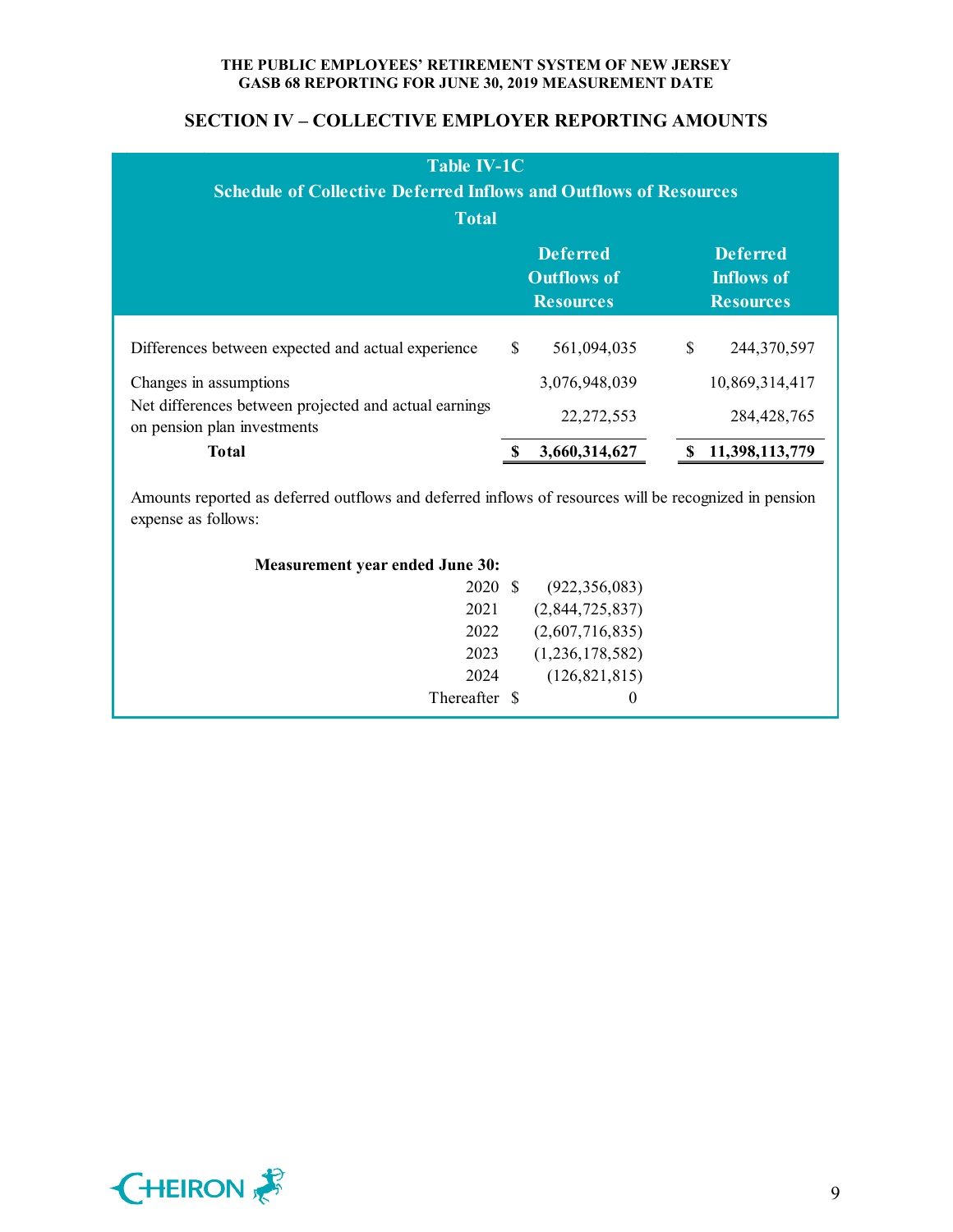## **SECTION IV – COLLECTIVE EMPLOYER REPORTING AMOUNTS**

|                                       |             |                                                                                                  |                                   |                       | <b>Table IV-2A</b>                                                         |                      |                             |                     |              |
|---------------------------------------|-------------|--------------------------------------------------------------------------------------------------|-----------------------------------|-----------------------|----------------------------------------------------------------------------|----------------------|-----------------------------|---------------------|--------------|
|                                       |             |                                                                                                  |                                   |                       | Detailed Schedule of Collective Deferred Inflows and Outflows of Resources |                      |                             |                     |              |
|                                       |             |                                                                                                  |                                   |                       | <b>State</b>                                                               |                      |                             |                     |              |
|                                       |             | Recognition of differences between expected and actual experience                                |                                   |                       |                                                                            |                      |                             |                     |              |
| From                                  | Remaining   | Remaining                                                                                        |                                   |                       |                                                                            |                      |                             |                     |              |
| Measurement                           | Recognition | Deferred (Inflows)                                                                               |                                   |                       |                                                                            | Recognition Year     |                             |                     |              |
| Year Ending                           | Period      | and Outflows*                                                                                    | 2019                              | 2020                  | 2021                                                                       | 2022                 | 2023                        | 2024                | Thereafter   |
| 2019                                  | 5.21        | \$<br>$(12,049,899)$ \$                                                                          | $(2,312,840)$ \$                  | $(2,312,840)$ \$      | $(2,312,840)$ \$                                                           | $(2,312,840)$ \$     | $(2,312,840)$ \$            | $(485, 699)$ \$     | $\Omega$     |
| 2018                                  | 4.63        | (197, 745, 433)                                                                                  | (42,709,597)                      | (42,709,597)          | (42,709,597)                                                               | (42,709,597)         | (26,907,045)                |                     |              |
| 2017                                  | 3.48        | 86,974,603                                                                                       | 24,992,702                        | 24,992,702            | 24,992,702                                                                 | 11,996,497           | 0                           |                     |              |
| 2016                                  | 2.57        | 204,825,863                                                                                      | 79,698,780                        | 79,698,780            | 45,428,303                                                                 | $\Omega$             |                             |                     |              |
| 2015                                  | 1.72        | 120,822,485                                                                                      | 70,245,632                        | 50,576,853            | $\mathbf{0}$                                                               | $\theta$             |                             |                     |              |
| 2014                                  | 1.44        | $\theta$                                                                                         | $\mathbf{0}$                      | $\mathbf{0}$          | $\theta$                                                                   | $\Omega$             |                             |                     | $\theta$     |
| Total                                 |             | 202,827,619 \$<br>\$                                                                             | 129,914,677<br>-S                 | 110,245,898<br>-S     | 25,398,568<br>- S                                                          | $(33.025.940)$ \$    | $(29.219.885)$ \$           | $(485.699)$ \$      | $\theta$     |
|                                       |             |                                                                                                  |                                   |                       |                                                                            |                      |                             |                     |              |
| Recognition of changes in assumptions |             |                                                                                                  |                                   |                       |                                                                            |                      |                             |                     |              |
| From                                  | Remaining   | Remaining                                                                                        |                                   |                       |                                                                            |                      |                             |                     |              |
| Measurement                           | Recognition | Deferred (Inflows)                                                                               |                                   |                       |                                                                            | Recognition Year     |                             |                     |              |
| Year Ending                           | Period      | and Outflows*                                                                                    | 2019                              | 2020                  | 2021                                                                       | 2022                 | 2023                        | 2024                | Thereafter   |
| 2019                                  | 5.21        | \$<br>$(1,331,575,936)$ \$                                                                       | $(255,580,794)$ \$                | $(255,580,794)$ \$    | $(255,580,794)$ \$                                                         | $(255,580,794)$ \$   | $(255,580,794)$ \$          | $(53,671,966)$ \$   | $\Omega$     |
| 2018                                  | 4.63        | (1,950,565,161)                                                                                  | (421, 288, 372)                   | (421, 288, 372)       | (421, 288, 372)                                                            | (421, 288, 372)      | (265, 411, 673)             | 0                   |              |
| 2017                                  | 3.48        | (2,820,321,235)                                                                                  | (810, 437, 137)                   | (810, 437, 137)       | (810, 437, 137)                                                            | (389,009,824)        |                             |                     |              |
| 2016                                  | 2.57        | 1,671,733,235                                                                                    | 650,479,859                       | 650,479,859           | 370,773,517                                                                | $\Omega$             |                             |                     |              |
| 2015                                  | 1.72        | 526,944,282                                                                                      | 306, 362, 955                     | 220,581,327           | $\boldsymbol{0}$                                                           | $\Omega$             |                             |                     |              |
| 2014                                  | 1.44        | 117,496,263                                                                                      | 81,594,626                        | 35,901,637            | $\theta$                                                                   |                      |                             |                     | $\Omega$     |
| Total                                 |             | $\mathbf{s}$<br>$(3,786,288,552)$ \$                                                             | $(448,868,863)$ \$                | (580, 343, 480)<br>\$ | $(1, 116, 532, 786)$ \$                                                    | $(1,065,878,990)$ \$ | $(520, 992, 467)$ \$        | $(53,671,966)$ \$   | $\theta$     |
|                                       |             |                                                                                                  |                                   |                       |                                                                            |                      |                             |                     |              |
|                                       |             | Recognition of net differences between projected and actual earnings on pension plan investments |                                   |                       |                                                                            |                      |                             |                     |              |
| From                                  | Remaining   | Remaining                                                                                        |                                   |                       |                                                                            |                      |                             |                     |              |
| Measurement                           | Recognition | Deferred (Inflows)                                                                               |                                   |                       |                                                                            | Recognition Year     |                             |                     |              |
| Year Ending                           | Period      | and Outflows*                                                                                    | 2019                              | 2020                  | 2021                                                                       | 2022                 | 2023                        | 2024                | Thereafter   |
| 2019                                  | 5.00        | \$.<br>108,525,199 \$                                                                            | 21,705,040 \$                     | 21,705,040 \$         | 21,705,040 \$                                                              | 21,705,040 \$        | 21,705,039<br><sup>\$</sup> | 0 S                 | $\Omega$     |
| 2018                                  | 4.00        | (93, 581, 177)                                                                                   | (23, 395, 294)                    | (23, 395, 294)        | (23, 395, 294)                                                             | (23, 395, 295)       | $\Omega$                    | 0                   |              |
| 2017                                  | 3.00        | (192, 255, 103)                                                                                  | (64,085,035)                      | (64,085,035)          | (64,085,033)                                                               | $\Omega$             |                             | $\Omega$            | $\Omega$     |
| 2016                                  | 2.00        | 267,616,692                                                                                      | 133,808,347                       | 133,808,345           | $\mathbf{0}$                                                               | $\theta$             |                             | $\Omega$            | $\Omega$     |
| 2015                                  |             |                                                                                                  |                                   | $\Omega$              | $\Omega$                                                                   |                      |                             | $\Omega$            | $\Omega$     |
| Total                                 | 1.00        | 85,258,264<br>$\mathbf{s}$<br>175,563,875 \$                                                     | 85,258,264<br>153,291,322<br>- \$ | 68,033,056 \$         | $(65,775,287)$ \$                                                          | $(1,690,255)$ \$     | 21,705,039<br>$\mathcal{S}$ | 0 S                 | $\Omega$     |
|                                       |             |                                                                                                  |                                   |                       |                                                                            |                      |                             |                     |              |
| <b>Grand Total</b>                    |             | $(3,407,897,058)$ \$<br>\$                                                                       | $(165, 662, 864)$ \$              | $(402,064,526)$ \$    | $(1,156,909,505)$ \$                                                       | $(1,100,595,185)$ \$ | $(528, 507, 313)$ \$        | $(54, 157, 665)$ \$ | $\mathbf{0}$ |
|                                       |             |                                                                                                  |                                   |                       |                                                                            |                      |                             |                     |              |
|                                       |             | * As of the beginning of the measurement year                                                    |                                   |                       |                                                                            |                      |                             |                     |              |

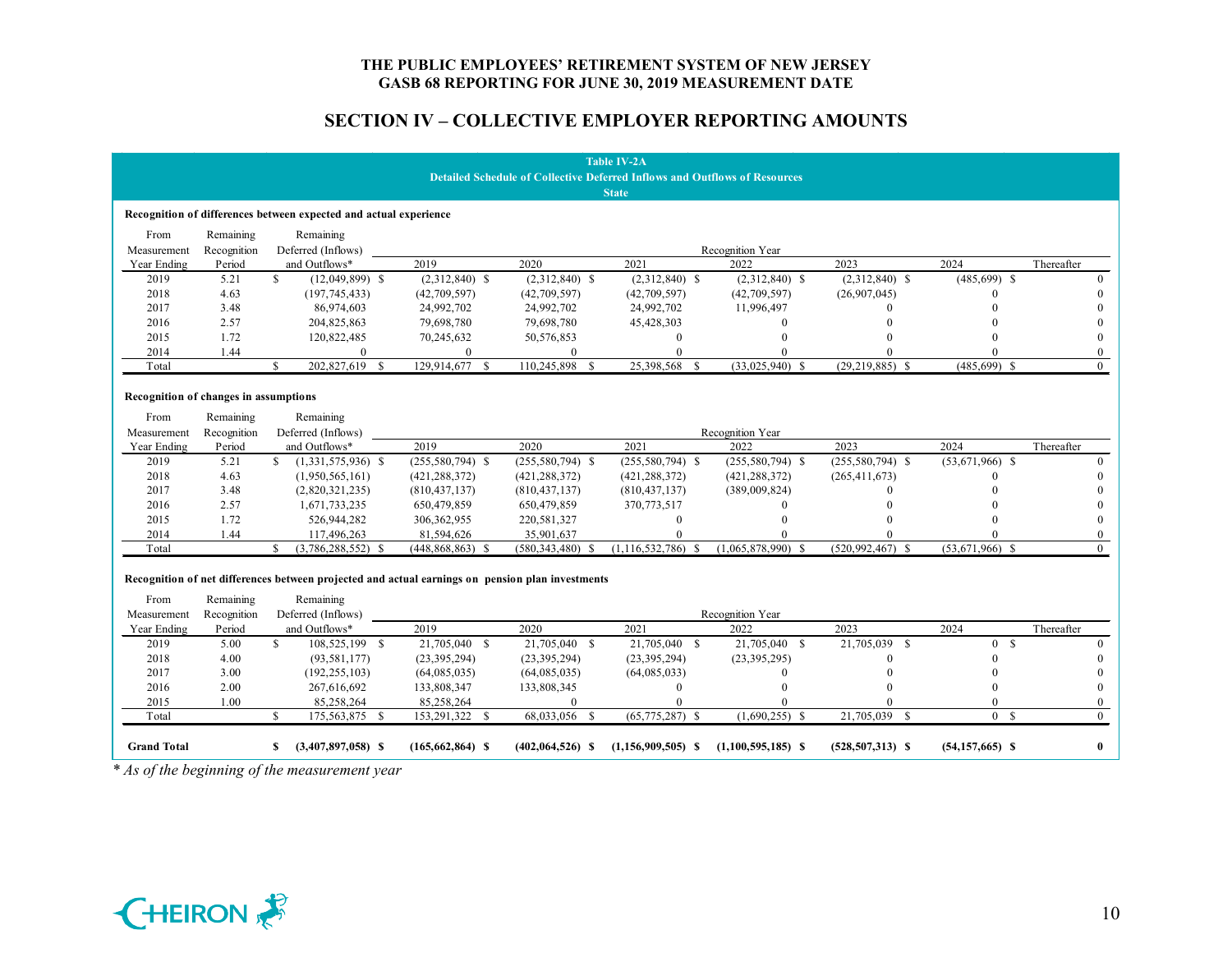## **SECTION IV – COLLECTIVE EMPLOYER REPORTING AMOUNTS**

| <b>Table IV-2B</b>                                                                |             |                                                                                                               |                      |                      |                      |                      |                            |                     |            |  |  |  |
|-----------------------------------------------------------------------------------|-------------|---------------------------------------------------------------------------------------------------------------|----------------------|----------------------|----------------------|----------------------|----------------------------|---------------------|------------|--|--|--|
| <b>Detailed Schedule of Collective Deferred Inflows and Outflows of Resources</b> |             |                                                                                                               |                      |                      |                      |                      |                            |                     |            |  |  |  |
| <b>Local Employers</b>                                                            |             |                                                                                                               |                      |                      |                      |                      |                            |                     |            |  |  |  |
| Recognition of differences between expected and actual experience                 |             |                                                                                                               |                      |                      |                      |                      |                            |                     |            |  |  |  |
| From                                                                              | Remaining   | Remaining                                                                                                     |                      |                      |                      |                      |                            |                     |            |  |  |  |
| Measurement                                                                       | Recognition | Deferred (Inflows)                                                                                            |                      |                      |                      | Recognition Year     |                            |                     |            |  |  |  |
| Year Ending                                                                       | Period      | and Outflows*                                                                                                 | 2019                 | 2020                 | 2021                 | 2022                 | 2023                       | 2024                | Thereafter |  |  |  |
| 2019                                                                              | 5.21        | \$<br>149,209,849 \$                                                                                          | 28,639,126 \$        | 28,639,126 \$        | 28,639,126 \$        | 28,639,126 \$        | 28,639,126 \$              | 6,014,219<br>-S     | $\Omega$   |  |  |  |
| 2018                                                                              | 4.63        | (101, 525, 444)                                                                                               | (21, 927, 742)       | (21, 927, 742)       | (21, 927, 742)       | (21, 927, 742)       | (13,814,476)               | 0                   |            |  |  |  |
| 2017                                                                              | 3.48        | 107,944,381                                                                                                   | 31,018,501           | 31,018,501           | 31,018,501           | 14,888,878           | $\Omega$                   |                     |            |  |  |  |
| 2016                                                                              | 2.57        | 72,386,473                                                                                                    | 28,165,943           | 28,165,943           | 16,054,587           | $\Omega$             |                            |                     | $\theta$   |  |  |  |
| 2015                                                                              | 1.72        | 195,150,881                                                                                                   | 113,459,816          | 81,691,065           | $\boldsymbol{0}$     | $\Omega$             |                            |                     | $\Omega$   |  |  |  |
| 2014                                                                              | 1.44        | $\Omega$                                                                                                      | $\mathbf{0}$         | $\Omega$             | $\Omega$             | $\Omega$             |                            |                     | $\theta$   |  |  |  |
| Total                                                                             |             | $\mathbf{s}$<br>423,166,140 \$                                                                                | 179,355,644<br>- \$  | 147,586,893<br>-S    | 53,784,472 \$        | 21,600,262 \$        | 14,824,650<br>- \$         | $6,014,219$ \$      | $\theta$   |  |  |  |
| Recognition of changes in assumptions                                             |             |                                                                                                               |                      |                      |                      |                      |                            |                     |            |  |  |  |
| From                                                                              | Remaining   | Remaining                                                                                                     |                      |                      |                      |                      |                            |                     |            |  |  |  |
| Measurement                                                                       | Recognition | Deferred (Inflows)                                                                                            |                      |                      |                      | Recognition Year     |                            |                     |            |  |  |  |
| Year Ending                                                                       | Period      | and Outflows*                                                                                                 | 2019                 | 2020                 | 2021                 | 2022                 | 2023                       | 2024                | Thereafter |  |  |  |
| 2019                                                                              | 5.21        | \$<br>$(1,951,972,924)$ \$                                                                                    | $(374, 658, 911)$ \$ | $(374, 658, 911)$ \$ | $(374, 658, 911)$ \$ | $(374, 658, 911)$ \$ | $(374, 658, 911)$ \$       | $(78, 678, 369)$ \$ | $\Omega$   |  |  |  |
| 2018                                                                              | 4.63        | (2,666,045,055)                                                                                               | (575, 819, 666)      | (575, 819, 666)      | (575, 819, 666)      | (575, 819, 666)      | (362, 766, 391)            | $\Omega$            |            |  |  |  |
| 2017                                                                              | 3.48        | (3,629,610,513)                                                                                               | (1,042,991,527)      | (1,042,991,527)      | (1,042,991,527)      | (500, 635, 932)      |                            |                     |            |  |  |  |
| 2016                                                                              | 2.57        | 2,385,275,715                                                                                                 | 928, 122, 846        | 928,122,846          | 529,030,023          | $\Omega$             |                            |                     |            |  |  |  |
| 2015                                                                              | 1.72        | 703,384,183                                                                                                   | 408,944,294          | 294,439,889          | $\mathbf{0}$         | $\Omega$             |                            |                     |            |  |  |  |
| 2014                                                                              | 1.44        | 155,843,811                                                                                                   | 108,224,870          | 47,618,941           | $\Omega$             |                      |                            |                     | $\theta$   |  |  |  |
| Total                                                                             |             | \$<br>$(5,003,124,783)$ \$                                                                                    | $(548, 178, 094)$ \$ | $(723, 288, 428)$ \$ | $(1,464,440,081)$ \$ | $(1,451,114,509)$ \$ | $(737, 425, 302)$ \$       | $(78, 678, 369)$ \$ | $\Omega$   |  |  |  |
| From                                                                              | Remaining   | Recognition of net differences between projected and actual earnings on pension plan investments<br>Remaining |                      |                      |                      |                      |                            |                     |            |  |  |  |
| Measurement                                                                       | Recognition | Deferred (Inflows)                                                                                            |                      |                      |                      | Recognition Year     |                            |                     |            |  |  |  |
| Year Ending                                                                       | Period      | and Outflows*                                                                                                 | 2019                 | 2020                 | 2021                 | 2022                 | 2023                       | 2024                | Thereafter |  |  |  |
| 2019                                                                              | 5.00        | $\mathbf{s}$<br>74,646,907 \$                                                                                 | 14,929,381 \$        | 14,929,381 \$        | 14,929,381 \$        | 14,929,381 \$        | 14,929,383<br><sup>S</sup> | 0 S                 | $\theta$   |  |  |  |
| 2018                                                                              | 4.00        | (370, 147, 142)                                                                                               | (92, 536, 786)       | (92, 536, 786)       | (92, 536, 786)       | (92, 536, 784)       |                            | $\Omega$            |            |  |  |  |
| 2017                                                                              | 3.00        | (598, 659, 958)                                                                                               | (199, 553, 320)      | (199, 553, 320)      | (199, 553, 318)      | $\Omega$             |                            | $\Omega$            | $\theta$   |  |  |  |
| 2016                                                                              | 2.00        | 665, 141, 404                                                                                                 | 332,570,701          | 332,570,703          | $\mathbf{0}$         | $\Omega$             |                            | $\Omega$            | $\Omega$   |  |  |  |
| 2015                                                                              | 1.00        | 118,977,340                                                                                                   | 118,977,340          | $\theta$             | $\theta$             |                      |                            | $\Omega$            | $\Omega$   |  |  |  |
| Total                                                                             |             | $\mathbf{s}$<br>$(110, 041, 449)$ \$                                                                          | 174,387,316 \$       | 55,409,978 \$        | $(277, 160, 723)$ \$ | $(77,607,403)$ \$    | 14,929,383 \$              | 0 S                 | $\theta$   |  |  |  |
| <b>Grand Total</b>                                                                |             | $(4,690,000,092)$ \$<br>\$                                                                                    | $(194, 435, 134)$ \$ | $(520, 291, 557)$ \$ | $(1,687,816,332)$ \$ | $(1,507,121,650)$ \$ | $(707, 671, 269)$ \$       | $(72,664,150)$ \$   | $\bf{0}$   |  |  |  |
|                                                                                   |             | * As of the beginning of the measurement year                                                                 |                      |                      |                      |                      |                            |                     |            |  |  |  |

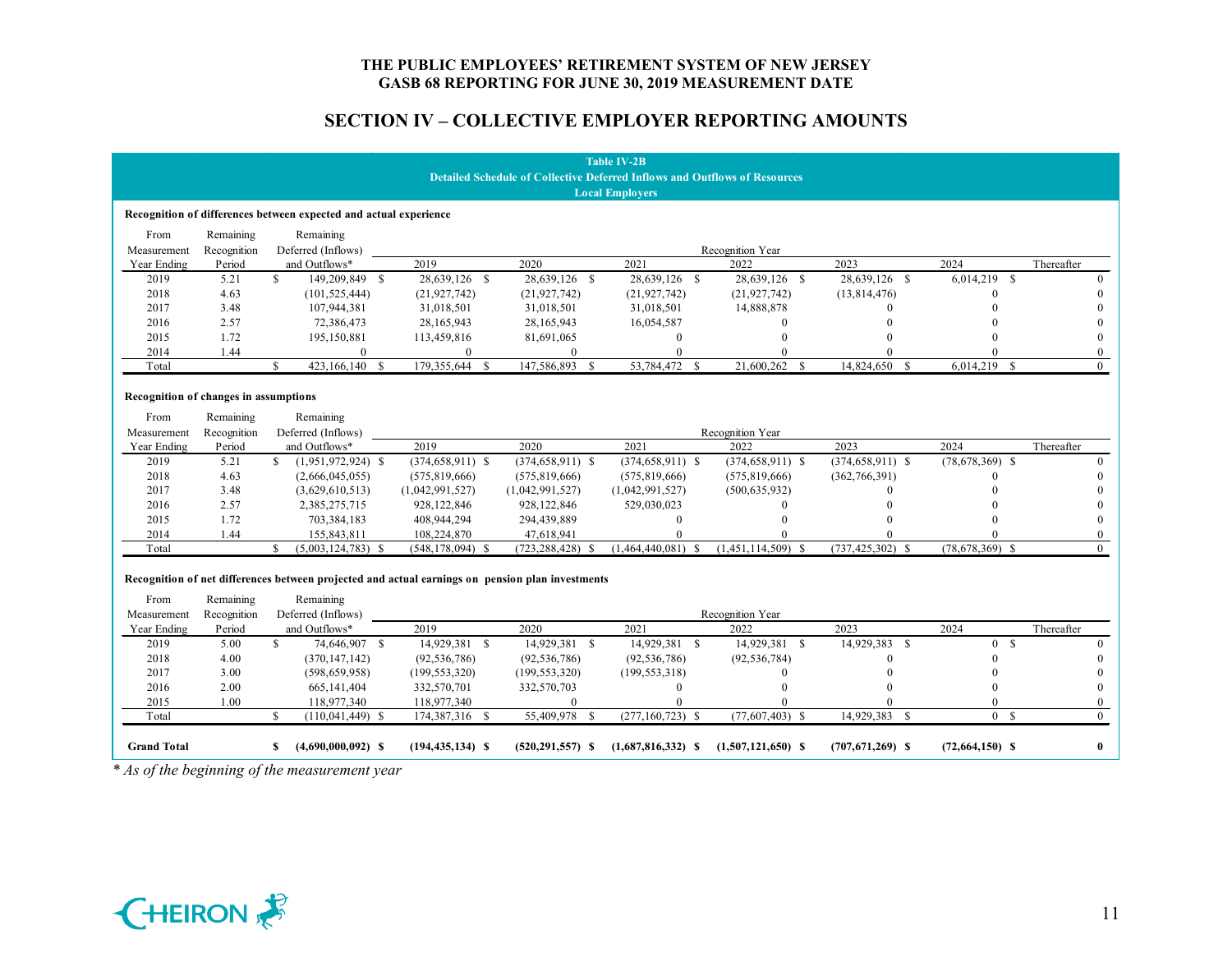## **SECTION IV – COLLECTIVE EMPLOYER REPORTING AMOUNTS**

|                                       |             |                                                                                                  |                      |                       | <b>Table IV-2C</b>                                                                |                      |                                  |                      |                |
|---------------------------------------|-------------|--------------------------------------------------------------------------------------------------|----------------------|-----------------------|-----------------------------------------------------------------------------------|----------------------|----------------------------------|----------------------|----------------|
|                                       |             |                                                                                                  |                      |                       | <b>Detailed Schedule of Collective Deferred Inflows and Outflows of Resources</b> |                      |                                  |                      |                |
|                                       |             |                                                                                                  |                      |                       | <b>Total</b>                                                                      |                      |                                  |                      |                |
|                                       |             | Recognition of differences between expected and actual experience                                |                      |                       |                                                                                   |                      |                                  |                      |                |
| From                                  | Remaining   | Remaining                                                                                        |                      |                       |                                                                                   |                      |                                  |                      |                |
| Measurement                           | Recognition | Deferred (Inflows)                                                                               |                      |                       |                                                                                   | Recognition Year     |                                  |                      |                |
| Year Ending                           | Period      | and Outflows*                                                                                    | 2019                 | 2020                  | 2021                                                                              | 2022                 | 2023                             | 2024                 | Thereafter     |
| 2019                                  | 5.21        | $\mathbf{s}$<br>137,159,950 \$                                                                   | 26,326,286 \$        | 26,326,286 \$         | 26,326,286 \$                                                                     | 26,326,286 \$        | 26,326,286<br>$\mathbf{\hat{s}}$ | 5.528.520 \$         | $\Omega$       |
| 2018                                  | 4.63        | (299, 270, 877)                                                                                  | (64, 637, 339)       | (64, 637, 339)        | (64, 637, 339)                                                                    | (64, 637, 339)       | (40, 721, 521)                   | $\Omega$             | $\Omega$       |
| 2017                                  | 3.48        | 194,918,984                                                                                      | 56,011,203           | 56,011,203            | 56,011,203                                                                        | 26,885,375           | $\Omega$                         |                      |                |
| 2016                                  | 2.57        | 277, 212, 336                                                                                    | 107,864,723          | 107,864,723           | 61,482,890                                                                        | 0                    |                                  |                      | $\theta$       |
| 2015                                  | 1.72        | 315,973,366                                                                                      | 183,705,448          | 132,267,918           | $\mathbf{0}$                                                                      | 0                    |                                  |                      |                |
| 2014                                  | 1.44        | $\theta$                                                                                         | $\mathbf{0}$         | $\overline{0}$        | $\theta$                                                                          | 0                    |                                  |                      | $\Omega$       |
| Total                                 |             | 625,993,759 \$<br>$\mathbf{\hat{S}}$                                                             | 309,270,321<br>- \$  | 257,832,791<br>-S     | 79,183,040<br><b>S</b>                                                            | $(11, 425, 678)$ \$  | $(14,395,235)$ \$                | 5,528,520 \$         | $\Omega$       |
|                                       |             |                                                                                                  |                      |                       |                                                                                   |                      |                                  |                      |                |
| Recognition of changes in assumptions |             |                                                                                                  |                      |                       |                                                                                   |                      |                                  |                      |                |
| From                                  | Remaining   | Remaining                                                                                        |                      |                       |                                                                                   |                      |                                  |                      |                |
| Measurement                           | Recognition | Deferred (Inflows)                                                                               |                      |                       |                                                                                   | Recognition Year     |                                  |                      |                |
| Year Ending                           | Period      | and Outflows*                                                                                    | 2019                 | 2020                  | 2021                                                                              | 2022                 | 2023                             | 2024                 | Thereafter     |
| 2019                                  | 5.21        | \$<br>$(3,283,548,860)$ \$                                                                       | $(630, 239, 705)$ \$ | $(630, 239, 705)$ \$  | $(630, 239, 705)$ \$                                                              | $(630, 239, 705)$ \$ | $(630, 239, 705)$ \$             | $(132,350,335)$ \$   | $\Omega$       |
| 2018                                  | 4.63        | (4,616,610,216)                                                                                  | (997, 108, 038)      | (997, 108, 038)       | (997, 108, 038)                                                                   | (997, 108, 038)      | (628, 178, 064)                  | $\Omega$             | $\Omega$       |
| 2017                                  | 3.48        | (6,449,931,748)                                                                                  | (1,853,428,664)      | (1,853,428,664)       | (1,853,428,664)                                                                   | (889, 645, 756)      |                                  |                      | $\theta$       |
| 2016                                  | 2.57        | 4,057,008,950                                                                                    | 1,578,602,705        | 1,578,602,705         | 899,803,540                                                                       | 0                    |                                  |                      | $\Omega$       |
| 2015                                  | 1.72        | 1,230,328,465                                                                                    | 715,307,249          | 515,021,216           | $\mathbf{0}$                                                                      | 0                    |                                  | $\Omega$             | $\Omega$       |
| 2014                                  | 1.44        | 273,340,074                                                                                      | 189,819,496          | 83,520,578            | $\Omega$                                                                          |                      |                                  | $\Omega$             | $\mathbf{0}$   |
| Total                                 |             | $\mathbf{s}$<br>$(8,789,413,335)$ \$                                                             | $(997, 046, 957)$ \$ | (1,303,631,908)<br>-S | $(2,580,972,867)$ \$                                                              | $(2,516,993,499)$ \$ | $(1,258,417,769)$ \$             | $(132, 350, 335)$ \$ | $\theta$       |
|                                       |             |                                                                                                  |                      |                       |                                                                                   |                      |                                  |                      |                |
|                                       |             | Recognition of net differences between projected and actual earnings on pension plan investments |                      |                       |                                                                                   |                      |                                  |                      |                |
| From                                  | Remaining   | Remaining                                                                                        |                      |                       |                                                                                   |                      |                                  |                      |                |
| Measurement                           | Recognition | Deferred (Inflows)                                                                               |                      |                       |                                                                                   | Recognition Year     |                                  |                      |                |
| Year Ending                           | Period      | and Outflows*                                                                                    | 2019                 | 2020                  | 2021                                                                              | 2022                 | 2023                             | 2024                 | Thereafter     |
| 2019                                  | 5.00        | \$.<br>183, 172, 106 \$                                                                          | 36,634,421 \$        | 36,634,421 \$         | 36,634,421 \$                                                                     | 36,634,421 \$        | 36,634,422 \$                    | 0 S                  | $\theta$       |
| 2018                                  | 4.00        | (463, 728, 319)                                                                                  | (115, 932, 080)      | (115,932,080)         | (115, 932, 080)                                                                   | (115, 932, 079)      | $\Omega$                         | $\Omega$             | $\Omega$       |
| 2017                                  | 3.00        | (790, 915, 061)                                                                                  | (263, 638, 355)      | (263, 638, 355)       | (263, 638, 351)                                                                   | $\mathbf{0}$         | $\Omega$                         | $\Omega$             | $\Omega$       |
| 2016                                  | 2.00        | 932,758,096                                                                                      | 466,379,048          | 466,379,048           | $\mathbf{0}$                                                                      | $\theta$             |                                  | $\Omega$             | $\Omega$       |
| 2015                                  | 1.00        | 204,235,604                                                                                      | 204,235,604          | $\theta$              | $\Omega$                                                                          |                      |                                  | $\Omega$             | $\overline{0}$ |
| Total                                 |             | $\mathbf{\hat{x}}$<br>65,522,426 \$                                                              | 327,678,638 \$       | 123,443,034 \$        | $(342, 936, 010)$ \$                                                              | $(79, 297, 658)$ \$  | 36,634,422<br>$\mathcal{S}$      | 0 <sup>5</sup>       | $\Omega$       |
|                                       |             |                                                                                                  |                      |                       |                                                                                   |                      |                                  |                      |                |
| <b>Grand Total</b>                    |             | $(8,097,897,150)$ \$<br>\$                                                                       | $(360,097,998)$ \$   | $(922, 356, 083)$ \$  | $(2,844,725,837)$ \$                                                              | $(2,607,716,835)$ \$ | $(1,236,178,582)$ \$             | $(126, 821, 815)$ \$ | $\bf{0}$       |
|                                       |             | * As of the beginning of the measurement year                                                    |                      |                       |                                                                                   |                      |                                  |                      |                |
|                                       |             |                                                                                                  |                      |                       |                                                                                   |                      |                                  |                      |                |

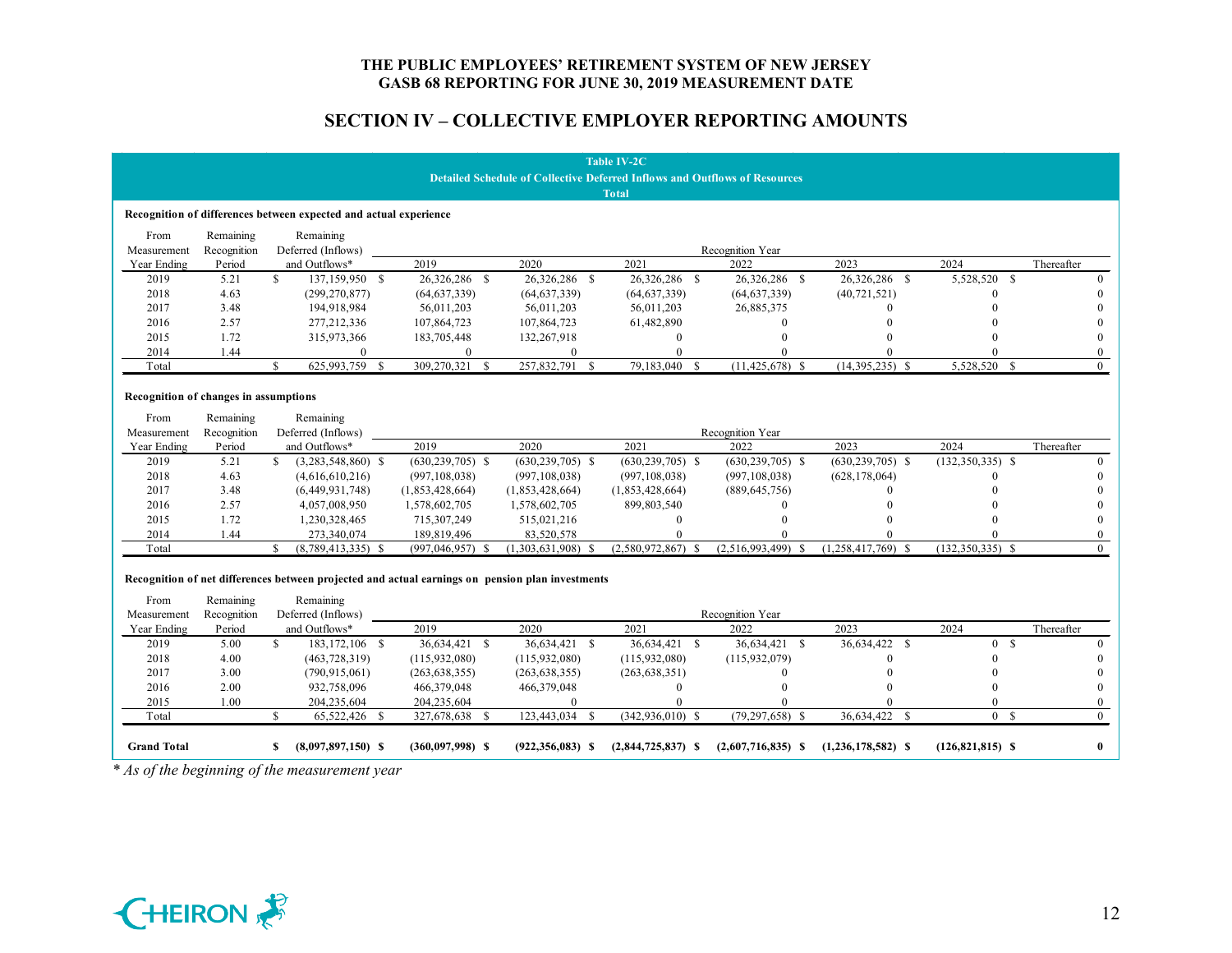### **SECTION IV – COLLECTIVE EMPLOYER REPORTING AMOUNTS**

The annual pension expense recognized by the State and Local employers can be calculated two different ways. First, it is the change in the amounts reported on the Statement of Net Position that relate to PERS and are not attributable to employer contributions. That is, it is the change in NPL plus the changes in deferred outflows and inflows plus employer contributions.

Alternatively, annual pension expense can be calculated by its individual components. While GASB does not require or suggest the organization of the individual components shown in the table below, we believe it helps to understand the level and volatility of pension expense.

First, there are components referred to as operating expenses. These are items directly attributable to the operation of the plan during the measurement year. Service cost less employee contributions represents the increase in employer-provided benefits attributable to the year, and administrative expenses are the cost of operating PERS for the year.

Second, there are the financing expenses: the interest on the Total Pension Liability less the expected return on assets.

The final category is changes. This category will drive most of the volatility in pension expense from year to year. It includes any changes in benefits made during the year and the recognized amounts due to assumption changes, gains or losses on the TPL, and investment gains or losses.

The following table shows the development of pension expense for the State and Local employers through both of these methodologies.

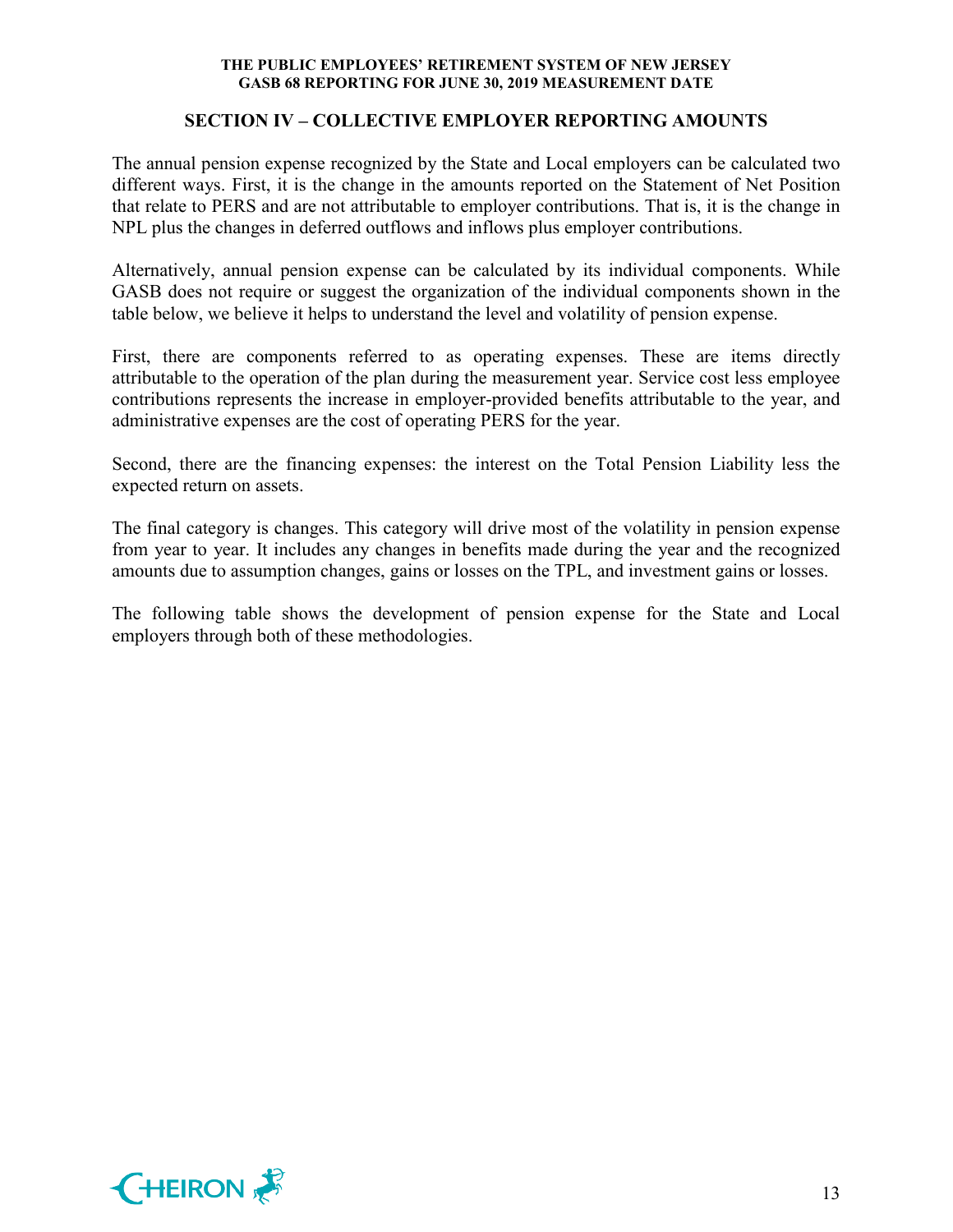## **SECTION IV – COLLECTIVE EMPLOYER REPORTING AMOUNTS**

| <b>Table IV-3A</b><br><b>Calculation of Collective Pension Expense</b><br><b>State</b>                                                                                                                                                                                                                                                                                                                                                        |                                    |                                                                                                                                                                                  |                                                 |                                                                                                                                                                                     |  |  |  |  |  |  |
|-----------------------------------------------------------------------------------------------------------------------------------------------------------------------------------------------------------------------------------------------------------------------------------------------------------------------------------------------------------------------------------------------------------------------------------------------|------------------------------------|----------------------------------------------------------------------------------------------------------------------------------------------------------------------------------|-------------------------------------------------|-------------------------------------------------------------------------------------------------------------------------------------------------------------------------------------|--|--|--|--|--|--|
| <b>Measurement Year Ending</b>                                                                                                                                                                                                                                                                                                                                                                                                                |                                    | 2019                                                                                                                                                                             |                                                 | 2018                                                                                                                                                                                |  |  |  |  |  |  |
| Change in Net Pension Liability<br>Change in Deferred Outflows<br>Change in Deferred Inflows<br>Employer Contributions*<br>Other - NCGIPF adjustment<br><b>Subtotal</b><br>Employer Contribution - delayed enrollments**<br>Employer Contribution - delayed appropriations**<br>Employer Contribution - retroactive**<br>Employer Contribution - additional**<br><b>Total Pension Expense</b><br><b>Total Pension Expense as % of Payroll</b> | $\mathbf S$<br>$\mathbf S$<br>\$   | (691, 877, 753)<br>1,258,140,677<br>(188, 702, 905)<br>890,001,213<br>$\boldsymbol{0}$<br>1,267,561,232<br>194,089<br>43,788<br>0<br>$\boldsymbol{0}$<br>1,267,799,109<br>29.25% | $\mathbb{S}$<br>$\boldsymbol{\mathsf{S}}$<br>\$ | (1,941,324,704)<br>1,309,222,743<br>1,337,873,457<br>685,954,490<br>$\overline{0}$<br>1,391,725,986<br>205,300<br>44,183<br>$\theta$<br>$\boldsymbol{0}$<br>1,391,975,469<br>32.09% |  |  |  |  |  |  |
| <b>Operating Expenses</b><br>Service cost<br>Employee contributions<br>Administrative expenses<br>Total                                                                                                                                                                                                                                                                                                                                       | $\mathbb{S}$<br>$\mathbf{\hat{S}}$ | 526,757,589<br>(355, 581, 371)<br>6,593,343<br>177,769,561                                                                                                                       | \$<br>$\mathbb{S}$                              | 626,034,754<br>(320, 487, 632)<br>6,584,293<br>312, 131, 415                                                                                                                        |  |  |  |  |  |  |
| <b>Financing Expenses</b><br>Interest cost<br>Expected return on assets<br>Total                                                                                                                                                                                                                                                                                                                                                              | \$<br>$\mathbb{S}$                 | 1,701,980,100<br>(446, 287, 688)<br>1,255,692,412                                                                                                                                | \$<br>\$                                        | 1,615,364,543<br>(453, 331, 655)<br>1,162,032,888                                                                                                                                   |  |  |  |  |  |  |
| <b>Changes</b><br>Benefit changes<br>Recognition of assumption changes<br>Recognition of liability gains and losses<br>Recognition of investment gains and losses<br>Total<br><b>Total Pension Expense</b>                                                                                                                                                                                                                                    | $\mathbb{S}$<br>\$<br>\$           | $\theta$<br>(448, 868, 863)<br>129,914,677<br>153,291,322<br>(165, 662, 864)<br>1,267,799,109                                                                                    | \$<br>$\mathbb{S}$<br>\$                        | $\theta$<br>(193, 288, 069)<br>132,227,517<br>(21, 128, 282)<br>(82, 188, 834)<br>1,391,975,469                                                                                     |  |  |  |  |  |  |

*\* Includes appropriations and lottery revenue*

*\*\* Pension expense related to specific liabilities of individual employers*

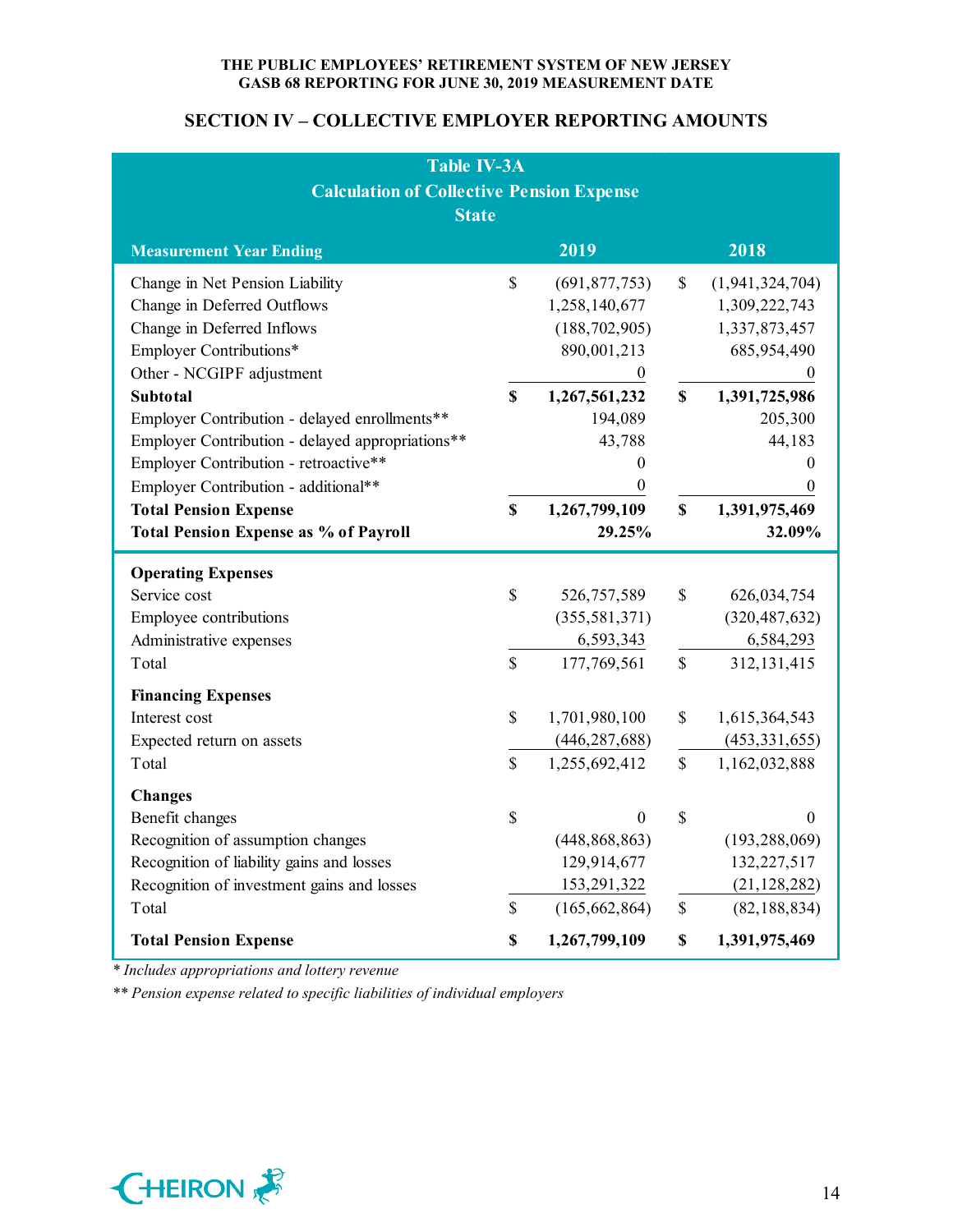## **SECTION IV – COLLECTIVE EMPLOYER REPORTING AMOUNTS**

| <b>Table IV-3B</b><br><b>Calculation of Collective Pension Expense</b><br><b>Local Employers</b>                                                                                                                                                                                                                                                                                              |                                            |                                                                                                                                                      |                         |                                                                                                                                                                       |  |  |  |
|-----------------------------------------------------------------------------------------------------------------------------------------------------------------------------------------------------------------------------------------------------------------------------------------------------------------------------------------------------------------------------------------------|--------------------------------------------|------------------------------------------------------------------------------------------------------------------------------------------------------|-------------------------|-----------------------------------------------------------------------------------------------------------------------------------------------------------------------|--|--|--|
| 2019<br>2018<br><b>Measurement Year Ending</b>                                                                                                                                                                                                                                                                                                                                                |                                            |                                                                                                                                                      |                         |                                                                                                                                                                       |  |  |  |
| Change in Net Pension Liability<br>Change in Deferred Outflows<br>Change in Deferred Inflows<br>Employer Contributions*<br>Other - NCGIPF adjustment<br><b>Subtotal</b><br>Employer Contribution - delayed enrollments**<br>Employer Contribution - delayed appropriations**<br>Employer Contribution - retroactive**<br>Employer Contribution - additional**<br><b>Total Pension Expense</b> | $\mathbb{S}$<br>$\mathbf S$<br>$\mathbf S$ | (1,545,669,404)<br>1,497,365,547<br>36,315,487<br>979,534,570<br>2,387<br>967,548,587<br>463,612<br>1,732,038<br>4,623,577<br>103,872<br>974,471,686 | \$<br>$\mathbf S$<br>\$ | (3,588,900,049)<br>1,776,446,457<br>1,909,267,328<br>994,676,919<br>$\boldsymbol{0}$<br>1,091,490,655<br>726,311<br>2,643,784<br>4,818,841<br>28,566<br>1,099,708,157 |  |  |  |
| <b>Total Pension Expense as % of Payroll</b>                                                                                                                                                                                                                                                                                                                                                  |                                            | 13.71%                                                                                                                                               |                         | 15.66%                                                                                                                                                                |  |  |  |
| <b>Operating Expenses</b><br>Service cost<br>Employee contributions<br>Administrative expenses<br>Total                                                                                                                                                                                                                                                                                       | $\mathbb{S}$<br>$\mathbb{S}$               | 803,761,000<br>(553, 610, 183)<br>14,664,098<br>264,814,915                                                                                          | \$<br>$\mathbb{S}$      | 929,389,291<br>(533, 691, 158)<br>14,783,857<br>410,481,990                                                                                                           |  |  |  |
| <b>Financing Expenses</b><br>Interest cost<br>Expected return on assets<br>Total                                                                                                                                                                                                                                                                                                              | \$<br>$\mathbf S$                          | 2,382,273,210<br>(1, 478, 181, 305)<br>904,091,905                                                                                                   | \$<br>\$                | 2,234,285,722<br>(1,402,771,505)<br>831,514,217                                                                                                                       |  |  |  |
| <b>Changes</b><br>Benefit changes<br>Recognition of assumption changes<br>Recognition of liability gains and losses<br>Recognition of investment gains and losses<br>Total                                                                                                                                                                                                                    | $\mathbb{S}$<br>$\mathbb{S}$               | $\boldsymbol{0}$<br>(548, 178, 094)<br>179,355,644<br>174,387,316<br>(194, 435, 134)                                                                 | \$<br>\$                | $\overline{0}$<br>(173, 519, 183)<br>150,716,518<br>(119, 485, 385)<br>(142, 288, 050)                                                                                |  |  |  |
| <b>Total Pension Expense</b>                                                                                                                                                                                                                                                                                                                                                                  | \$                                         | 974,471,686                                                                                                                                          | \$                      | 1,099,708,157                                                                                                                                                         |  |  |  |

*\* Includes appropriations and State contributions made on behalf of Local employers*

*\*\* Pension expense related to specific liabilities of individual employers*

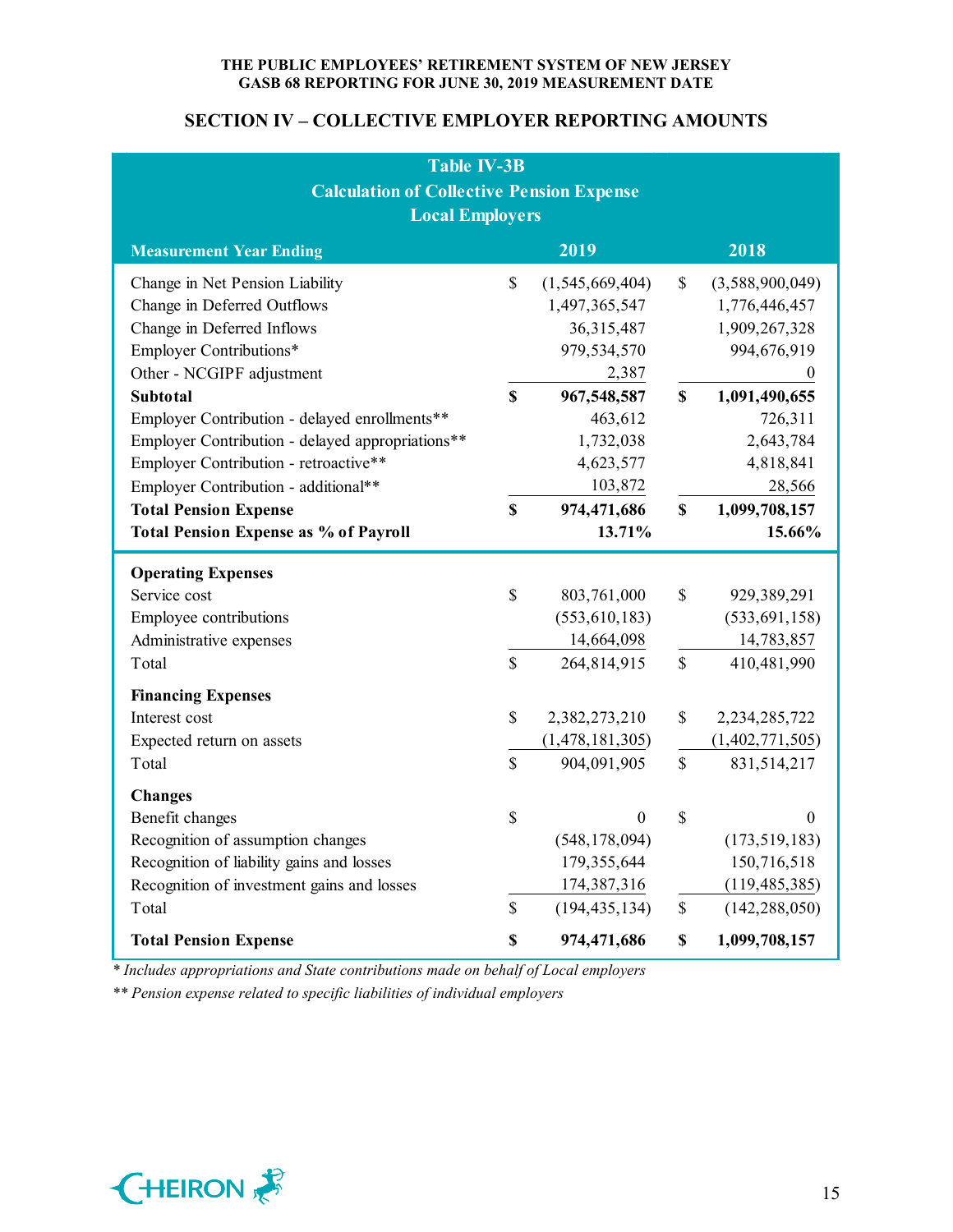## **SECTION IV – COLLECTIVE EMPLOYER REPORTING AMOUNTS**

| <b>Table IV-3C</b><br><b>Calculation of Collective Pension Expense</b><br><b>Total</b>                                                                                                                                                                                                                                                                                                        |                                  |                                                                                                                                                                    |                          |                                                                                                                                                                          |  |  |  |
|-----------------------------------------------------------------------------------------------------------------------------------------------------------------------------------------------------------------------------------------------------------------------------------------------------------------------------------------------------------------------------------------------|----------------------------------|--------------------------------------------------------------------------------------------------------------------------------------------------------------------|--------------------------|--------------------------------------------------------------------------------------------------------------------------------------------------------------------------|--|--|--|
| <b>Measurement Year Ending</b>                                                                                                                                                                                                                                                                                                                                                                |                                  | 2019                                                                                                                                                               |                          | 2018                                                                                                                                                                     |  |  |  |
| Change in Net Pension Liability<br>Change in Deferred Outflows<br>Change in Deferred Inflows<br>Employer Contributions*<br>Other - NCGIPF adjustment<br><b>Subtotal</b><br>Employer Contribution - delayed enrollments**<br>Employer Contribution - delayed appropriations**<br>Employer Contribution - retroactive**<br>Employer Contribution - additional**<br><b>Total Pension Expense</b> | $\mathbf S$<br>\$<br>$\mathbf S$ | (2, 237, 547, 157)<br>2,755,506,224<br>(152, 387, 418)<br>1,869,535,783<br>2,387<br>2,235,109,819<br>657,701<br>1,775,826<br>4,623,577<br>103,872<br>2,242,270,795 | \$<br>$\mathbf S$<br>\$  | (5,530,224,753)<br>3,085,669,200<br>3, 247, 140, 785<br>1,680,631,409<br>$\overline{0}$<br>2,483,216,641<br>931,611<br>2,687,967<br>4,818,841<br>28,566<br>2,491,683,626 |  |  |  |
| <b>Total Pension Expense as % of Payroll</b>                                                                                                                                                                                                                                                                                                                                                  |                                  | 19.60%                                                                                                                                                             |                          | 21.93%                                                                                                                                                                   |  |  |  |
| <b>Operating Expenses</b><br>Service cost<br>Employee contributions<br>Administrative expenses<br>Total                                                                                                                                                                                                                                                                                       | $\mathbf S$<br>$\mathbf S$       | 1,330,518,589<br>(909, 191, 554)<br>21,257,441<br>442,584,476                                                                                                      | \$<br>$\mathbb{S}$       | 1,555,424,045<br>(854, 178, 790)<br>21,368,150<br>722,613,405                                                                                                            |  |  |  |
| <b>Financing Expenses</b><br>Interest cost<br>Expected return on assets<br>Total                                                                                                                                                                                                                                                                                                              | $\mathbb{S}$<br>$\mathbf S$      | 4,084,253,310<br>(1,924,468,993)<br>2,159,784,317                                                                                                                  | \$<br>\$                 | 3,849,650,265<br>(1,856,103,160)<br>1,993,547,105                                                                                                                        |  |  |  |
| <b>Changes</b><br>Benefit changes<br>Recognition of assumption changes<br>Recognition of liability gains and losses<br>Recognition of investment gains and losses<br>Total<br><b>Total Pension Expense</b>                                                                                                                                                                                    | \$<br>\$<br>\$                   | 0<br>(997, 046, 957)<br>309,270,321<br>327,678,638<br>(360,097,998)<br>2,242,270,795                                                                               | \$<br>$\mathbb{S}$<br>\$ | $\Omega$<br>(366, 807, 252)<br>282,944,035<br>(140, 613, 667)<br>(224, 476, 884)<br>2,491,683,626                                                                        |  |  |  |

*\* Includes State and Local employer appropriations, lottery revenue and State contributions made on behalf of Local employers*

*\*\* Pension expense related to specific liabilities of individual employers*

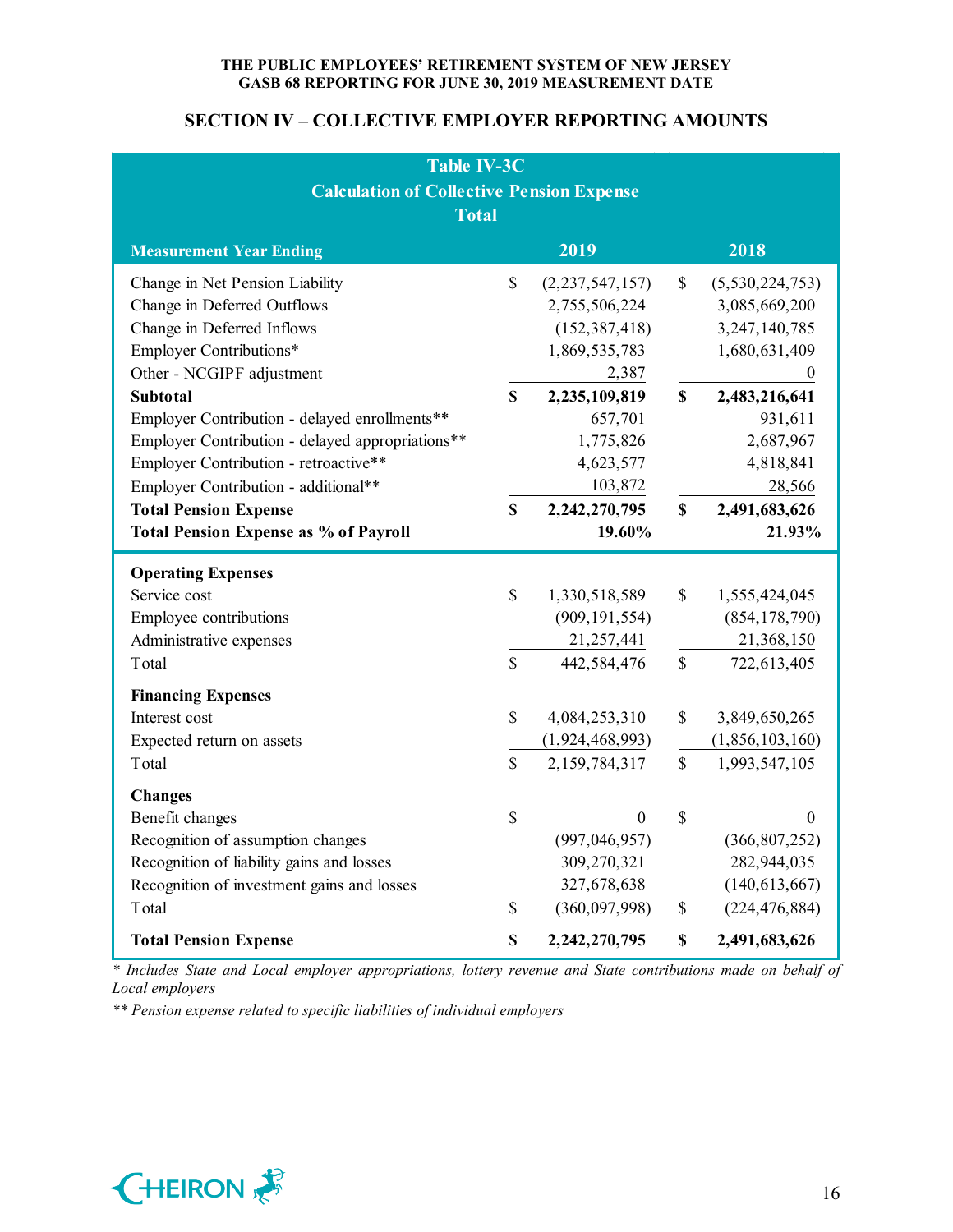## **APPENDIX A – MEMBERSHIP INFORMATION**

|                                                                                        |                 | <b>Plan Membership</b> |                  |                     |                 |                  |
|----------------------------------------------------------------------------------------|-----------------|------------------------|------------------|---------------------|-----------------|------------------|
|                                                                                        |                 | <b>July 1, 2018</b>    |                  | <b>July 1, 2017</b> |                 |                  |
|                                                                                        | <b>State</b>    | Local                  | <b>Total</b>     | <b>State</b>        |                 | <b>Total</b>     |
|                                                                                        |                 | <b>Employers</b>       |                  |                     | Local           |                  |
| Contributing Actives                                                                   | 68,593          | 146,615                | 215,208          | 68,578              | 148,757         | 217,335          |
| Non-Contributing Actives                                                               | 9,405           | 27,985                 | 37,390           | 9,260               | 28,185          | 37,445           |
| <b>Terminated Vested</b>                                                               | 169             | 440                    | 609              | 176                 | 413             | 589              |
| Inactive Receiving Benefits*                                                           | 58,556          | 120,192                | 178,748          | 57,262              | 117,642         | 174,904          |
| Total                                                                                  | 136,723         | 295.232                | 431,955          | 135,276             | 294.997         | 430,273          |
| Annual Compensation for Contributing Actives<br>Annual Retirement Allowances for Those | \$4.333,772,974 | 7.106.248.788<br>S.    | \$11,440,021,762 | \$4.338,076,575     | \$7.022,568,096 | \$11.360,644,671 |
| Receiving Benefits                                                                     | \$1,607,733,796 | 2.157.906.233<br>S.    | \$ 3,765,640,029 | \$1,542,787,197     | \$2.069,390,586 | \$ 3,612,177,783 |

\* QDRO recipients are excluded from the counts for both years.

The July 1, 2017 membership information shown in the table above is based on Cheiron's processed data and may not match the prior actuary's report. The headcounts reflect all records for multiple members. Active records represent 253,092 distinct members, including 215,694 contributing members, and inactive records represent 174,457 distinct members.

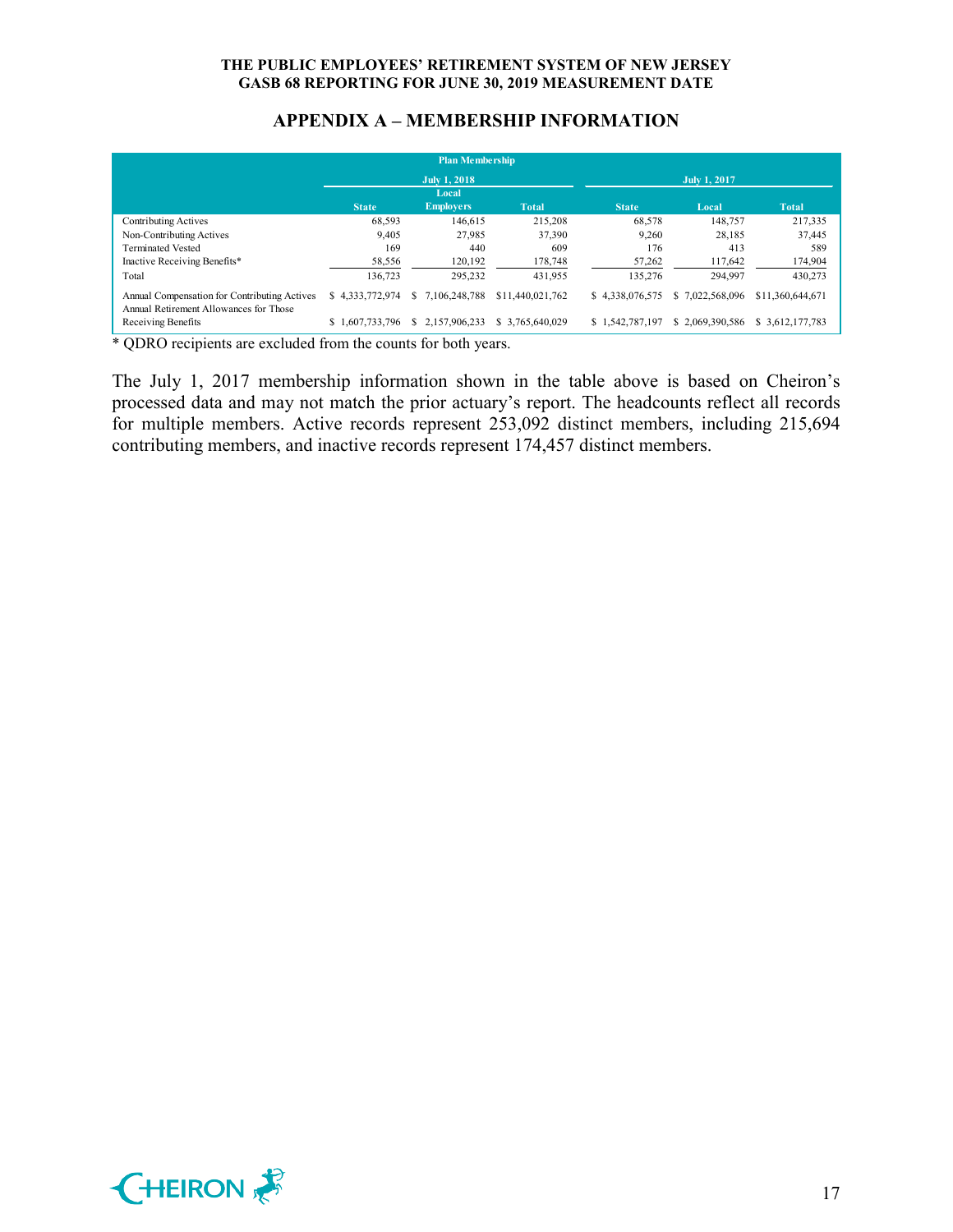## **APPENDIX B – ACTUARIAL ASSUMPTIONS AND METHODS**

# **A. Actuarial Assumptions**

| 1. Investment Rate of<br><b>Return for determining</b><br><b>Actuarially Determined</b><br><b>Contributions</b> | • July 1, 2018 valuation: 7.50% per annum, compounded annually.<br>• July 1, 2019 valuation: 7.30% per annum, compounded annually.<br>July 1, 2020 valuation: 7.30% per annum, compounded annually.<br>• July 1, 2021 and later valuations: 7.00% per<br>annum,<br>compounded annually. |  |  |  |  |  |
|-----------------------------------------------------------------------------------------------------------------|-----------------------------------------------------------------------------------------------------------------------------------------------------------------------------------------------------------------------------------------------------------------------------------------|--|--|--|--|--|
| 2. Long-Term Expected<br><b>Rate of Return</b>                                                                  | 7.00% per annum, compounded annually.                                                                                                                                                                                                                                                   |  |  |  |  |  |
| 3. Interest Crediting Rate<br>on Accumulated<br><b>Deductions</b>                                               | 7.50% per annum, compounded annually.                                                                                                                                                                                                                                                   |  |  |  |  |  |
| 4. GASB 67 Effective<br><b>Discount Rate</b>                                                                    | • June 30, 2018: 5.66% per annum, compounded annually.<br>June 30, 2019: 6.28% per annum, compounded annually.                                                                                                                                                                          |  |  |  |  |  |
| <b>5. Price Inflation</b>                                                                                       | • 2.75% per annum, compounded annually.                                                                                                                                                                                                                                                 |  |  |  |  |  |
| 6. Wage Inflation                                                                                               | • 3.25% per annum, compounded annually.                                                                                                                                                                                                                                                 |  |  |  |  |  |
| 7. Cost-of-Living                                                                                               | No future COLAs are assumed. Previously granted COLAs are                                                                                                                                                                                                                               |  |  |  |  |  |

**7. Cost-of-Living Adjustments (COLAs)** included in the data.



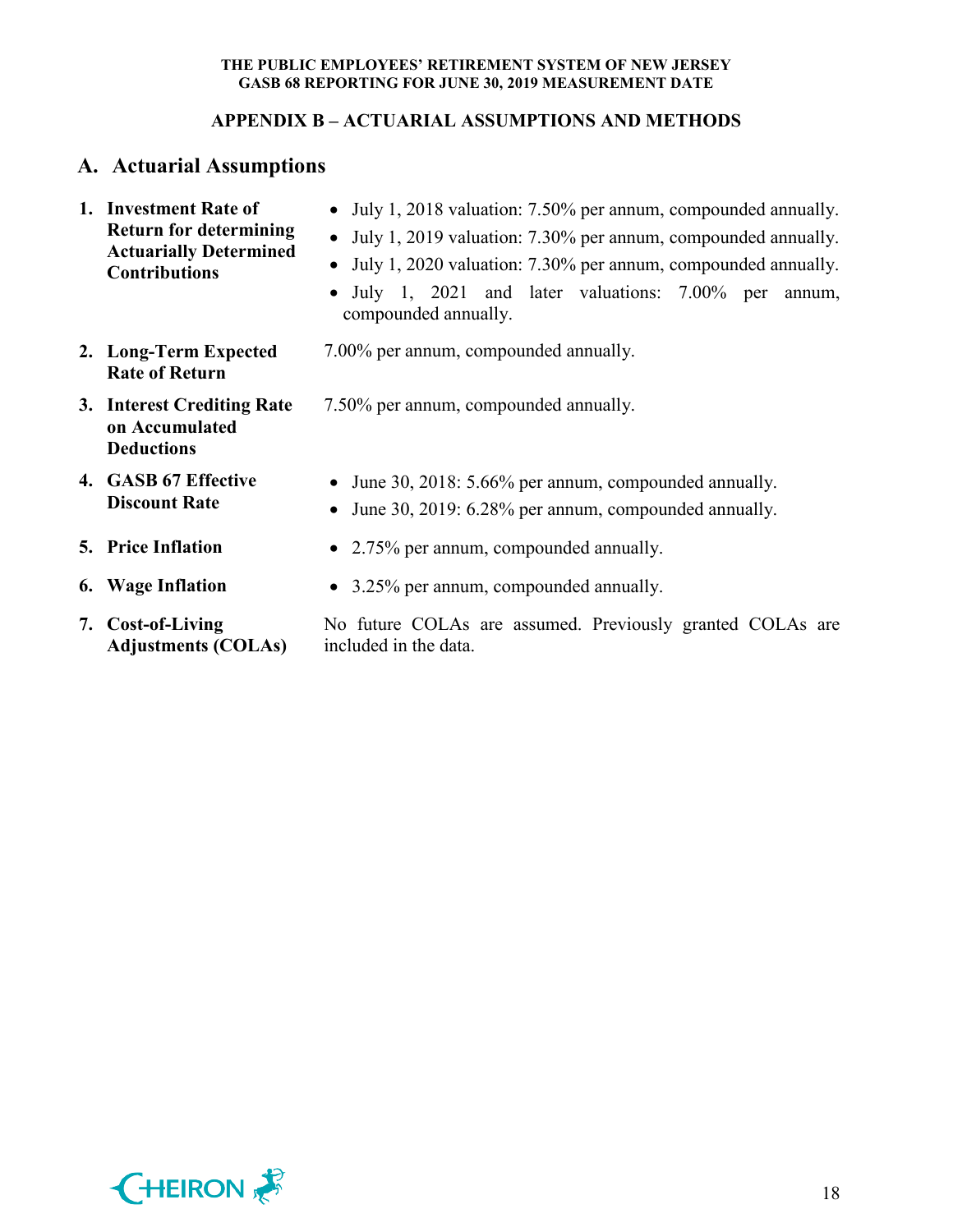#### **APPENDIX B – ACTUARIAL ASSUMPTIONS AND METHODS**

**8.** Salary Increases Salary increases vary by years of service and time period. Annual salary increases are shown below.

|                                   | <b>Salary Increases</b>                      |                        |
|-----------------------------------|----------------------------------------------|------------------------|
| <b>Years of</b><br><b>Service</b> | <b>Period Ending</b><br><b>June 30, 2026</b> | <b>Ultimate Period</b> |
| $\boldsymbol{0}$                  | 6.00%                                        | 7.00%                  |
| $\mathbf{1}$                      | 6.00                                         | 7.00                   |
| $\overline{2}$                    | 5.75                                         | 6.75                   |
| $\overline{3}$                    | 5.50                                         | 6.50                   |
| $\overline{4}$                    | 5.00                                         | 6.00                   |
| 5                                 | 4.75                                         | 5.75                   |
| 6                                 | 4.50                                         | 5.50                   |
| $\overline{7}$                    | 4.25                                         | 5.25                   |
| 8                                 | 4.00                                         | 5.00                   |
| 9                                 | 3.80                                         | 4.80                   |
| 10                                | 3.60                                         | 4.60                   |
| 11                                | 3.40                                         | 4.40                   |
| 12                                | 3.20                                         | 4.20                   |
| 13                                | 3.00                                         | 4.00                   |
| 14                                | 2.90                                         | 3.90                   |
| 15                                | 2.80                                         | 3.80                   |
| 16                                | 2.70                                         | 3.70                   |
| $17 - 21$                         | 2.60                                         | 3.60                   |
| 22                                | 2.50                                         | 3.50                   |
| $23 - 25$                         | 2.40                                         | 3.40                   |
| 26                                | 2.30                                         | 3.30                   |
| 27                                | 2.20                                         | 3.20                   |
| 28                                | 2.10                                         | 3.10                   |
| $29+$                             | 2.00                                         | 3.00                   |

Salary increases are assumed to occur on July 1.

**9. 401(a)(17) Pay Limit** \$275,000 in 2018 increasing 2.75% per annum, compounded annually.

**10. Social Security Wage Base**

\$128,400 in 2018 increasing 3.25% per annum, compounded annually.

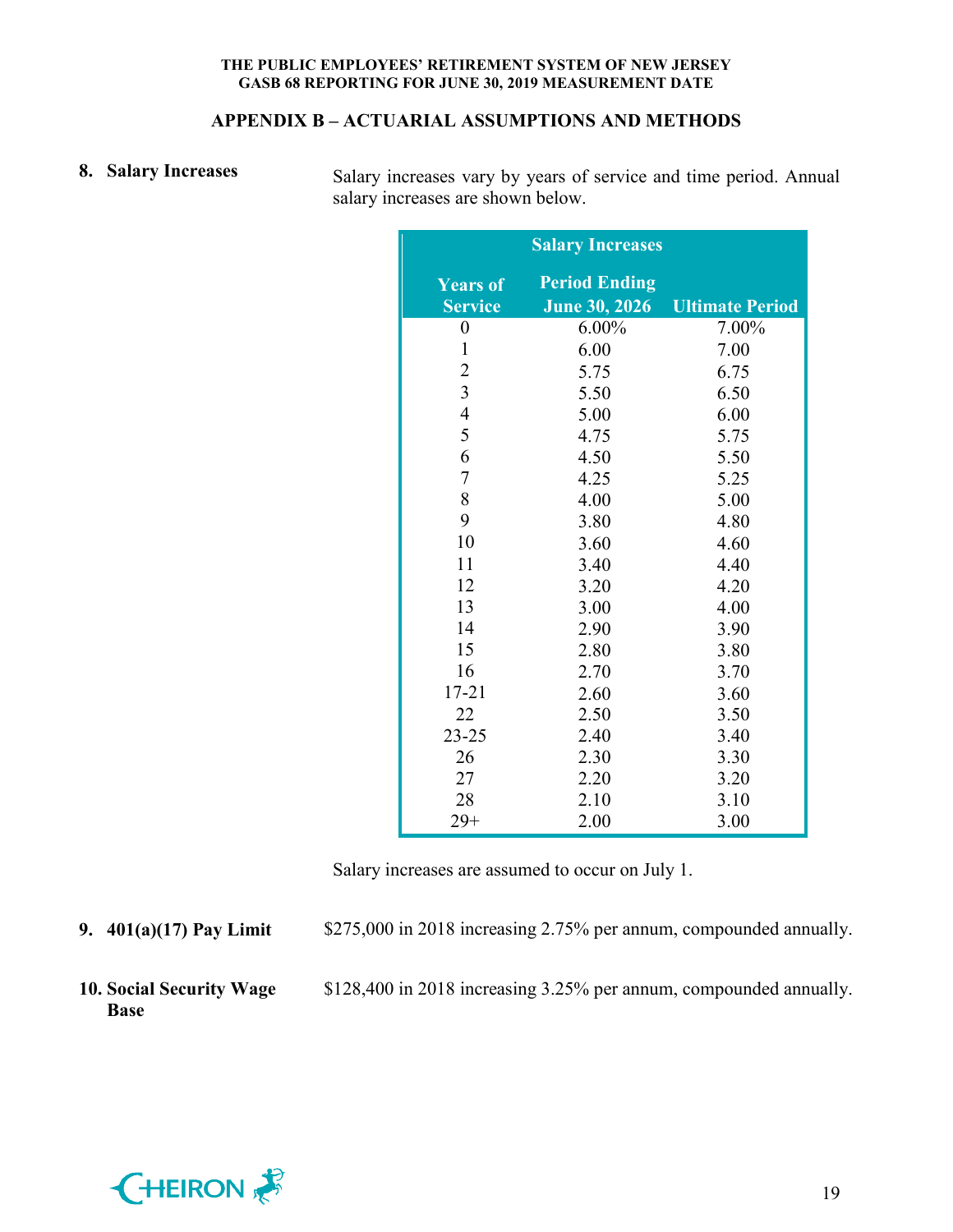## **APPENDIX B – ACTUARIAL ASSUMPTIONS AND METHODS**

11. **Termination** Termination rates for members electing a refund of contributions are as follows:

| <b>Termination Rates for Members Electing a Refund</b> |                     |                    |                         |              |  |  |
|--------------------------------------------------------|---------------------|--------------------|-------------------------|--------------|--|--|
|                                                        |                     | <b>State</b>       | <b>Local Employers'</b> |              |  |  |
|                                                        | <b>Less than 31</b> | <b>31 Years or</b> | <b>Less than 31</b>     | 31 Years or  |  |  |
| <b>Service</b>                                         | <b>Years Old</b>    | Older              | <b>Years Old</b>        | <b>Older</b> |  |  |
| $\boldsymbol{0}$                                       | 23.00%              | 11.00%             | 21.00%                  | 12.00%       |  |  |
| $\mathbf{1}$                                           | 23.00               | 11.00              | 21.00                   | 12.00        |  |  |
| $\overline{2}$                                         | 12.00               | 8.00               | 16.00                   | 9.00         |  |  |
| $\overline{3}$                                         | 11.00               | 7.00               | 15.00                   | 8.00         |  |  |
| $\overline{4}$                                         | 10.50               | 6.00               | 13.00                   | 7.00         |  |  |
| 5                                                      | 10.00               | 6.00               | 12.00                   | 7.00         |  |  |
| 6                                                      | 7.50                | 6.00               | 10.00                   | 6.50         |  |  |
| $\overline{7}$                                         | 7.50                | 5.00               | 9.00                    | 5.50         |  |  |
| 8                                                      | 7.50                | 4.50               | 9.00                    | 5.00         |  |  |
| 9                                                      | 7.50                | 3.50               | 6.50                    | 4.00         |  |  |
| 10                                                     | 1.70                | 1.70               | 1.70                    | 1.70         |  |  |
| 11                                                     | 1.50                | 1.50               | 1.50                    | 1.50         |  |  |
| 12                                                     | 1.10                | 1.10               | 1.40                    | 1.40         |  |  |
| 13                                                     | 1.10                | 1.10               | 1.20                    | 1.20         |  |  |
| 14                                                     | 0.70                | 0.70               | 1.10                    | 1.10         |  |  |
| 15                                                     | 0.60                | 0.60               | 0.90                    | 0.90         |  |  |
| 16                                                     | 0.60                | 0.60               | 0.80                    | 0.80         |  |  |
| 17                                                     | 0.60                | 0.60               | 0.70                    | 0.70         |  |  |
| 18                                                     | 0.50                | 0.50               | 0.60                    | 0.60         |  |  |
| 19                                                     | 0.50                | 0.50               | 0.60                    | 0.60         |  |  |
| 20                                                     | 0.50                | 0.50               | 0.50                    | 0.50         |  |  |
| 21                                                     | 0.50                | 0.50               | 0.50                    | 0.50         |  |  |
| 22                                                     | 0.40                | 0.40               | 0.50                    | 0.50         |  |  |
| 23                                                     | 0.40                | 0.40               | 0.40                    | 0.40         |  |  |
| 24-29                                                  | 0.30                | 0.30               | 0.30                    | 0.30         |  |  |

No termination is assumed after attainment of retirement eligibility.

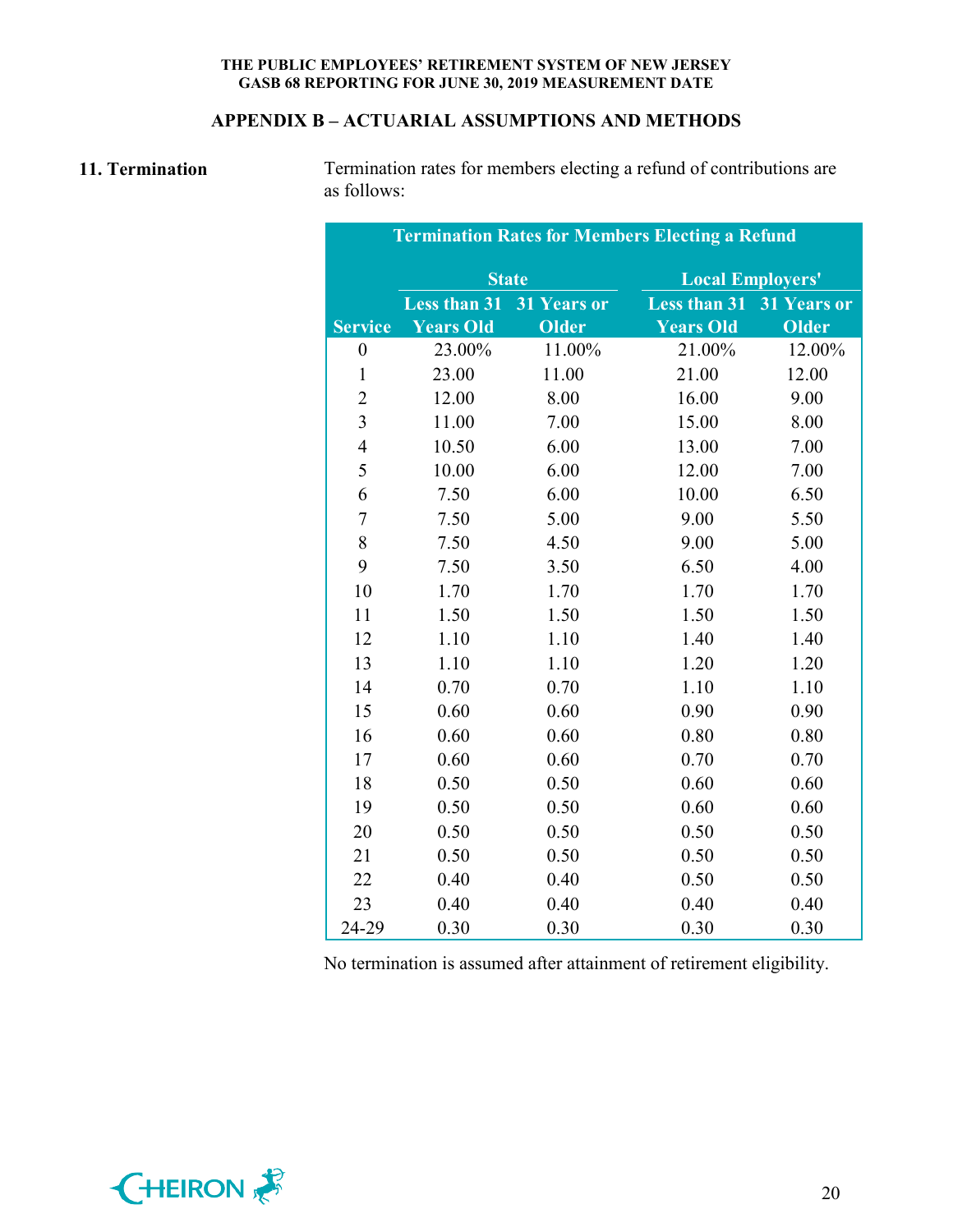## **APPENDIX B – ACTUARIAL ASSUMPTIONS AND METHODS**

| <b>Termination Rates for Members</b><br><b>Electing a Deferred Annuity</b> |              |                  |  |  |  |
|----------------------------------------------------------------------------|--------------|------------------|--|--|--|
|                                                                            |              | Local            |  |  |  |
| <b>Service</b>                                                             | <b>State</b> | <b>Employers</b> |  |  |  |
| $\leq 10$                                                                  | N/A          | N/A              |  |  |  |
| 10                                                                         | 1.60%        | 1.80%            |  |  |  |
| 11                                                                         | 1.60         | 1.80             |  |  |  |
| 12                                                                         | 1.20         | 1.70             |  |  |  |
| 13                                                                         | 1.20         | 1.60             |  |  |  |
| 14                                                                         | 1.00         | 1.50             |  |  |  |
| 15                                                                         | 0.90         | 1.40             |  |  |  |
| 16                                                                         | 0.90         | 1.30             |  |  |  |
| 17                                                                         | 0.80         | 1.20             |  |  |  |
| 18                                                                         | 0.80         | 1.10             |  |  |  |
| 19                                                                         | 0.80         | 1.00             |  |  |  |
| 20                                                                         | 0.80         | 1.00             |  |  |  |
| 21                                                                         | 0.70         | 0.90             |  |  |  |
| 22                                                                         | 0.50         | 0.80             |  |  |  |
| 23                                                                         | 0.50         | 0.80             |  |  |  |
| 24                                                                         | 0.40         | 0.70             |  |  |  |

Termination rates for members electing a deferred annuity are as follows:

No termination is assumed after attainment of retirement eligibility.

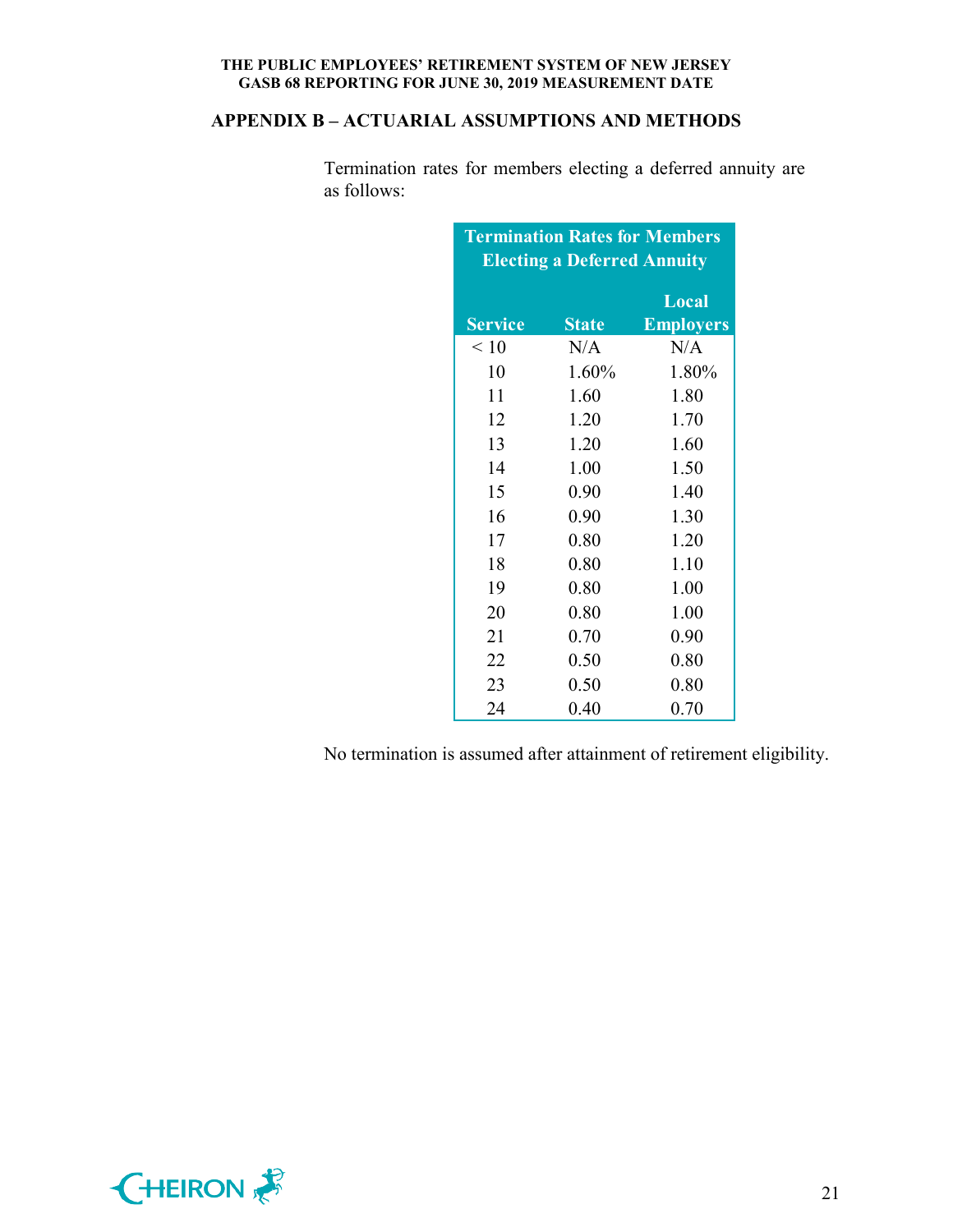#### **APPENDIX B – ACTUARIAL ASSUMPTIONS AND METHODS**

**12. Disability** Ordinary disability rates are as follows:

|     | <b>Ordinary Disability Rates</b> |                  |     |              |                  |  |  |
|-----|----------------------------------|------------------|-----|--------------|------------------|--|--|
|     |                                  | Local            |     |              | Local            |  |  |
| Age | <b>State</b>                     | <b>Employers</b> | Age | <b>State</b> | <b>Employers</b> |  |  |
| 25  | 0.100%                           | 0.200%           | 50  | 0.380%       | 0.390%           |  |  |
| 26  | 0.110                            | 0.200            | 51  | 0.395        | 0.405            |  |  |
| 27  | 0.120                            | 0.200            | 52  | 0.410        | 0.420            |  |  |
| 28  | 0.130                            | 0.200            | 53  | 0.425        | 0.435            |  |  |
| 29  | 0.140                            | 0.200            | 54  | 0.440        | 0.450            |  |  |
| 30  | 0.150                            | 0.205            | 55  | 0.455        | 0.460            |  |  |
| 31  | 0.160                            | 0.210            | 56  | 0.470        | 0.470            |  |  |
| 32  | 0.170                            | 0.215            | 57  | 0.485        | 0.480            |  |  |
| 33  | 0.180                            | 0.220            | 58  | 0.500        | 0.490            |  |  |
| 34  | 0.190                            | 0.225            | 59  | 0.515        | 0.500            |  |  |
| 35  | 0.205                            | 0.230            | 60  | 0.530        | 0.510            |  |  |
| 36  | 0.220                            | 0.235            | 61  | 0.545        | 0.520            |  |  |
| 37  | 0.235                            | 0.240            | 62  | 0.560        | 0.530            |  |  |
| 38  | 0.250                            | 0.245            | 63  | 0.575        | 0.540            |  |  |
| 39  | 0.265                            | 0.250            | 64  | 0.590        | 0.550            |  |  |
| 40  | 0.275                            | 0.260            | 65  | 0.605        | 0.560            |  |  |
| 41  | 0.285                            | 0.270            | 66  | 0.620        | 0.570            |  |  |
| 42  | 0.295                            | 0.280            | 67  | 0.635        | 0.580            |  |  |
| 43  | 0.305                            | 0.290            | 68  | 0.650        | 0.590            |  |  |
| 44  | 0.315                            | 0.300            | 69  | 0.665        | 0.600            |  |  |
| 45  | 0.325                            | 0.315            | 70  | 0.675        | 0.615            |  |  |
| 46  | 0.335                            | 0.330            | 71  | 0.685        | 0.630            |  |  |
| 47  | 0.345                            | 0.345            | 72  | 0.695        | 0.645            |  |  |
| 48  | 0.355                            | 0.360            | 73  | 0.705        | 0.660            |  |  |
| 49  | 0.365                            | 0.375            | 74  | 0.715        | 0.675            |  |  |

Accidental disability rates are assumed to be 0.02% for all State members and 0.03% for all Local employers' members.

Ordinary disability rates apply upon attainment of 10 years of service and continue through the ultimate retirement age.

Members are assumed to receive the greater of the applicable disability benefit or the early or service retirement benefit, depending on eligibility.

Tier 4 and Tier 5 members are not eligible for the Ordinary or Accidental Disability benefits but the disability rates still apply. Such members terminating under the disability decrement are assumed to separate from service and elect a Deferred Retirement benefit.

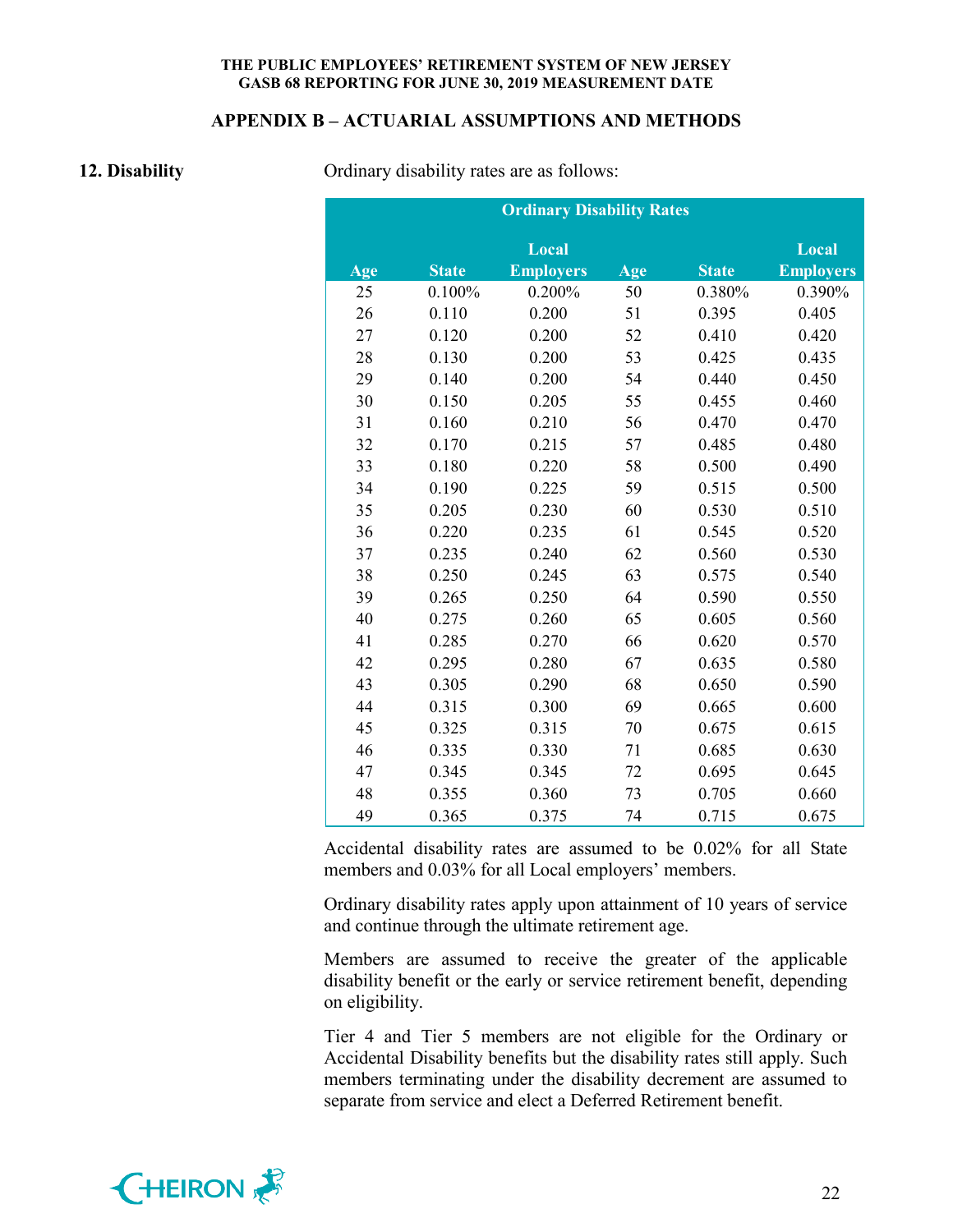#### **APPENDIX B – ACTUARIAL ASSUMPTIONS AND METHODS**

**13. Mortality Pre-Retirement Mortality:** The Pub-2010 General Below-Median Income Employee mortality table *[PubG-2010(B) Employee]* as published by the Society of Actuaries with an 82.2% adjustment for males and 101.4% adjustment for females, and with future improvement from the base year of 2010 on a generational basis. For purposes of calculating projected cash flows used to determine the GASB discount rate, mortality improvement is based on SOA's Scale MP-2018. Upon direction from the DPB, for purposes of calculating the Total Pension Liability, mortality improvement is based on SOA's Scale MP-2019.

All pre-retirement deaths are assumed to be ordinary deaths.

Healthy Retirees and Beneficiaries (Healthy Annuitants): The Pub-2010 General Below-Median Income Healthy Retiree mortality table *[PubG-2010(B) Healthy Retiree]* as published by the Society of Actuaries with a 91.4% adjustment for males and 99.7% adjustment for females, and with future improvement from the base year of 2010 on a generational basis. For purposes of calculating projected cash flows used to determine the GASB discount rate, mortality improvement is based on SOA's Scale MP-2018. Upon direction from the DPB, for purposes of calculating the Total Pension Liability, mortality improvement is based on SOA's Scale MP-2019.

Disabled Retirees (Disabled Annuitants): The Pub-2010 Non-Safety Disabled Retiree mortality table *[PubNS-2010 Disabled Retiree]* as published by the Society of Actuaries with a 127.7% adjustment for males and 117.2% adjustment for females, and with future improvement from the base year of 2010 on a generational basis. For purposes of calculating projected cash flows used to determine the GASB discount rate, mortality improvement is based on SOA's Scale MP-2018. Upon direction from the DPB, for purposes of calculating the Total Pension Liability, mortality improvement is based on SOA's Scale MP-2019.

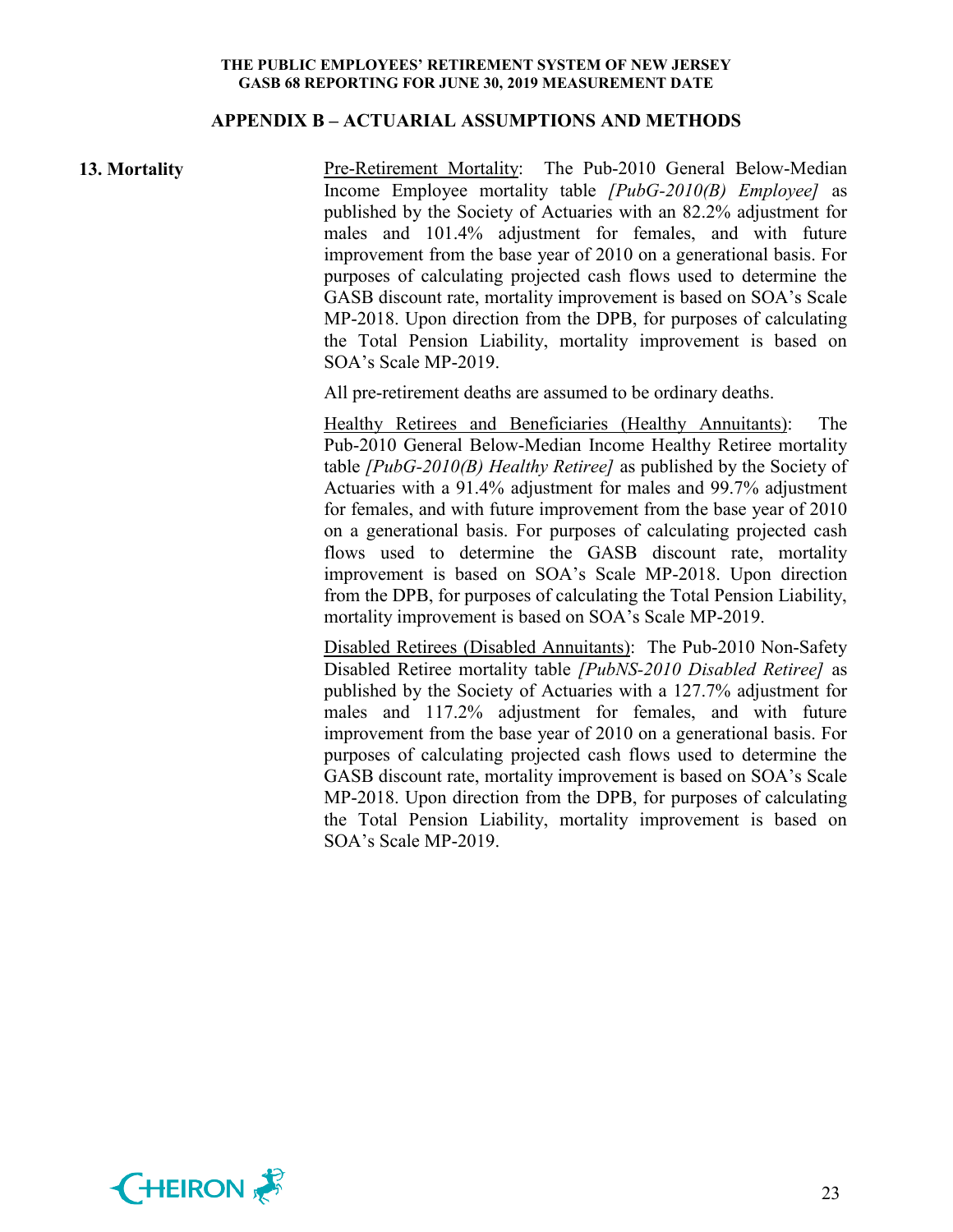## **APPENDIX B – ACTUARIAL ASSUMPTIONS AND METHODS**

**14. Retirement Retirement** rates for State Tier 1-4 members are as follows:

|        |                         |                | <b>State Tiers 1-4 Retirement Rates</b> |  |  |
|--------|-------------------------|----------------|-----------------------------------------|--|--|
|        | <b>Less Than 25</b>     | 25 Years of    | <b>26 or More Years</b>                 |  |  |
| Age    | <b>Years of Service</b> | <b>Service</b> | of Service                              |  |  |
| $<$ 49 | N/A                     | 3.50%          | 2.00%                                   |  |  |
| 49     | N/A                     | 3.50           | 2.00                                    |  |  |
| 50     | N/A                     | 3.50           | 3.50                                    |  |  |
| 51     | N/A                     | 3.50           | 3.50                                    |  |  |
| 52     | N/A                     | 6.00           | 4.25                                    |  |  |
| 53     | N/A                     | 6.00           | 5.50                                    |  |  |
| 54     | N/A                     | 7.00           | 6.75                                    |  |  |
| 55     | N/A                     | 17.50          | 18.00                                   |  |  |
| 56     | N/A                     | 17.50          | 15.00                                   |  |  |
| 57     | N/A                     | 17.50          | 14.00                                   |  |  |
| 58     | N/A                     | 20.00          | 14.00                                   |  |  |
| 59     | N/A                     | 20.00          | 14.00                                   |  |  |
| 60     | 5.00                    | 20.00          | 17.00                                   |  |  |
| 61     | 5.00                    | 30.00          | 17.00                                   |  |  |
| 62     | 8.00                    | 36.50          | 27.00                                   |  |  |
| 63     | 8.00                    | 36.50          | 24.00                                   |  |  |
| 64     | 8.00                    | 36.50          | 21.00                                   |  |  |
| 65     | 12.00                   | 44.00          | 25.00                                   |  |  |
| 66     | 17.00                   | 55.00          | 30.00                                   |  |  |
| 67     | 16.00                   | 50.00          | 26.00                                   |  |  |
| 68     | 15.00                   | 47.00          | 23.00                                   |  |  |
| 69     | 15.00                   | 47.00          | 23.00                                   |  |  |
| 70     | 15.00                   | 47.00          | 26.00                                   |  |  |
| 71     | 15.00                   | 47.00          | 23.00                                   |  |  |
| 72     | 15.00                   | 47.00          | 21.00                                   |  |  |
| 73     | 15.00                   | 47.00          | 21.00                                   |  |  |
| 74     | 15.00                   | 47.00          | 21.00                                   |  |  |
| 75     | 100.00                  | 100.00         | 100.00                                  |  |  |

Rates apply upon retirement eligibility by tier.

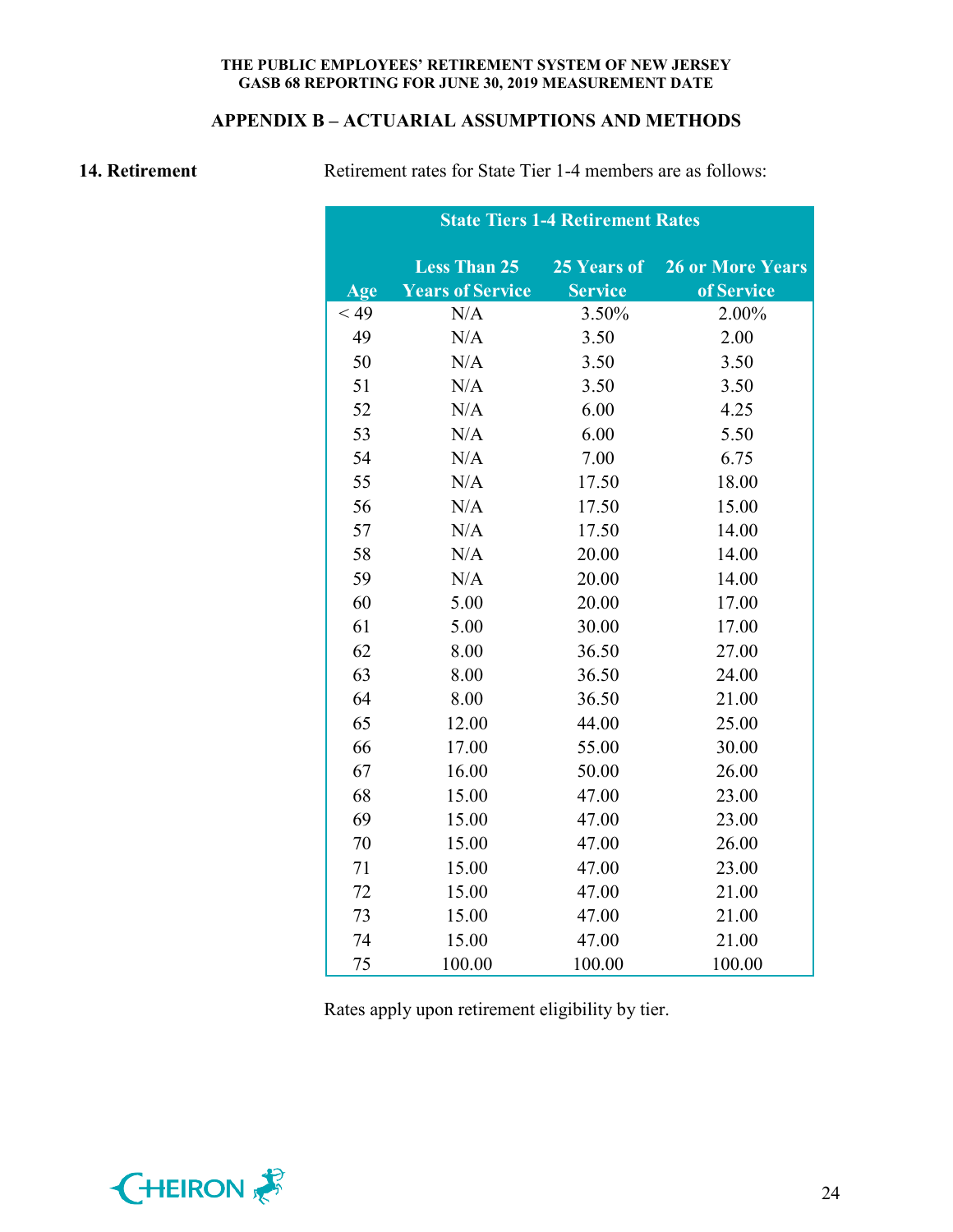## **APPENDIX B – ACTUARIAL ASSUMPTIONS AND METHODS**

|        | <b>Local Employers' Tiers 1-4 Retirement Rates</b> |                |                         |
|--------|----------------------------------------------------|----------------|-------------------------|
|        | <b>Less Than 25</b>                                | 25 Years of    | <b>26 or More Years</b> |
| Age    | <b>Years of Service</b>                            | <b>Service</b> | of Service              |
| $<$ 49 | N/A                                                | 3.00%          | 2.25%                   |
| 49     | N/A                                                | 3.00           | 3.00                    |
| 50     | N/A                                                | 3.50           | 3.50                    |
| 51     | N/A                                                | 4.25           | 3.75                    |
| 52     | N/A                                                | 4.75           | 3.75                    |
| 53     | N/A                                                | 7.00           | 5.00                    |
| 54     | N/A                                                | 7.00           | 6.00                    |
| 55     | N/A                                                | 15.00          | 15.00                   |
| 56     | N/A                                                | 17.00          | 13.00                   |
| 57     | N/A                                                | 18.00          | 12.00                   |
| 58     | N/A                                                | 18.00          | 12.00                   |
| 59     | N/A                                                | 18.00          | 12.00                   |
| 60     | 4.50                                               | 18.00          | 14.00                   |
| 61     | 4.50                                               | 18.00          | 14.00                   |
| 62     | 7.50                                               | 34.00          | 25.00                   |
| 63     | 7.50                                               | 34.00          | 22.00                   |
| 64     | 7.50                                               | 34.00          | 20.00                   |
| 65     | 11.00                                              | 35.00          | 20.00                   |
| 66     | 15.00                                              | 43.00          | 26.00                   |
| 67     | 14.00                                              | 40.00          | 26.00                   |
| 68     | 13.00                                              | 40.00          | 22.00                   |
| 69     | 13.00                                              | 37.00          | 22.00                   |
| 70     | 13.00                                              | 37.00          | 24.00                   |
| 71     | 13.00                                              | 37.00          | 24.00                   |
| 72     | 13.00                                              | 37.00          | 20.00                   |
| 73     | 13.00                                              | 37.00          | 20.00                   |
| 74     | 13.00                                              | 37.00          | 20.00                   |
| 75     | 100.00                                             | 100.00         | 100.00                  |

Retirement rates for Local employers' Tier 1-4 members are as follows:

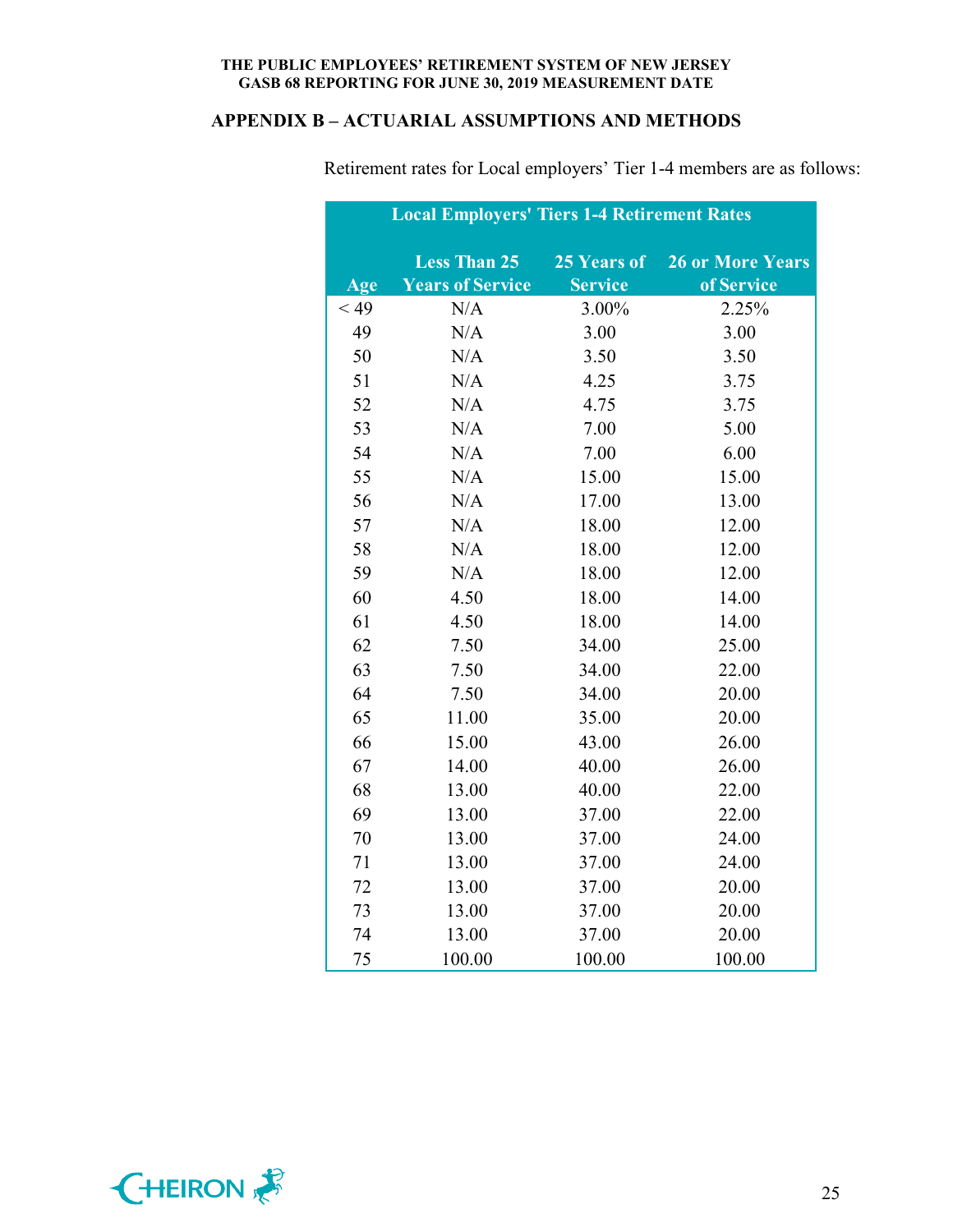## **APPENDIX B – ACTUARIAL ASSUMPTIONS AND METHODS**

|        | <b>State Tier 5 Retirement Rates</b> |                |                |                    |                         |  |
|--------|--------------------------------------|----------------|----------------|--------------------|-------------------------|--|
|        | <b>Less Than 25</b>                  | 25 Years of    | 26 to 29 Years | <b>30 Years of</b> | <b>31 or More Years</b> |  |
| Age    | <b>Years of Service</b>              | <b>Service</b> | of Service     | <b>Service</b>     | of Service              |  |
| $<$ 49 | N/A                                  | N/A            | N/A            | 3.50%              | 2.00%                   |  |
| 49     | $\rm N/A$                            | N/A            | N/A            | 3.50               | 2.00                    |  |
| 50     | N/A                                  | N/A            | N/A            | 3.50               | 3.50                    |  |
| 51     | N/A                                  | N/A            | N/A            | 3.50               | 3.50                    |  |
| 52     | $\rm N/A$                            | N/A            | N/A            | 6.00               | 4.25                    |  |
| 53     | N/A                                  | N/A            | N/A            | 6.00               | 5.50                    |  |
| 54     | N/A                                  | N/A            | N/A            | 7.00               | 6.75                    |  |
| 55     | N/A                                  | N/A            | N/A            | 17.50              | 18.00                   |  |
| 56     | N/A                                  | N/A            | N/A            | 17.50              | 15.00                   |  |
| 57     | $\rm N/A$                            | N/A            | N/A            | 17.50              | 14.00                   |  |
| 58     | $\rm N/A$                            | N/A            | N/A            | 20.00              | 14.00                   |  |
| 59     | N/A                                  | N/A            | N/A            | 20.00              | 14.00                   |  |
| 60     | N/A                                  | N/A            | N/A            | 20.00              | 17.00                   |  |
| 61     | N/A                                  | N/A            | N/A            | 30.00              | 17.00                   |  |
| 62     | N/A                                  | N/A            | N/A            | 36.50              | 27.00                   |  |
| 63     | $\rm N/A$                            | N/A            | N/A            | 36.50              | 24.00                   |  |
| 64     | N/A                                  | $\rm N/A$      | N/A            | 36.50              | 21.00                   |  |
| 65     | 12.00                                | 44.00          | 44.00          | 44.00              | 25.00                   |  |
| 66     | 17.00                                | 55.00          | 30.00          | 30.00              | 30.00                   |  |
| 67     | 16.00                                | 50.00          | 26.00          | 26.00              | 26.00                   |  |
| 68     | 15.00                                | 47.00          | 23.00          | 23.00              | 23.00                   |  |
| 69     | 15.00                                | 47.00          | 23.00          | 23.00              | 23.00                   |  |
| 70     | 15.00                                | 47.00          | 26.00          | 26.00              | 26.00                   |  |
| 71     | 15.00                                | 47.00          | 23.00          | 23.00              | 23.00                   |  |
| 72     | 15.00                                | 47.00          | 21.00          | 21.00              | 21.00                   |  |
| 73     | 15.00                                | 47.00          | 21.00          | 21.00              | 21.00                   |  |
| 74     | 15.00                                | 47.00          | 21.00          | 21.00              | 21.00                   |  |
| 75     | 100.00                               | 100.00         | 100.00         | 100.00             | 100.00                  |  |

Retirement rates for State Tier 5 members are as follows:

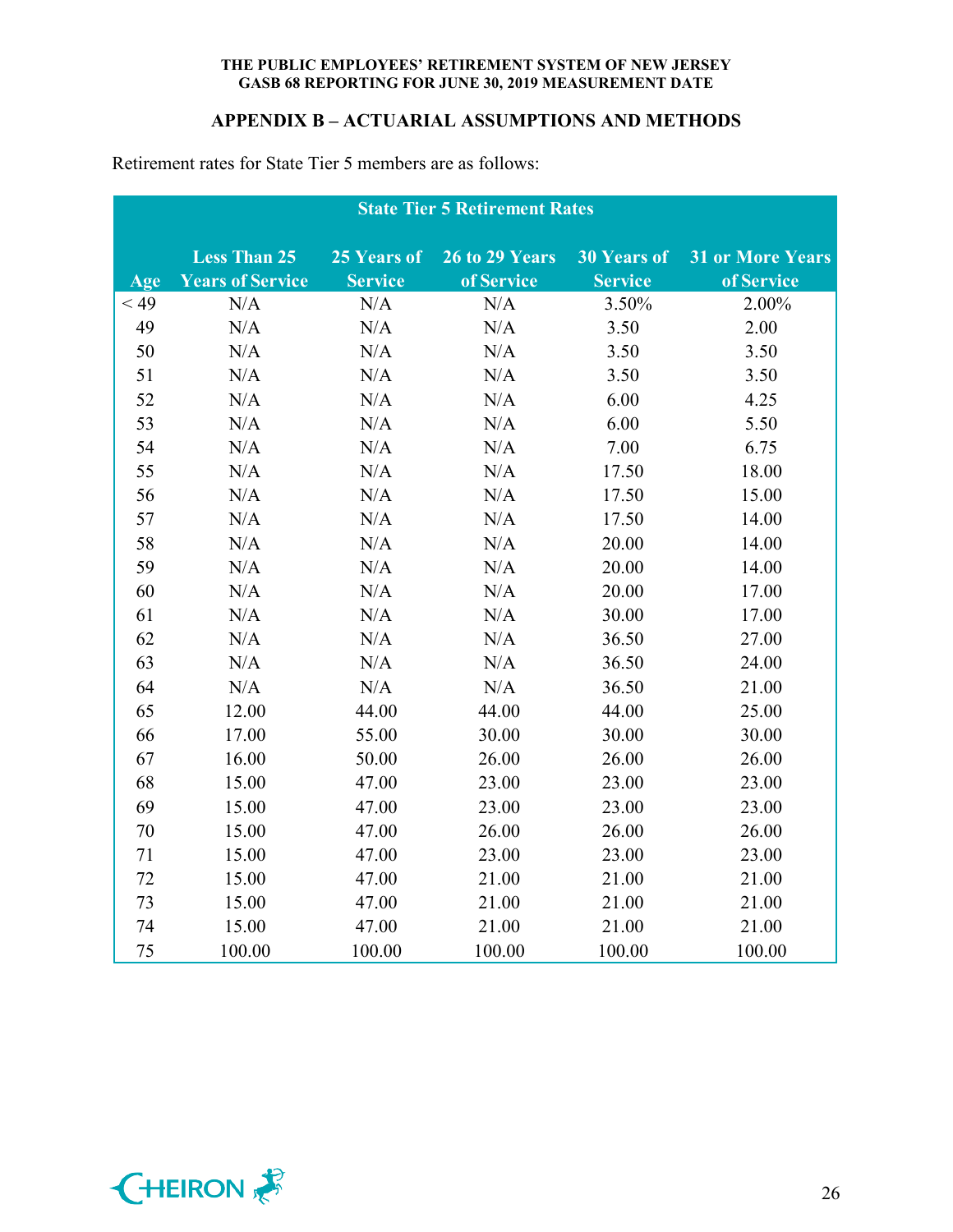## **APPENDIX B – ACTUARIAL ASSUMPTIONS AND METHODS**

| <b>Local Employers' Tier 5 Retirement Rates</b> |                         |                |                |                    |                         |  |  |
|-------------------------------------------------|-------------------------|----------------|----------------|--------------------|-------------------------|--|--|
|                                                 | <b>Less Than 25</b>     | 25 Years of    | 26 to 29 Years | <b>30 Years of</b> | <b>31 or More Years</b> |  |  |
| Age                                             | <b>Years of Service</b> | <b>Service</b> | of Service     | <b>Service</b>     | of Service              |  |  |
| $<$ 49                                          | N/A                     | N/A            | N/A            | 3.00%              | 2.25%                   |  |  |
| 49                                              | N/A                     | N/A            | N/A            | 3.00               | 3.00                    |  |  |
| 50                                              | N/A                     | N/A            | N/A            | 3.50               | 3.50                    |  |  |
| 51                                              | N/A                     | N/A            | N/A            | 4.25               | 3.75                    |  |  |
| 52                                              | N/A                     | N/A            | N/A            | 4.75               | 3.75                    |  |  |
| 53                                              | N/A                     | N/A            | N/A            | 7.00               | 5.00                    |  |  |
| 54                                              | N/A                     | N/A            | N/A            | 7.00               | 6.00                    |  |  |
| 55                                              | N/A                     | N/A            | N/A            | 15.00              | 15.00                   |  |  |
| 56                                              | N/A                     | N/A            | N/A            | 17.00              | 13.00                   |  |  |
| 57                                              | N/A                     | N/A            | N/A            | 18.00              | 12.00                   |  |  |
| 58                                              | N/A                     | N/A            | N/A            | 18.00              | 12.00                   |  |  |
| 59                                              | N/A                     | N/A            | N/A            | 18.00              | 12.00                   |  |  |
| 60                                              | N/A                     | N/A            | N/A            | 18.00              | 14.00                   |  |  |
| 61                                              | N/A                     | N/A            | N/A            | 18.00              | 14.00                   |  |  |
| 62                                              | N/A                     | N/A            | N/A            | 34.00              | 25.00                   |  |  |
| 63                                              | N/A                     | N/A            | N/A            | 34.00              | 22.00                   |  |  |
| 64                                              | N/A                     | N/A            | N/A            | 34.00              | 20.00                   |  |  |
| 65                                              | 11.00                   | 35.00          | 35.00          | 35.00              | 20.00                   |  |  |
| 66                                              | 15.00                   | 43.00          | 26.00          | 26.00              | 26.00                   |  |  |
| 67                                              | 14.00                   | 40.00          | 26.00          | 26.00              | 26.00                   |  |  |
| 68                                              | 13.00                   | 40.00          | 22.00          | 22.00              | 22.00                   |  |  |
| 69                                              | 13.00                   | 37.00          | 22.00          | 22.00              | 22.00                   |  |  |
| 70                                              | 13.00                   | 37.00          | 24.00          | 24.00              | 24.00                   |  |  |
| 71                                              | 13.00                   | 37.00          | 24.00          | 24.00              | 24.00                   |  |  |
| 72                                              | 13.00                   | 37.00          | 20.00          | 20.00              | 20.00                   |  |  |
| 73                                              | 13.00                   | 37.00          | 20.00          | 20.00              | 20.00                   |  |  |
| 74                                              | 13.00                   | 37.00          | 20.00          | 20.00              | 20.00                   |  |  |
| 75                                              | 100.00                  | 100.00         | 100.00         | 100.00             | 100.00                  |  |  |

Retirement rates for Local employers' Tier 5 members are as follows:

Retirement rates for members of Prosecutors Part (Chapter 366, P.L. 2001) are as follows:

- Members with less than 25 years of service: 6.0% for all ages,
- Members with 25 years of service: 50.0% for all ages,
- Members with 26 or more years of service: 25.0% for all ages.

Rates apply upon retirement eligibility. 100% retirement is assumed at age 70.

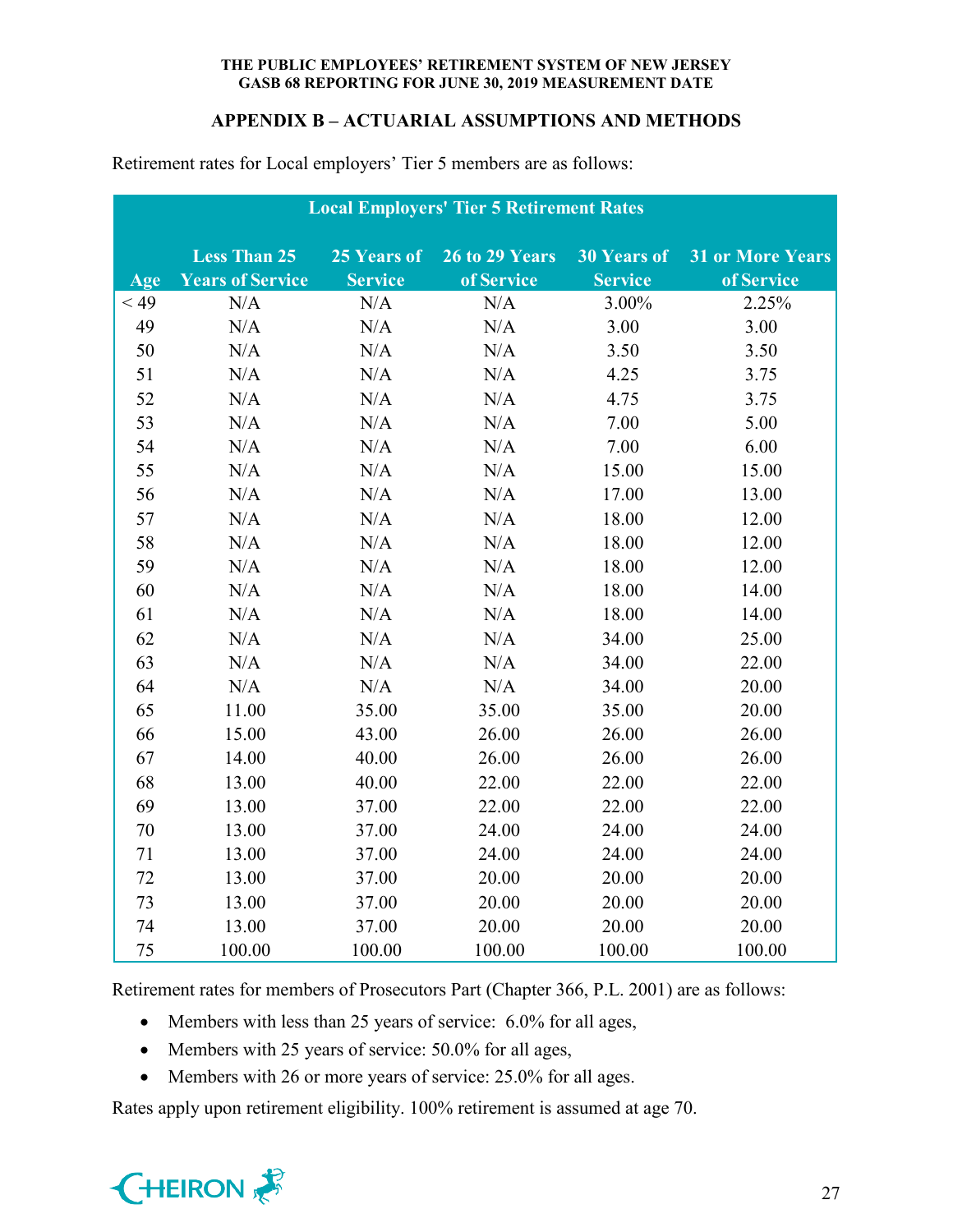## **APPENDIX B – ACTUARIAL ASSUMPTIONS AND METHODS**

| <b>15. Family Composition</b><br><b>Assumptions</b>               | For members not currently in receipt, 100% of members are assumed<br>married to spouses of the opposite sex. Males are assumed to be three<br>years older than females.                                                                                                                                                                                                                           |  |  |  |  |
|-------------------------------------------------------------------|---------------------------------------------------------------------------------------------------------------------------------------------------------------------------------------------------------------------------------------------------------------------------------------------------------------------------------------------------------------------------------------------------|--|--|--|--|
|                                                                   | For purposes of the optional form of payment death benefit for<br>members currently in receipt, beneficiary status is based on the<br>beneficiary allowance reported. If no beneficiary date of birth is<br>provided, the beneficiary is assumed to be the member's spouse of<br>the opposite sex with males assumed to be three years older than<br>females.                                     |  |  |  |  |
|                                                                   | No additional dependent children or parents are assumed.                                                                                                                                                                                                                                                                                                                                          |  |  |  |  |
| 16. Form of Payment                                               | Current active members are assumed to elect the Maximum Option.                                                                                                                                                                                                                                                                                                                                   |  |  |  |  |
| 17. Non-Contributory<br><b>Group Insurance Form</b><br>of Payment | All benefits are assumed to be paid as lump sums.                                                                                                                                                                                                                                                                                                                                                 |  |  |  |  |
| 18. Data                                                          | All non-contributing members are included in the valuation with a<br>liability based on the reported ASF.                                                                                                                                                                                                                                                                                         |  |  |  |  |
|                                                                   | Per discussions with DPB, the statuses for active records in<br>Locations $4 - 7$ (General Assembly and Senate) are based on<br>changes in service instead of the contribution code.                                                                                                                                                                                                              |  |  |  |  |
|                                                                   | For current beneficiaries with incomplete information, reasonable<br>assumptions were made based on information available in prior years.                                                                                                                                                                                                                                                         |  |  |  |  |
|                                                                   | Inactive participants receiving benefits according to the 2017 data but<br>omitted from the 2018 data are assumed to have died without a<br>beneficiary.                                                                                                                                                                                                                                          |  |  |  |  |
| 19. Rationale for<br><b>Assumptions</b>                           | The demographic assumptions used in this report reflect the results of<br>the July 1, $2014 -$ June 30, 2018 Experience Study approved by the<br>Board of Trustees on February 19, 2020. The investment return<br>assumption was recommended by the State Treasurer. The MP-2019<br>mortality improvement scale was used to calculate the Total Pension<br>Liability upon direction from the DPB. |  |  |  |  |
| 20. Changes in Assumptions<br><b>Since Last Valuation</b>         | The assumed rates of termination, retirement, mortality, disability,<br>salary increases, and inflation were updated based on the<br>July 1, 2014 – June 30, 2018 Experience Study.                                                                                                                                                                                                               |  |  |  |  |

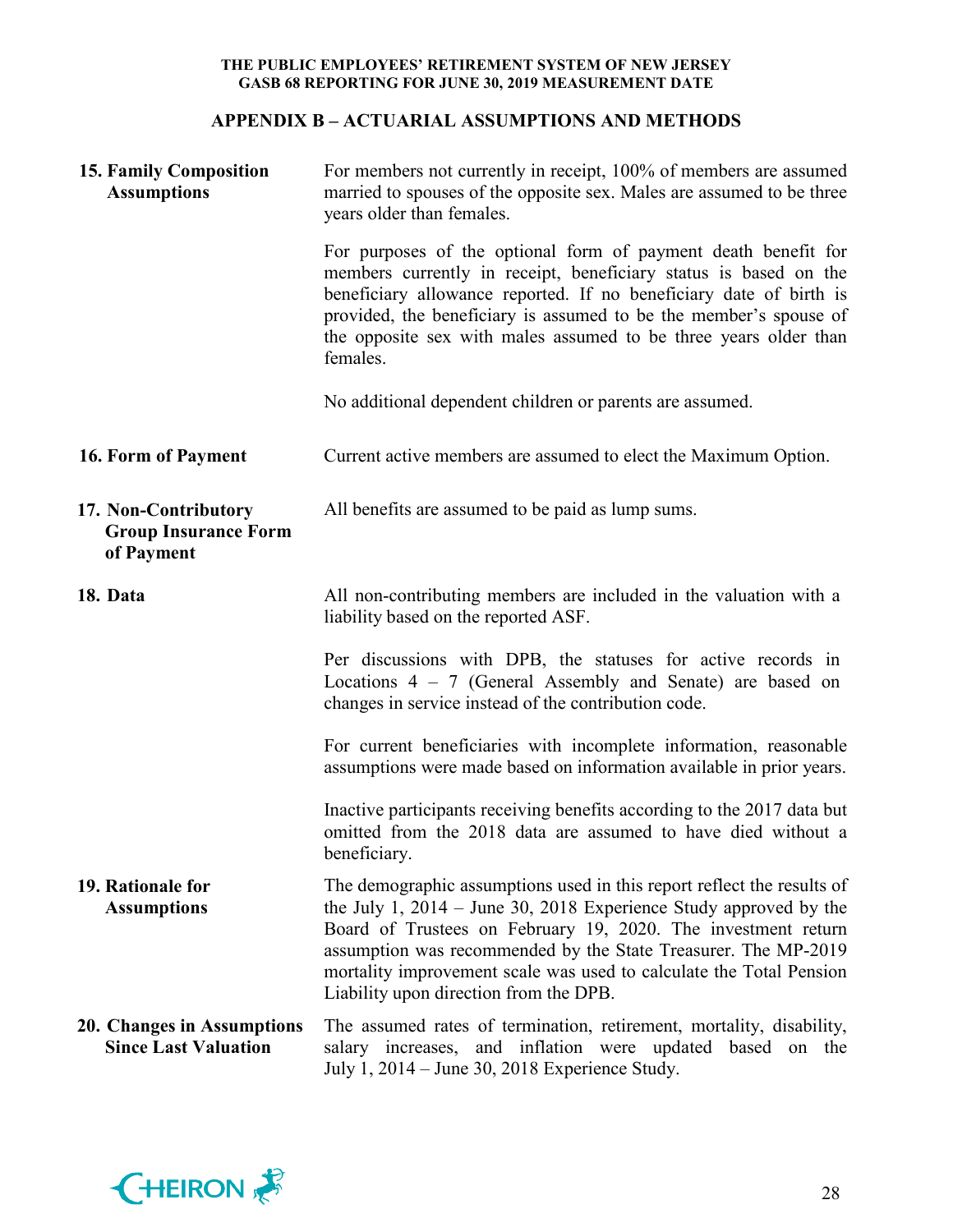## **APPENDIX B – ACTUARIAL ASSUMPTIONS AND METHODS**

## **B. Actuarial Methods**

The actuarial methods used for determining State and Local employer contributions are described below.

## **1. Actuarial Cost Method**

The actuarial cost method for funding calculations is the Projected Unit Credit Cost Method.

The actuarial liability is calculated as the actuarial present value of the projected benefits linearly allocated to periods prior to the valuation year based on service. Refunds are valued as the Accumulated Deductions with interest as of the valuation date as provided by the Division of Pensions and Benefits. The unfunded actuarial liability is the actuarial liability on the valuation date less the actuarial value of assets.

In accordance with Chapter 78, P.L. 2011:

- Beginning with the July 1, 2010 actuarial valuation, the accrued liability contribution shall be computed so that if the contribution is paid annually in level dollars, it will amortize the unfunded accrued liability over an open 30 year period.
- Beginning with the July 1, 2019 actuarial valuation, the accrued liability contribution shall be computed so that if the contribution is paid annually in level dollars, it will amortize the unfunded accrued liability over a closed 30 year period (i.e., for each subsequent actuarial valuation the amortization period shall decrease by one year).
- Beginning with the July 1, 2029 actuarial valuation, when the remaining amortization period reaches 20 years, any increase or decrease in the unfunded accrued liability as a result of actuarial losses or gains for subsequent valuation years shall serve to increase or decrease, respectively, the amortization period for the unfunded accrued liability, unless an increase in the amortization period will cause it to exceed 20 years. If an increase in the amortization period as a result of actuarial losses for a valuation year would exceed 20 years, the accrued liability contribution shall be computed for the valuation year using a 20 year amortization period.

Certain portions of the normal cost and unfunded actuarial liabilities attributable to Local employers are payable by the State and/or over different periods in accordance with the NJ State Statutes.

To the extent that the amortization period remains an open period in future years and depending upon the specific circumstances, it should be noted that in the absence of emerging actuarial gains or contributions made in excess of the actuarially determined contribution, any existing unfunded accrued liability may not be fully amortized in the future.

The non-contributory group life insurance benefit is funded separately through a term cost.

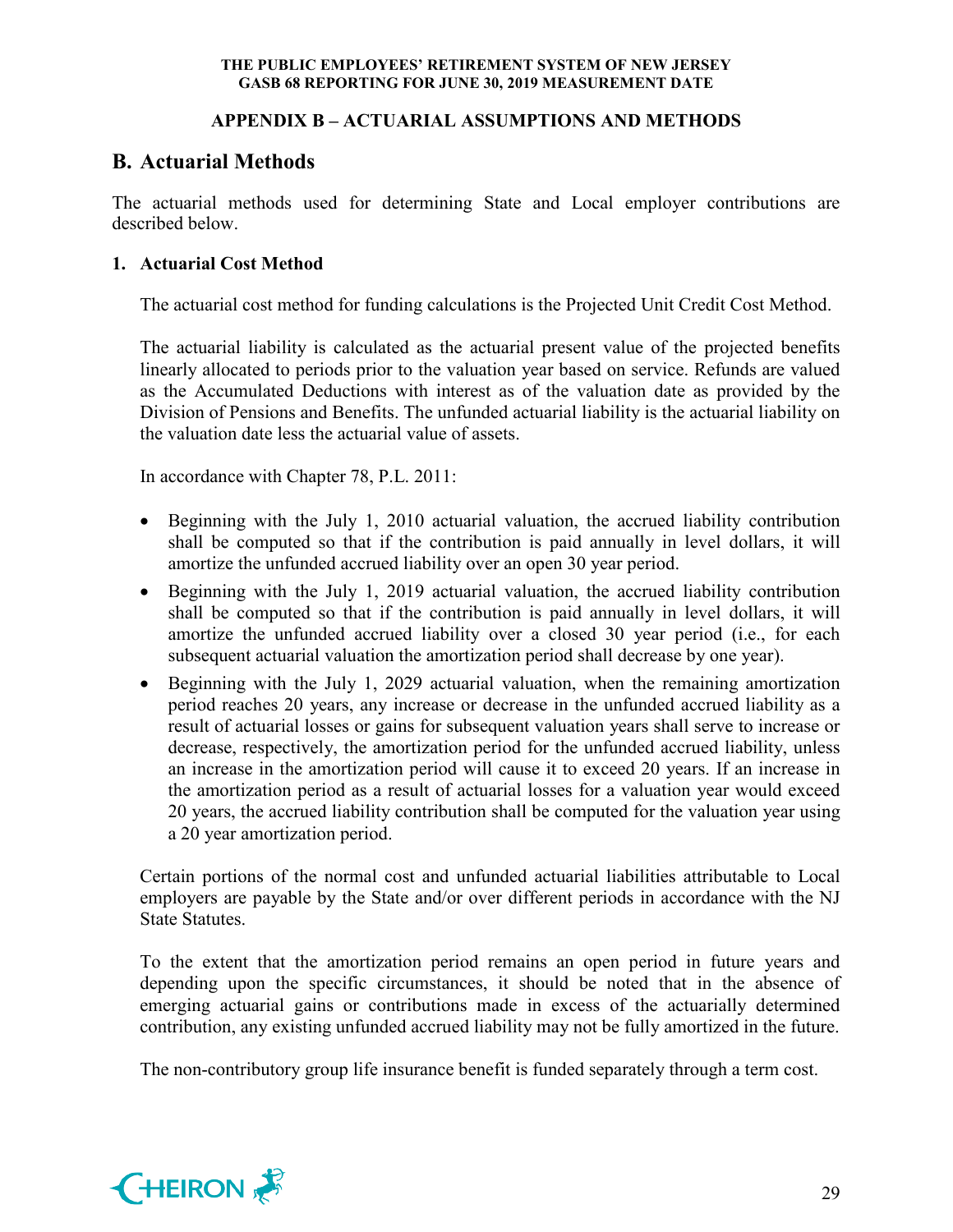## **APPENDIX B – ACTUARIAL ASSUMPTIONS AND METHODS**

#### **2. Asset Valuation Method**

For the purposes of determining contribution rates, an actuarial value of assets is used that dampens the volatility in the market value of assets, resulting in a smoother pattern of contributions.

The actuarial value of assets is adjusted to reflect actual contributions, benefit payments and administrative expenses, and an assumed rate of return on the previous year's assets and current year's cash flow at the prior year's actuarial valuation interest rate, with a further adjustment to reflect 20% of the difference between the resulting value and the actual market value of Plan assets.

#### **3. Contributions**

Chapter 83, P.L. 2016 requires the State to make pension contributions on a quarterly basis: at least 25% by September 30, at least 50% by December 31, at least 75% by March 31, and at least 100% by June 30. As such, contributions are assumed to be made on a quarterly basis with the first contribution 15 months after the associated valuation date.

Local employers' contributions are expected to be paid on April 1st, 21 months after the associated valuation date.

Chapter 98, P.L. 2017, the Lottery Enterprise Contribution Act, allows the PERS to receive 21.02% of the proceeds of the Lottery Enterprise, based upon their members' past or present employment in schools and institutions in the State for a term of 30 years. Revenues from Chapter 98, P.L. 2017, the Lottery Enterprise Contribution Act, are assumed to be contributed to the trust on a monthly basis. The State's pension contribution is reduced by the product of the allocable percentage for the PERS, the adjustment percentage, and the special asset value.

Contributions payable in the fiscal year starting on the valuation date are included in the actuarial value of assets as receivable contributions, discounted by the applicable valuation interest rate.

Legislation has provided for additional benefits and/or funding requirements which are included in this valuation and are described as follows.

#### Early Retirement Incentive Programs

Local employers which elected to participate in various early retirement incentive programs authorized by NJ Statute make contributions to cover the cost of these programs over amortization periods elected by the employer to the extent permitted by NJ Statute.

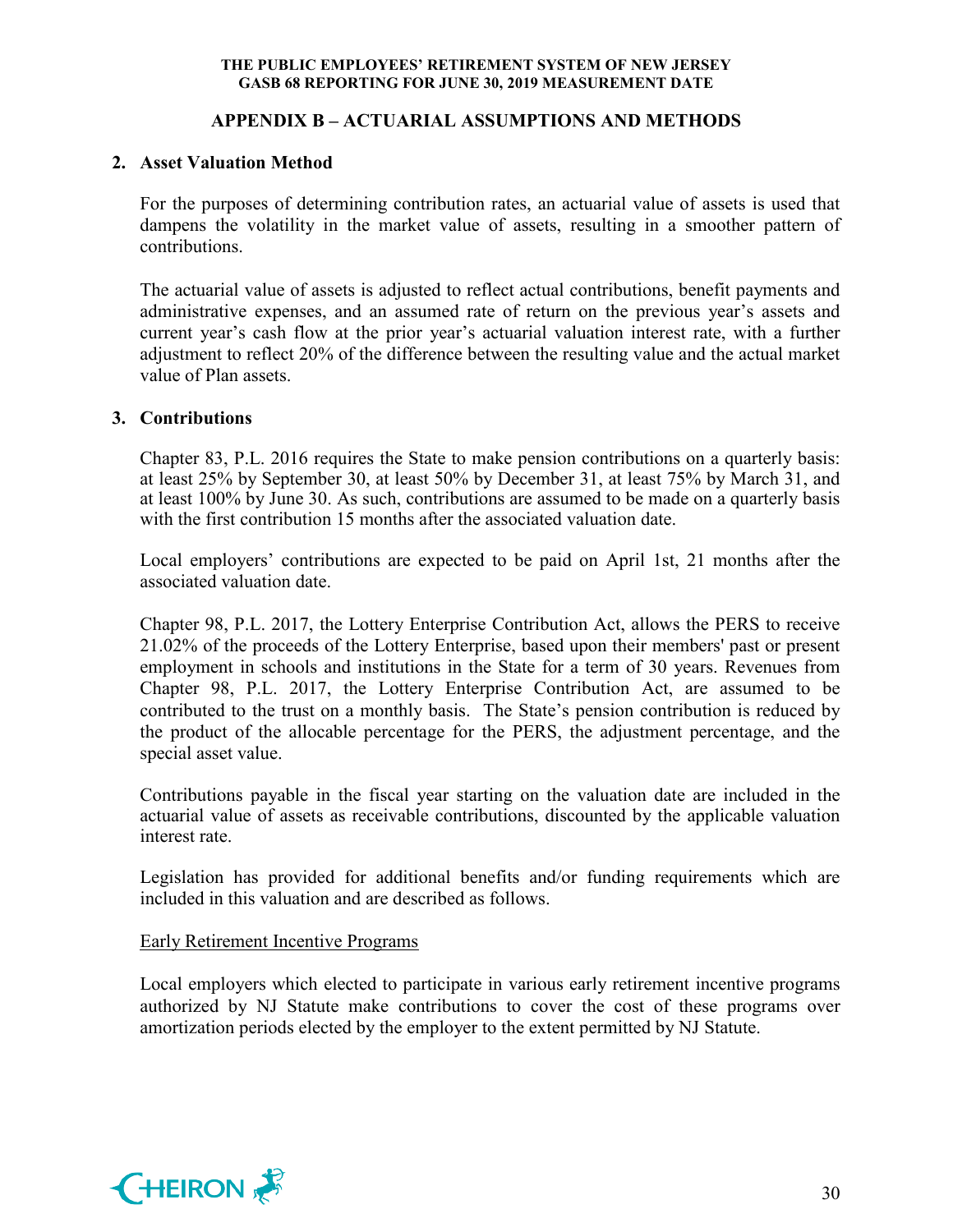### **APPENDIX B – ACTUARIAL ASSUMPTIONS AND METHODS**

## Chapter 133, P.L. 2001

Chapter 133, P.L. 2001 increased the accrual rate from 1/60 to 1/55. In addition, it lowered the age required for a veteran benefit equal to 1/55 of highest 12-month Compensation for each Year of Service from 60 to 55.

Chapter 133, P.L. 2001 also established the Benefit Enhancement Fund (BEF) to fund the additional annual employer normal contribution due to the Statute's increased benefits. (Chapter 353, P.L. 2001 extended this coverage to this Statute's additional annual employer normal contribution.) If the assets in the BEF are insufficient to cover the normal contribution for the increased benefits for a valuation period, the State will pay such amount for both the State and Local employers.

#### Chapter 259, P.L. 2001

Chapter 259, P.L. 2001 established the Workers' Compensation Judges Part of the System with special retirement benefits for Workers' Compensation Judges. See Appendix C for details.

In accordance with the provisions of Chapter 259, P.L. 2001, the additional contributions for these special retirement benefits will be funded by transfers from the Second Injury Fund.

#### Chapter 366, P.L. 2001

Chapter 366, P.L. 2001 established the Prosecutors Part of the System with special retirement benefits for Prosecutors. See Appendix C for details.

Chapter 366, P.L. 2001 also requires the State be liable for any increase in pension costs to a County that results from the enrollment of Prosecutors in the Prosecutors Part. Any increase in the unfunded actuarial liability arising from the benefits established for the Prosecutors Part are to be amortized over a closed 30 year period.

#### Chapter 19, P.L. 2009

Chapter 19, P.L. 2009 provided that the State Treasurer will reduce for Local employers the normal and accrued liability contributions to 50 percent of the amount certified for fiscal year 2009. The remaining 50% of the contribution (unfunded liability) will be paid by the Local employers in level annual payments over a period of 15 years with the first payment due in the fiscal year ending June 30, 2012. The unfunded liability will be adjusted by the rate of return on the actuarial value of assets. The legislation also provided that a Local employer may pay 100 percent of the contribution for the fiscal year 2009. Such an employer will be credited with the full payment and any such amounts will not be included in their unfunded liability. In addition, certain Local employers who were eligible to defer 50% of their fiscal year 2009 pension contributions but instead paid 100% of the fiscal year 2009 pension contributions were permitted to defer 50% of their 2010 fiscal year pension contributions.

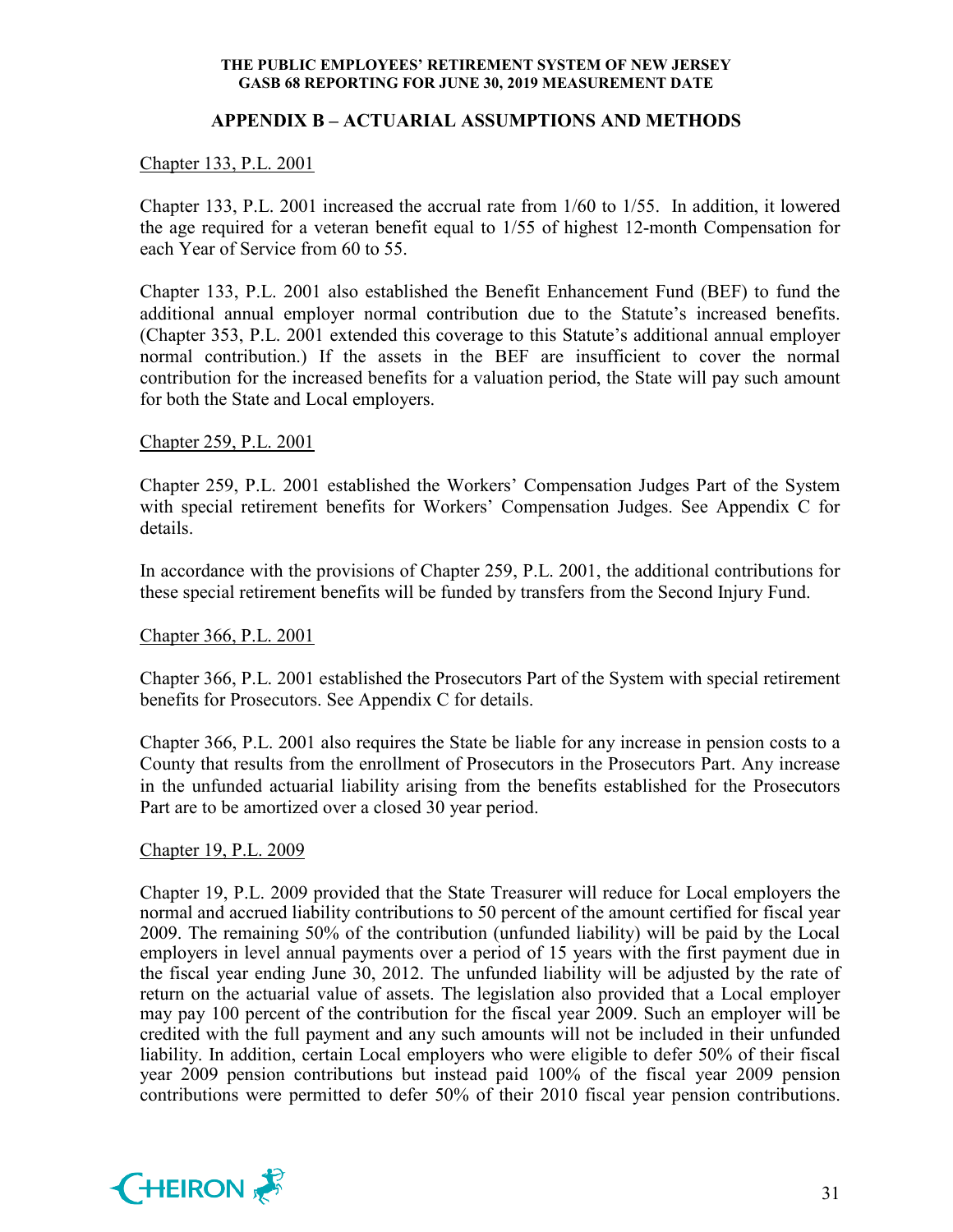### **APPENDIX B – ACTUARIAL ASSUMPTIONS AND METHODS**

The unfunded liability will be paid by these Local employers over a period of 15 years with the first payment due in the fiscal year ending June 30, 2012. The unfunded liability will be adjusted by the rate of return on the actuarial value of assets.

## **4. Changes in Methods Since the Last Valuation**

Based on clarification from the Division of Pensions and Benefits, the actuarial liability is based solely on the formula benefit without any comparison to the value of the estimated member annuity.

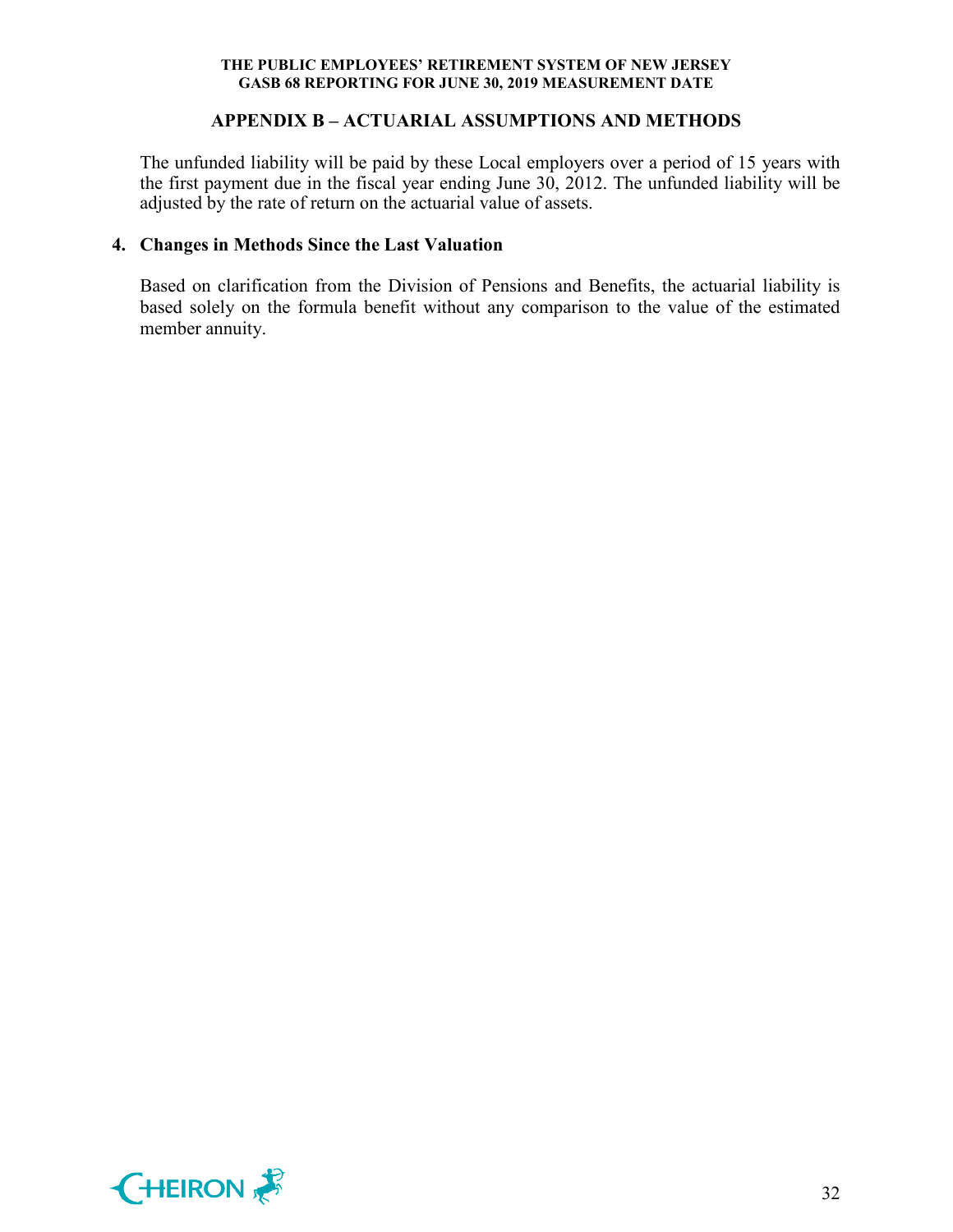## **APPENDIX C – SUMMARY OF PLAN PROVISIONS**

This summary of Plan provisions provides an overview of the major provisions of the PERS used in the actuarial valuation. It is not intended to replace the more precise language of the NJ State Statutes, Title 43, Chapter 15A, and if there is any difference between the description of the plan herein and the actual language in the NJ State Statutes, the NJ State Statutes will govern.

## **1. Eligibility for Membership**

Employees of the State or any county, municipality, school district, or public agency employed on a regular basis in a position covered by Social Security and not required to be a member of any other State or local government retirement system. Certain exceptions apply.

- a) Class B (or Tier 1) Member: Any member hired prior to July 1, 2007.
- b) Class D (or Tier 2) Member: Any member hired on or after July 1, 2007 and before November 2, 2008.
- c) Class E (or Tier 3) Member: Any member hired after November 1, 2008 and before May 22, 2010.
- d) Class F (or Tier 4) Member: Any member hired after May 21, 2010 and before June 28, 2011.
- e) Class G (or Tier 5) Member: Any member hired on or after June 28, 2011.

## **2. Plan Year**

The 12-month period beginning on July 1 and ending on June 30.

#### **3. Years of Service**

A year of service for each year an employee is a Member of the Retirement System plus service, if any, covered by a prior service liability. Tier 4 and Tier 5 Members must be scheduled to work at least 35 hours per week for the State or 32 hours per week for a Local employer. Tier 3, 4 and 5 Members must have an annual salary of \$7,500 (indexed for inflation) and other members must have an annual salary of \$1,500.

#### **4. Compensation**

Base salary upon which contributions by a Member to the Annuity Savings Fund were based. Chapter 113, P.L. 1997 provides that Compensation cannot exceed the compensation limitation of Section 401(a)(17) of the Internal Revenue Code. Chapter 103, P.L. 2007 provides that for a Tier 2, 3, 4 or 5 Member, Compensation cannot exceed the annual maximum wage contribution base for Social Security, pursuant to the Federal Insurance Contribution Act.

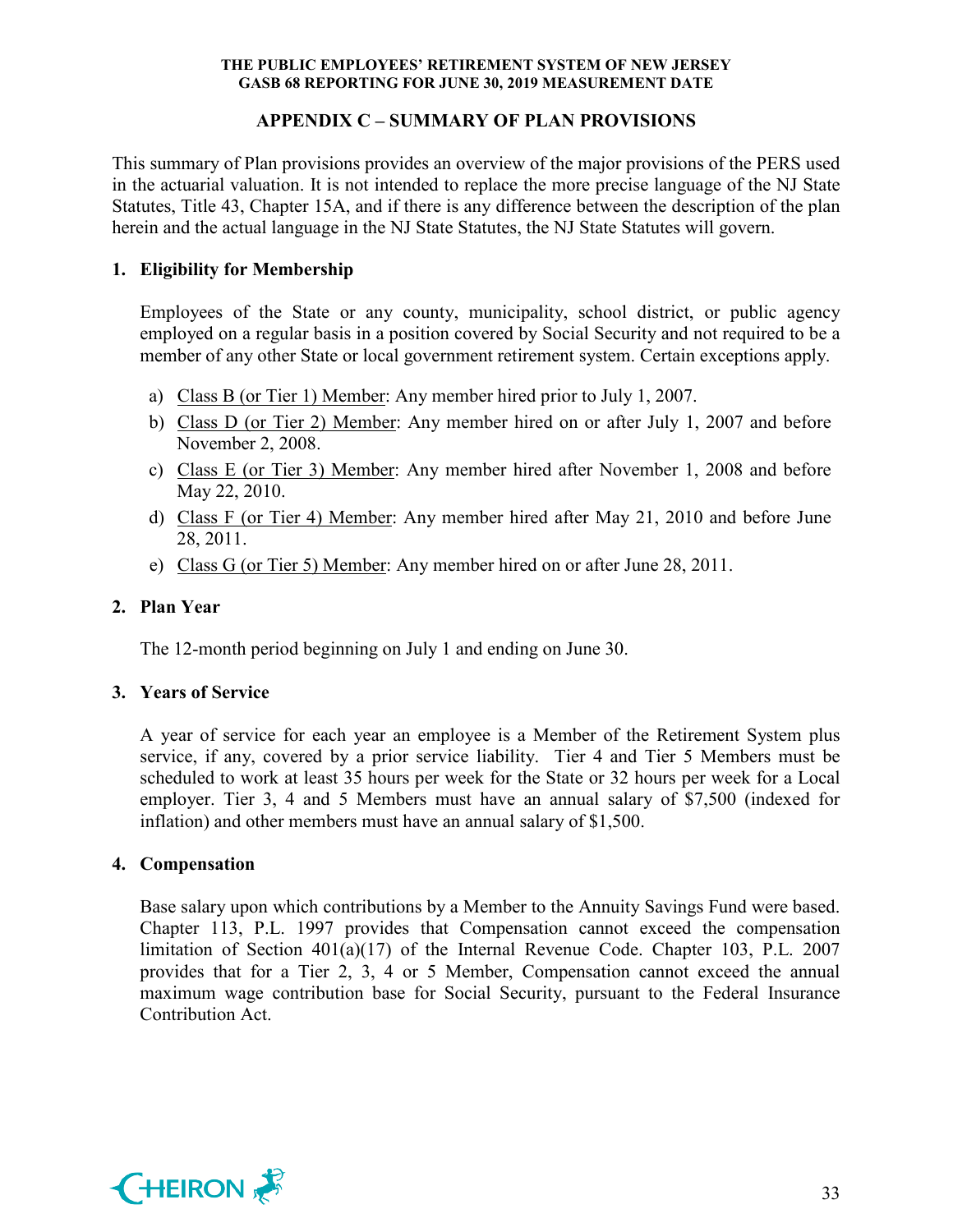## **APPENDIX C – SUMMARY OF PLAN PROVISIONS**

## **5. Final Compensation**

The average annual compensation upon which contributions by a Member are made for the three consecutive years of service immediately preceding retirement, or the highest three fiscal years of service, if greater. Chapter 1, P. L. 2010 provides that for a Tier 4 or Tier 5 Member, Final Compensation is the average annual compensation upon which contributions by a Member are made for the five consecutive years of service immediately preceding retirement, or the highest five fiscal years of service, if greater.

## **6. Final Year Compensation**

The compensation upon which contributions by a Member to the Annuity Savings Fund are based in the last year of service.

## **7. Accumulated Deductions**

The sum of all amounts deducted from the compensation of a Member or contributed by the Member or on the Member's behalf without interest.

## **8. Member Contributions**

Each Member contributes a percentage of Compensation. Effective October 1, 2011, Chapter 78, P.L. 2011 set the member contribution rate at 6.5% and causes it to increase by  $1/7<sup>th</sup>$  of 1 % each July thereafter until it attained an ultimate rate of 7.5% on July 1, 2018.

For members who are eligible to retire under the Prosecutors Part as provided by Chapter 366, P.L. 2001, Chapter 78, P.L. 2011 set the member contribution rate at 10.0%, effective October 1, 2011.

## **9. Benefits**

a) **Service Retirement:** For a Tier 1 or Tier 2 Member, age 60. For a Tier 3 or Tier 4 Member, age 62. For a Tier 5 Member, age 65.

Benefit is an annual retirement allowance comprised of a member annuity plus an employer pension which together will provide a total retirement allowance of:

- (1) For a Tier 1, 2 or 3 Member, 1/55 of Final Compensation for each Year of Service.
- (2) For a Tier 4 or 5 Member, 1/60 of Final Compensation for each Year of Service.
- b) **Early Retirement:** Prior to eligibility for Service Retirement. For a Tier 1, 2, 3 or 4 Member, 25 Years of Service. For a Tier 5 Member, 30 Years of Service.

Benefit is an annual retirement allowance comprised of a member annuity plus an employer pension which together will provide a total retirement allowance of:

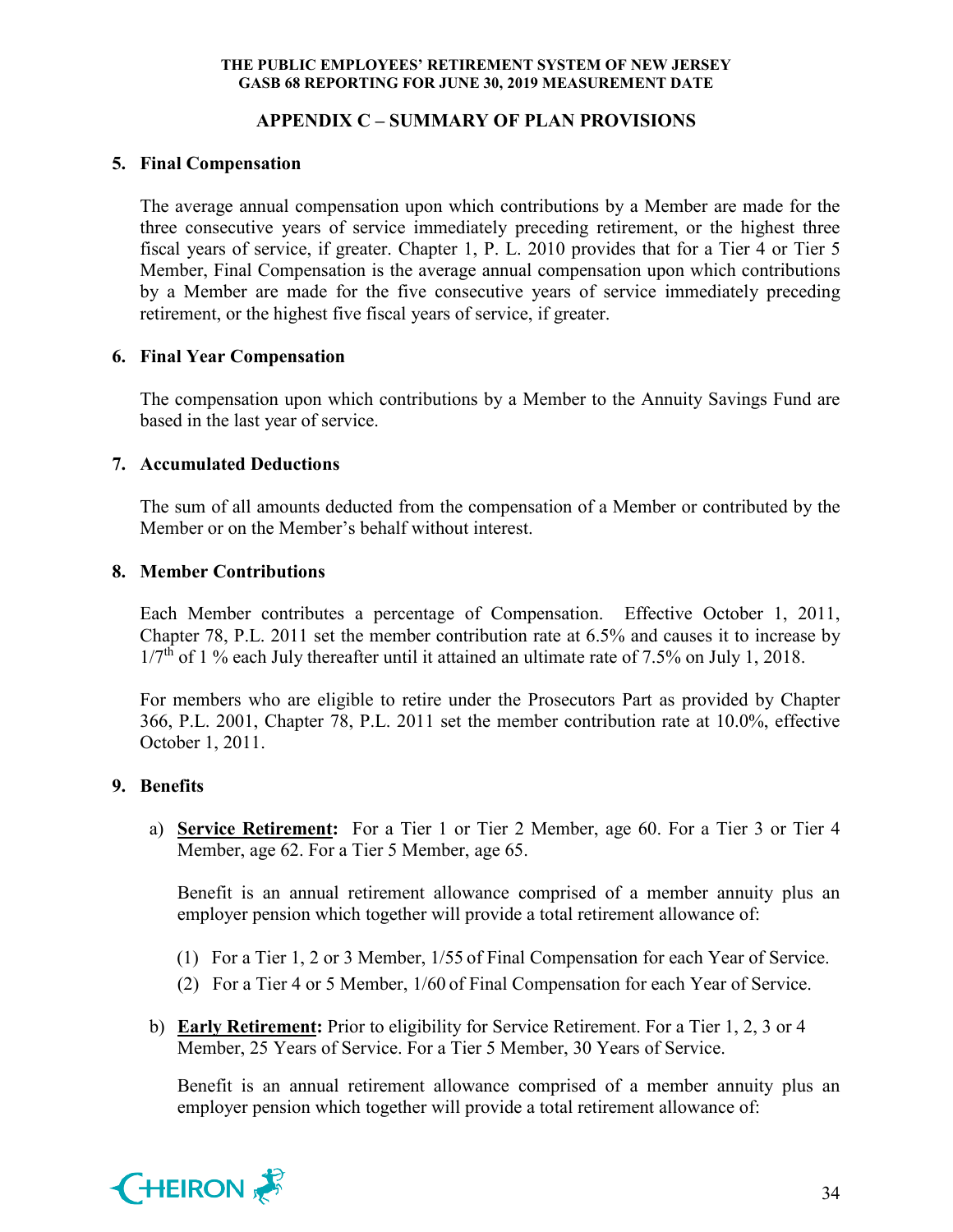## **APPENDIX C – SUMMARY OF PLAN PROVISIONS**

- (1) For a Tier 1 Member, the Service Retirement benefit reduced by 1/4 of one percent for each month the retirement date precedes age 55.
- (2) For a Tier 2 Member, the Service Retirement benefit reduced by 1/12 of one percent for each month the retirement date precedes age 60 through age 55 and by 1/4 of one percent for each month the retirement date precedes age 55.
- (3) For a Tier 3 or 4 Member, the Service Retirement benefit reduced by 1/12 of one percent for each month the retirement date precedes age 62 through age 55 and by 1/4 of one percent for each month the retirement date precedes age 55.
- (4) For a Tier 5 Member, the Service Retirement benefit reduced by 1/4 of one percent for each month the retirement date precedes age 65.
- c) **Veteran Retirement:** Age 55 with 25 Years of Service or Age 60 with 20 Years of Service for a qualified military veteran who retires directly from active service.

Benefit is an annual retirement allowance comprised of a member annuity plus an employer pension which together will provide a total retirement allowance of the greater of:

- (1) 54.5% of highest 12-month Compensation, or
- (2) For a member who is at least age 55 with 35 Years of Service, 1/55 of highest 12-month Compensation for each Year of Service.

Veterans may receive a Service Retirement benefit if greater.

- d) **Deferred Retirement:** Termination of service prior to eligibility for Service Retirement with 10 Years of Service. Benefit is either:
	- (1) A refund of Accumulated Deductions plus, if the member has completed three years of service, interest accumulated at 2.0% per annum; or
	- (2) A deferred life annuity, commencing at age 60 for a Tier 1 or Tier 2 Member, age 62 for a Tier 3 or Tier 4 Member or age 65 for a Tier 5 Member, comprised of a member annuity plus an employer pension which together will provide a total retirement allowance of the Service Retirement benefit based on Final Compensation and Years of Service at date of termination.

For Members who die during the deferral period, the benefit is a return of Accumulated Deductions with credited interest.

e) **Non-Vested Termination:** Termination of service prior to eligibility for Service Retirement and less than 10 Years of Service.

Benefit is a refund of Accumulated Deductions plus, if the member has completed three years of service, interest accumulated at 2.0% per annum.

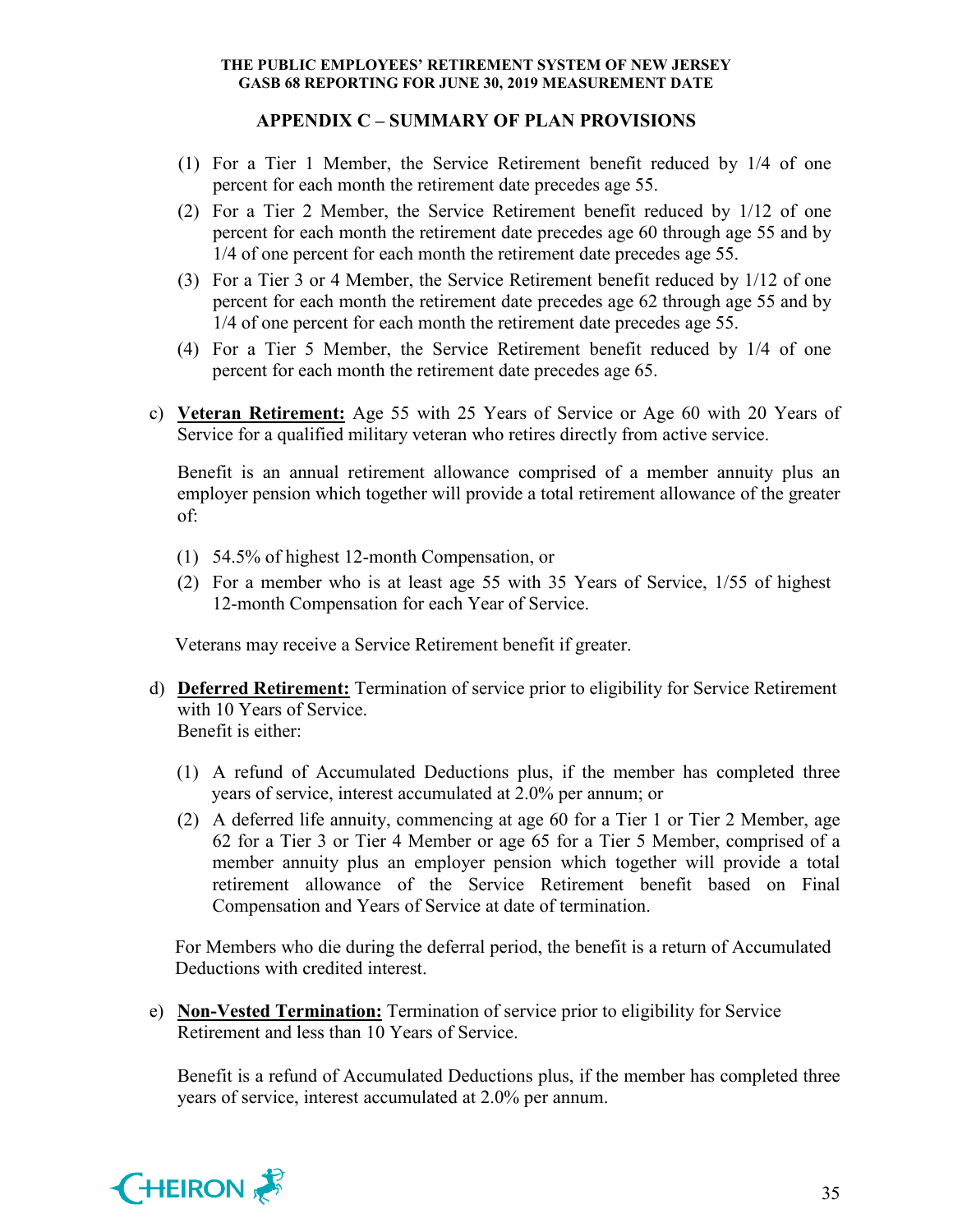## **APPENDIX C – SUMMARY OF PLAN PROVISIONS**

## f) **Death Benefits**

- (1) Ordinary Death Before Retirement: Death of an active contributing Member. Benefit is equal to:
	- a. Lump sum payment equal to 150% of Final Year Compensation, also known as the non-contributory group life insurance benefit, plus
	- b. Accumulated Deductions with credited interest.
- (2) Accidental Death Before Retirement: Death of an active Member resulting from injuries received from an accident during performance of duty and not a result of willful negligence. Benefit is equal to:
	- a. Lump sum payment equal to 150% of Final Year Compensation, also known as the non-contributory group life insurance benefit, plus
	- b. Spouse life annuity of 50% of Final Year Compensation payable until spouse's death or remarriage. If there is no surviving spouse or upon death or remarriage, a total of 20% (35%, 50%) of Final Year Compensation payable to one (two, three or more) dependent child(ren). If there is no surviving spouse or dependent child(ren), 25% (40%) of Final Year Compensation to one (two) dependent parent(s). If there is no surviving spouse, dependent child(ren) or parent(s), the benefit is a refund of Accumulated Deductions with credited interest.
- (3) Death After Retirement: Death of a retired Member. Benefit is equal to:
	- a. Lump sum payment equal to 3/16 of Final Year Compensation for a Member retired under Service, Early, Veteran or Deferred Retirement with 10 Years of Service. For a Member receiving a Disability benefit, lump sum payment of 150% of Final Year Compensation if death occurs prior to age 60 and 3/16 of Final Compensation if death occurs after age 60. This benefit is also known as the non-contributory group life insurance benefit, plus
	- b. Any survivor benefit due under the Member's optional form of payment election. Previously granted COLAs also apply to life annuities.

Members are also eligible for a voluntary, employee-paid life insurance policy, known as the contributory group life insurance policy. This benefit is not paid through the System and is not considered for valuation purposes.

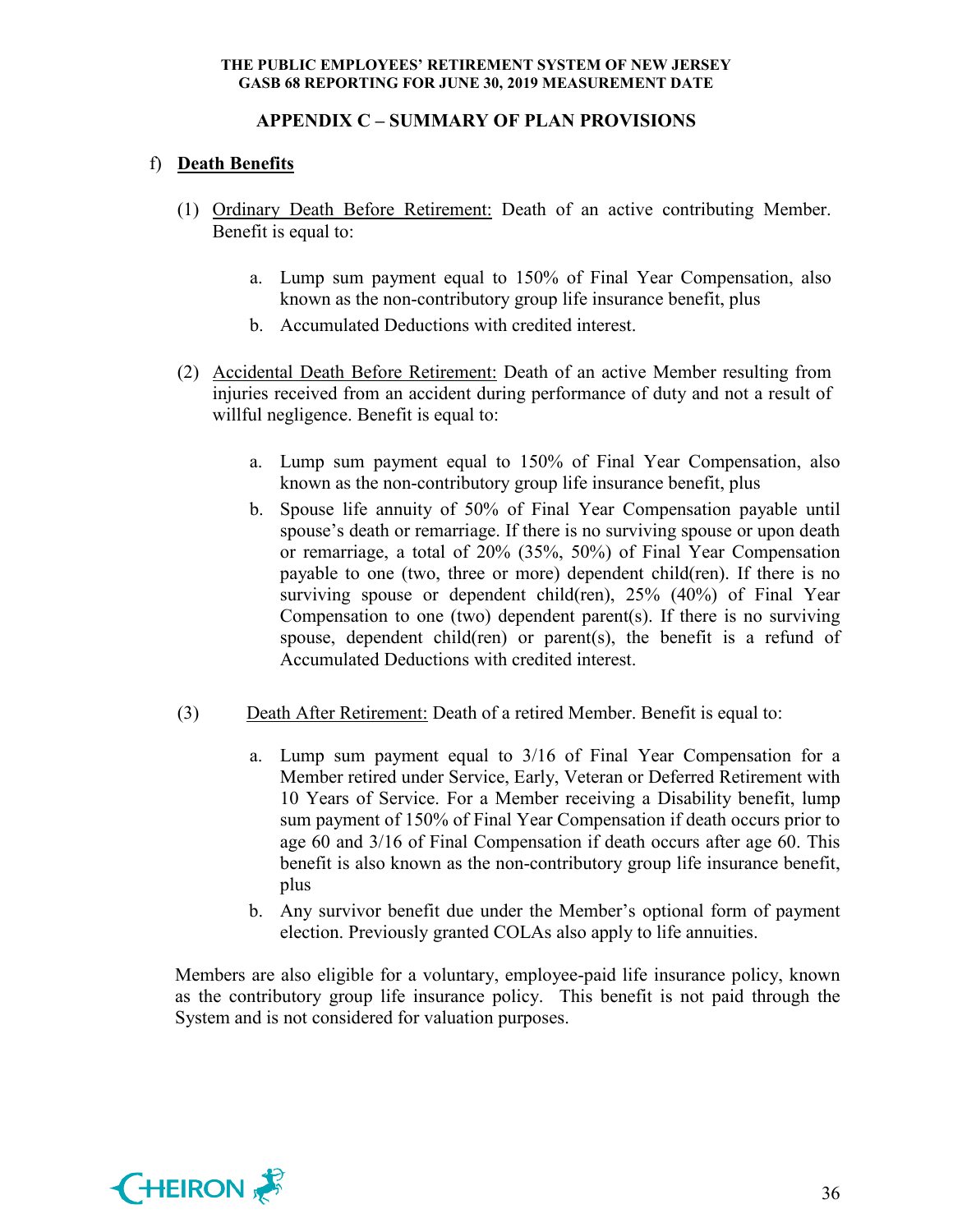## **APPENDIX C – SUMMARY OF PLAN PROVISIONS**

## g) **Disability Retirement**

(1) Ordinary Disability Retirement: 10 years of service and totally and permanently incapacitated from the performance of normal or assigned duties. Only available to Tier 1, 2 and 3 Members.

Benefit is an annual retirement allowance comprised of a member annuity plus an employer pension which together will provide a total retirement allowance of:

- a. 1.64% of Final Compensation for each Year of Service; or
- b. 43.6% of Final Compensation.
- (2) Accidental Disability Retirement: Total and permanent incapacitation as a direct result of a traumatic event occurring during and as a result of the performance of regular or assigned duties. Only available to Tier 1, 2 and 3 Members.

Benefit is an annual retirement allowance comprised of a member annuity plus an employer pension which together will provide a total retirement allowance of 72.7% of Compensation at the date of injury.

The pension portion of the benefit will be offset for any periodic Workers' Compensation benefits.

Tier 4 and Tier 5 Members are eligible for long-term disability coverage. This benefit is not paid through the System and is not considered for valuation purposes. Both Member and employer contributions to the System continue while on long-term disability, with the policy covering the Member portion. The long-term disability benefit equals 60% of Final Year Compensation and may be offset for other periodic benefits, such as Workers' Compensation, short-term disability or Social Security. The long-term disability benefit may continue through the earlier of age 70 or commencement of a retirement benefit under the System.

#### **10. Benefits for Special Employee Groups**

Certain members qualify for enrollment into special employee groups. Such members receive the greater of the special benefits described below or the regular PERS benefit described above. For benefit types not explicitly mentioned, the regular PERS benefit applies.

#### a) **Law Enforcement Officers (LEOs):**

Members employed in eligible job titles as well as individuals who do not meet the age or medical requirements for entry into the Police and Firemen's Retirement System (PFRS).

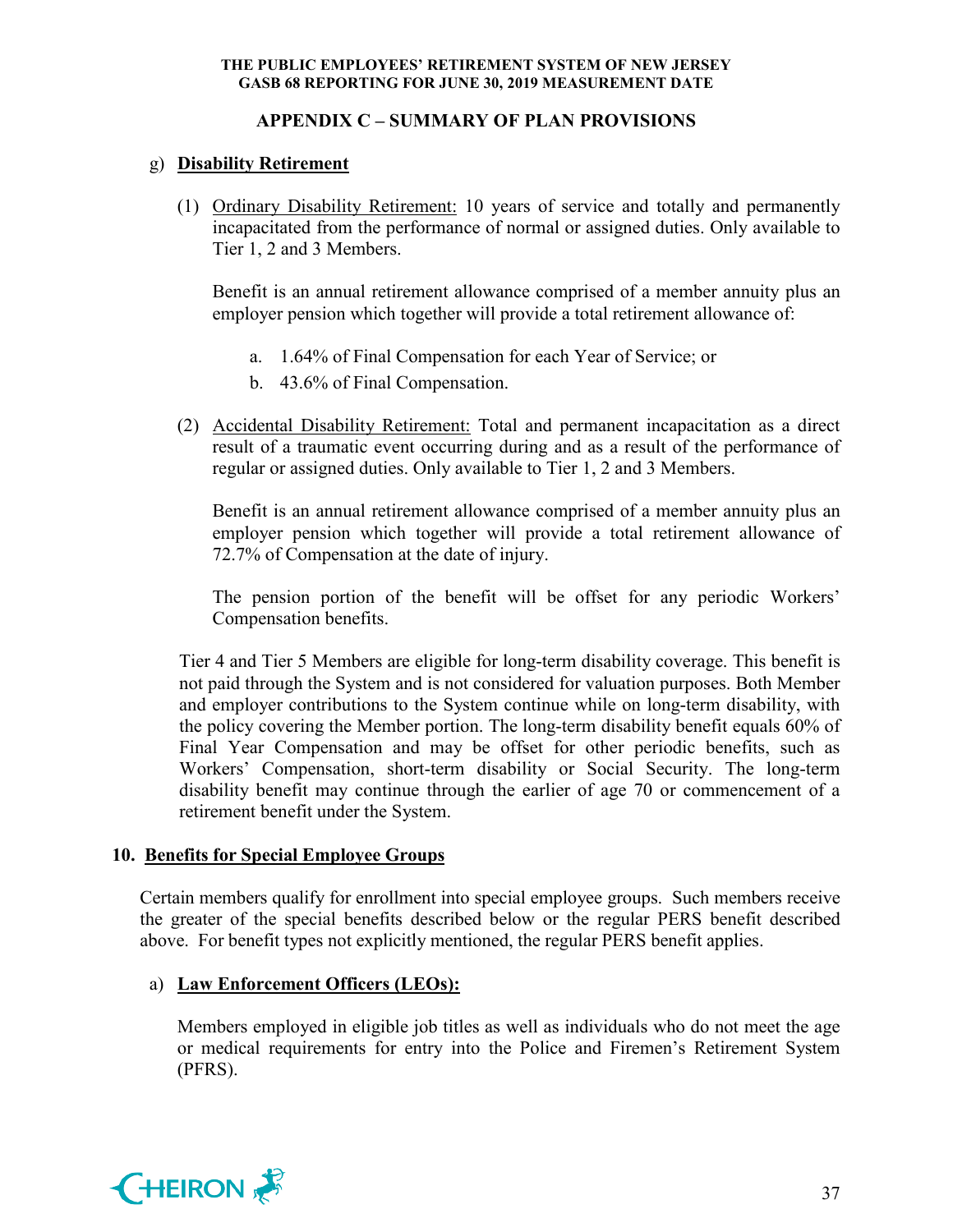## **APPENDIX C – SUMMARY OF PLAN PROVISIONS**

(1) Service and Special Retirement

Mandatory retirement at age 65. Veterans with less than 20 Years of Service at age 65 must retire upon attainment of 20 Years of Service or age 70, whichever is earlier. Voluntary retirement prior to those ages.

a. Service Retirement: Age 55 after 20 Years of LEO Service.

Benefit is an annual retirement allowance comprised of a member annuity plus an employer pension which together will provide a total retirement allowance of 2% of Final Compensation for each Year of LEO Service up to 25 years plus 1% of Final Compensation for each Year of LEO Service over 25 years.

The Member is also eligible for a regular PERS benefit based on any non-LEO service.

b. Special Retirement: 25 Years of LEO Service.

Benefit is the Service Retirement benefit plus 5% of Final Compensation with a maximum of 70% of Final Compensation.

(2) Ordinary Disability Retirement: 5 Years of LEO Service.

Benefit is the regular PERS Ordinary Disability benefit.

(3) Death Benefits:

Benefit is the regular PERS Death benefit except, upon Accidental Disability Retirement, the minimum lump sum payment is \$5,000.

#### b) **Legislative Retirement System (LRS):**

Members of the State Legislature. Chapter 92, P.L. 2007 closed LRS to new members enrolled on or after July 1, 2007.

(1) Special Legislative Retirement: Age 60.

Benefit is an annual retirement allowance comprised of a member annuity plus an employer pension which together will provide a total retirement allowance of 3% of Final Compensation for each Year of Legislative Service with a maximum of two-thirds of Final Compensation.

The Member is also eligible for a regular PERS benefit based on any non-legislative service.

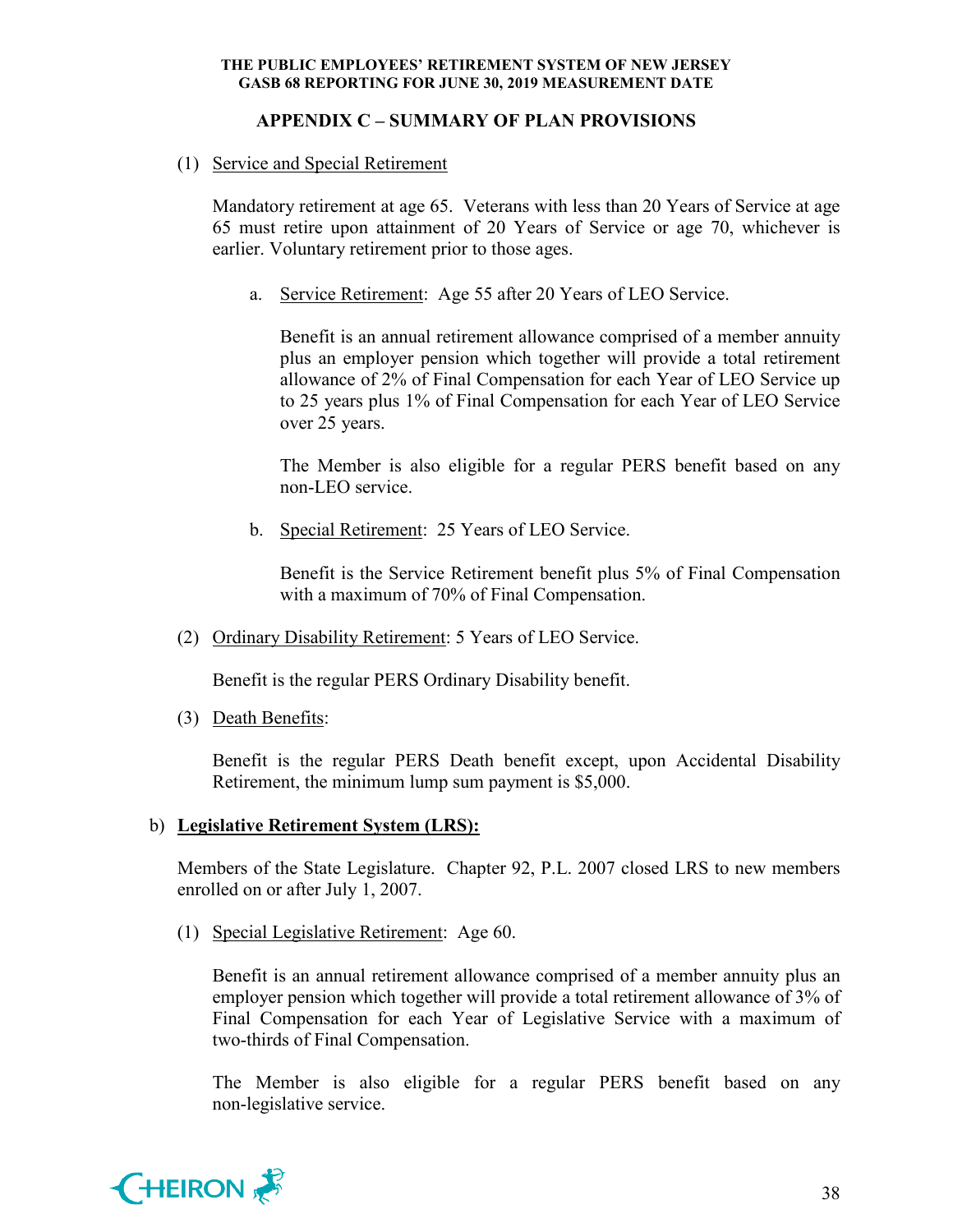## **APPENDIX C – SUMMARY OF PLAN PROVISIONS**

(2) Deferred Retirement: Termination of service prior to eligibility for Service or Special Legislative Retirement with 8 Years of Legislative Service.

Benefit is either:

- a. A refund of Accumulated Deductions plus, if the Member has completed three years of service, interest accumulated at 2.0% per annum; or
- b. A deferred life annuity, commencing at age 60, comprised of a member annuity plus an employer pension which together will provide a total retirement allowance of the Service or Special Legislative Retirement benefit based on Final Compensation and Years of Service at date of termination.

#### c) **Prosecutors Part (Chapter 366, P.L. 2001):**

Covers prosecutors as well as members employed in certain other related job titles. Chapter 1. P.L. 2010 closed the Prosecutors Part to new members enrolled on or after May 22, 2010.

(1) Service and Special Retirement

Mandatory retirement at age 70. Voluntary retirement prior to that age.

In addition to the benefits described below, the member is eligible for a regular PERS benefit based on any non-Prosecutors Part service.

a. Service Retirement: For a Prosecutors Part Member enrolled as of January 7, 2002, age 55 or 20 Years of Prosecutors Part Service. For a Prosecutors Part Member enrolled after January 7, 2002, age 55.

Benefit is an annual retirement allowance comprised of a member annuity plus an employer pension which together will provide a total retirement allowance of the greater of:

- i. 2% of Final Year Compensation for each Year of Prosecutors Part Service up to 30 years plus 1% of Final Year Compensation for each Year of Prosecutors Part Service over 30 years.
- ii. 50% of Final Year Compensation for Prosecutors Part Members with 20 or more Years of Prosecutors Part Service.
- iii. 1/60 of Final Year Compensation for each Year of Prosecutors Part Service.

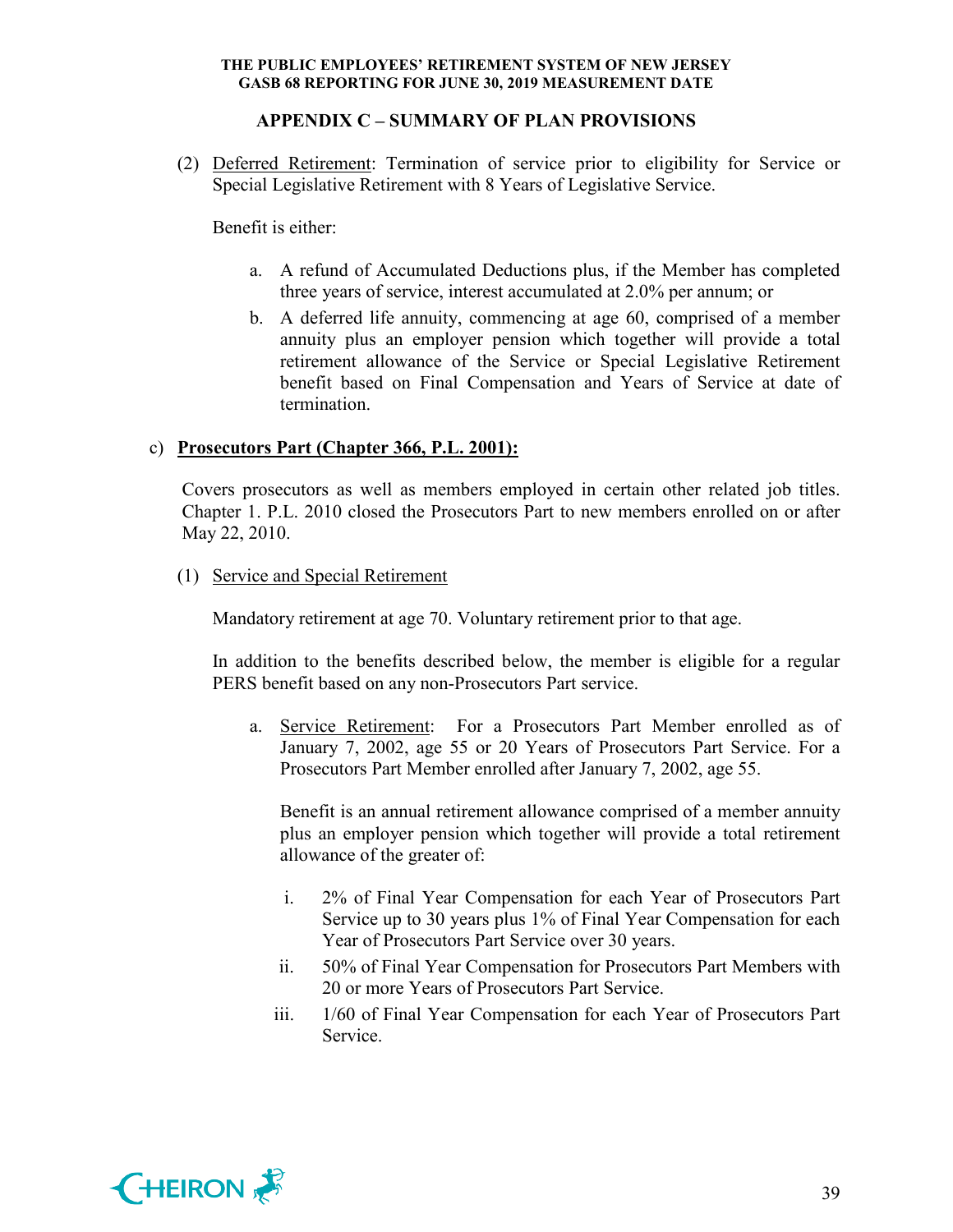## **APPENDIX C – SUMMARY OF PLAN PROVISIONS**

b. Special Retirement: 25 Years of Prosecutors Part Service.

Benefit is an annual retirement allowance comprised of a member annuity plus an employer pension which together will provide a total retirement allowance of 65% of Final Year Compensation plus 1% of Final Year Compensation for each Year of Prosecutors Part Service in excess of 25 years with a maximum of 70% of Final Compensation.

(2) Deferred Retirement: Termination of service prior to eligibility for Service or Special Retirement with 10 Years of Prosecutors Part Service.

Benefit is either:

- a. A refund of Accumulated Deductions plus, if the Member has completed three years of service, interest accumulated at 2.0% per annum; or
- b. A deferred life annuity, commencing at age 55, comprised of a member annuity plus an employer pension which together will provide a total retirement allowance of 2% of Final Year Compensation for each Year of Prosecutors Part Service.
- (3) Death Benefits:

Benefit is the regular PERS Death benefit except, upon Service, Special or Deferred Prosecutors Part Retirement with 10 Years of Prosecutors Part Service, the lump sum payment equals 50% of Final Year Compensation.

#### d) **Workers Compensation Judges Part (WCJ) (Chapter 259, P.L. 2001):**

Member employed in an eligible job title by the Division of Workers' Compensation. Chapter 92, P.L. 2007 closed the Workers Compensation Judges Part to new members enrolled on or after July 1, 2007.

(1) Service Retirement:

Mandatory retirement age 70. Voluntary retirement prior to that age.

a. Age 70 and 10 Years of WCJ Service; or Age 65 and 15 Years of WCJ Service; or Age 60 and 20 Years of WCJ Service.

Benefit is an annual retirement allowance comprised of a member annuity plus an employer pension which together will provide a total retirement allowance of 75% of contractual Compensation at the date of retirement.

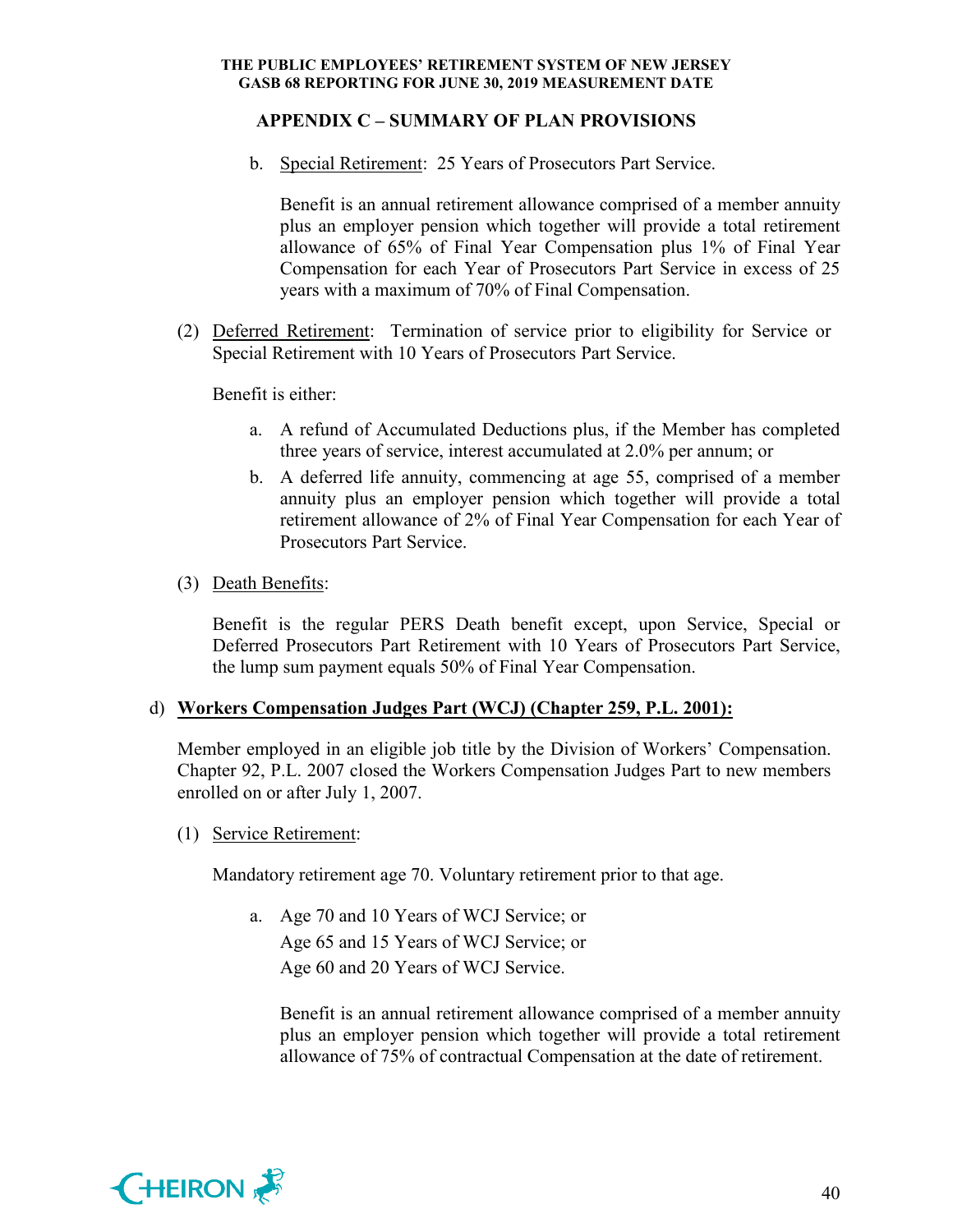#### **APPENDIX C – SUMMARY OF PLAN PROVISIONS**

b. Age 65, 5 consecutive Years of WCJ Service and 15 Years of Aggregate PERS Service; or Age 60, 5 consecutive Years of WCJ Service and 20 Years of Aggregate PERS Service.

 Benefit is an annual retirement allowance comprised of a member annuity plus an employer pension which together will provide a total retirement allowance of 50% of contractual Compensation at the date of retirement.

c. Age 60, 5 consecutive Years of WCJ Service and 15 Years of Aggregate PERS Service.

Benefit is an annual retirement allowance comprised of a member annuity plus an employer pension which together will provide a total retirement allowance of 2% of contractual Compensation at the date of retirement for each Year of Aggregate PERS Service up to 25 years plus 1% of contractual Compensation at the date of retirement for each Year of Aggregate PERS Service over 25 years.

d. Age 60.

Benefit is an annual retirement allowance comprised of a member annuity plus an employer pension which together will provide a total retirement allowance of 2% of contractual Compensation at the date of retirement for each Year of WCJ Service up to 25 years plus 1% of contractual Compensation at the date of retirement for each Year of Aggregate PERS Service over 25 years.

(2) Early Retirement: Prior to eligibility for Service Retirement and 5 consecutive Years of WCJ Service and 25 Years of Aggregate PERS Service.

Benefit is an annual retirement allowance comprised of a member annuity plus an employer pension which together will provide a total retirement allowance of 2% of contractual Compensation at the date of retirement for each Year of Aggregate PERS Service up to 25 years plus 1% of contractual Compensation at the date of retirement for each Year of Aggregate PERS Service over 25 years, actuarially reduced for commencement prior to age 60.

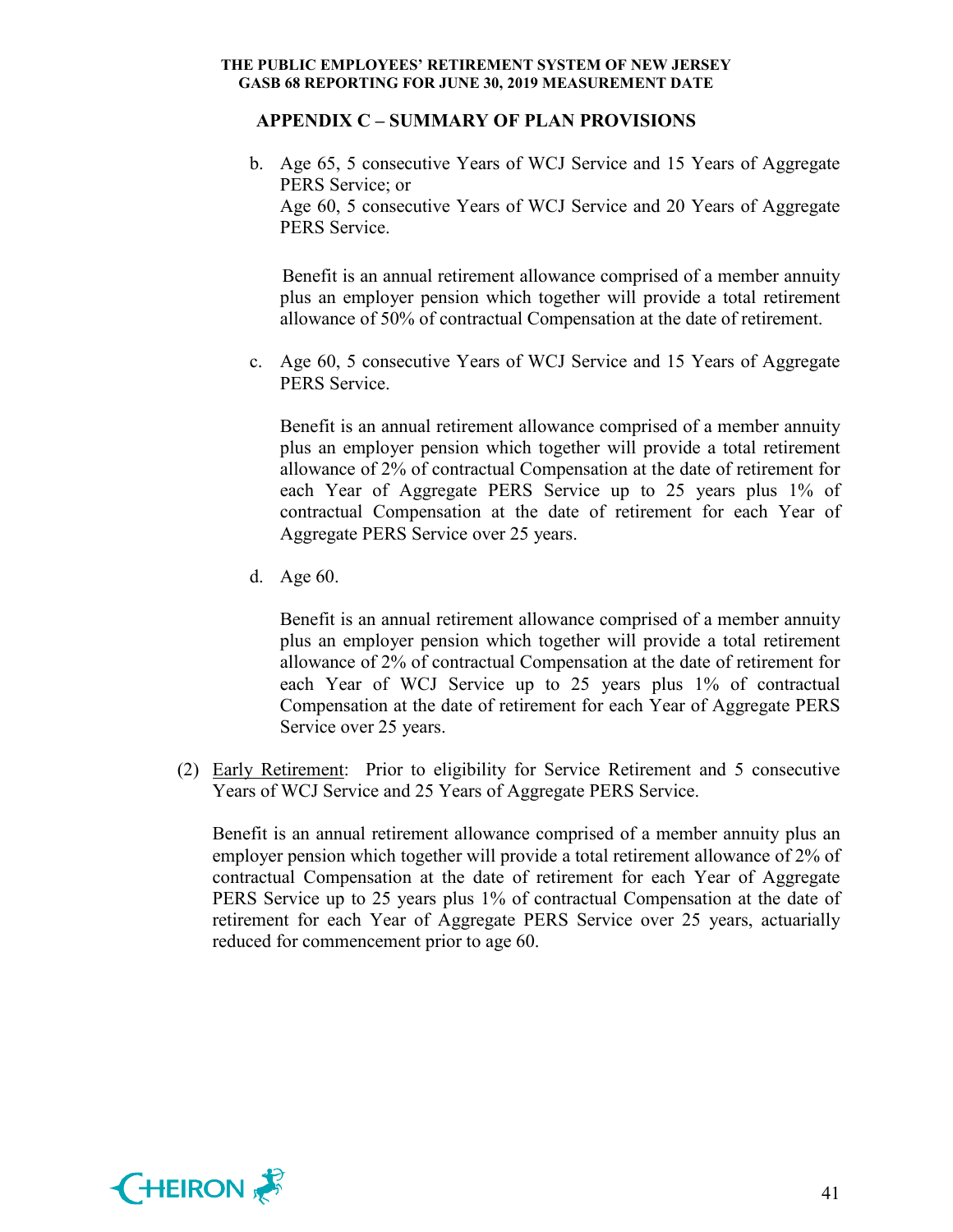## **APPENDIX C – SUMMARY OF PLAN PROVISIONS**

(3) Deferred Retirement: Termination of service prior to eligibility for Service Retirement with 5 consecutive Years of WCJ Service and 10 Years of Aggregate PERS Service.

Benefit is either:

- a. A refund of Accumulated Deductions plus, if the Member has completed three years of service, interest accumulated at 2.0% per annum; or
- b. A deferred life annuity, commencing at age 60, comprised of a member annuity plus an employer pension which together will provide a total retirement allowance of 2% of contractual Compensation at the date of retirement for each Year of Aggregate PERS Service up to 25 years plus 1% of contractual Compensation at the date of retirement for each Year of Aggregate PERS Service over 25 years.

## (4) Death Benefits

- a. Before Retirement: Death of an active WCJ Member. Benefit is equal to:
	- i. Lump sum equal to 150% of contractual Compensation at the date of death, plus
	- ii. Spousal life annuity of 25% of contractual Compensation at the date of death payable until spouse's remarriage plus 10% (15%) to one (two or more) dependent child(ren). If there is no surviving spouse, or upon death or remarriage, a total of 15% (20%, 30%) of contractual Compensation at the date of death payable to one (two, three or more) dependent child(ren). If there is no surviving spouse or dependent child(ren), 20% (30%) of contractual Compensation at the date of death to one (two) dependent parent(s). If there is no surviving spouse, dependent child(ren) or parent(s), the benefit is a refund of Accumulated Deductions with interest.
- b. After Retirement: Death of a retired WCJ Member. Benefit is equal to:
	- i. Lump sum equal to 25% of contractual Compensation at the date of death for a Member retired under Service or Early WCJ Retirement with 10 Years of Aggregate PERS Service. For a Member receiving a Disability benefit, lump sum payment of 150% of contractual Compensation at the date of death if death occurs prior to age 60 and 25% of contractual Compensation at the date of death if death occurs after age 60, plus
	- ii. Any survivor benefit due under the Member's optional form of payment election. Previously granted COLAs also apply to life annuities.

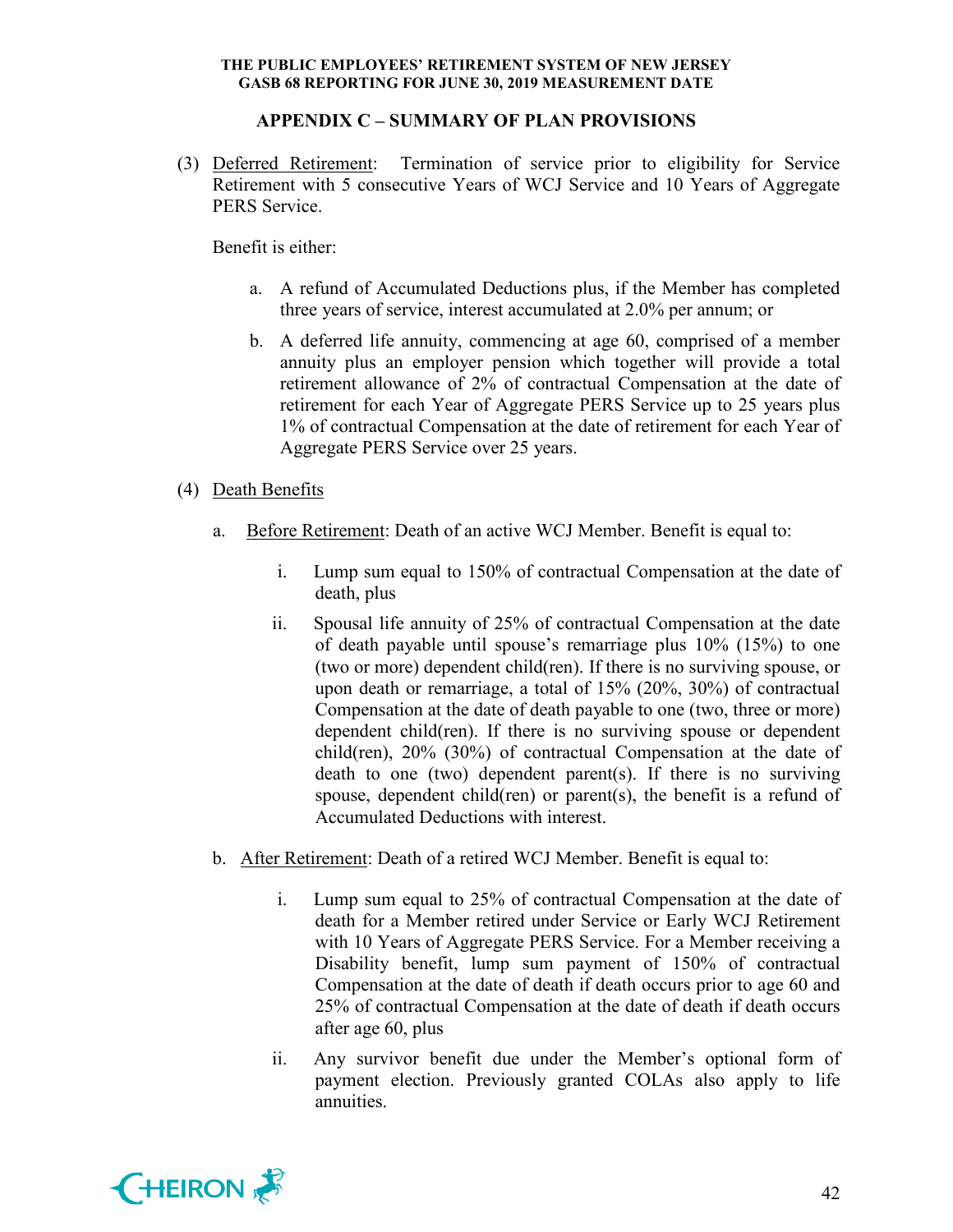## **APPENDIX C – SUMMARY OF PLAN PROVISIONS**

## **11. Optional Forms of Payment**

The member may elect the following forms of payment.

- a) Maximum Option: Single life annuity with a return of the balance of the Accumulated Deductions with credited interest.
- b) Option 1: Single life annuity with a return of the balance of the initial reserve.
- c) Option 2: 100% joint and survivor annuity.
- d) Option 3: 50% joint and survivor annuity.
- e) Option 4: Other percentage joint and survivor annuity.
- f) Option A: 100% pop-up joint and survivor annuity.
- g) Option B: 75% pop-up joint and survivor annuity.
- h) Option C: 50% pop-up joint and survivor annuity.
- i) Option D: 25% pop-up joint and survivor annuity.

## **12. Cost-of-Living Adjustments**

Also known as Pension Adjustments. Provided annually to retirees and survivors after 24 months of retirement prior to July 1, 2011. Chapter 78, P.L. 2011 eliminated future adjustments effective July 1, 2011. Adjustments may be reinstated in the future subject to certain conditions outlined in Chapter 78, P.L. 2011.

#### **13. Changes in Plan Provisions Since Last Valuation**

None.

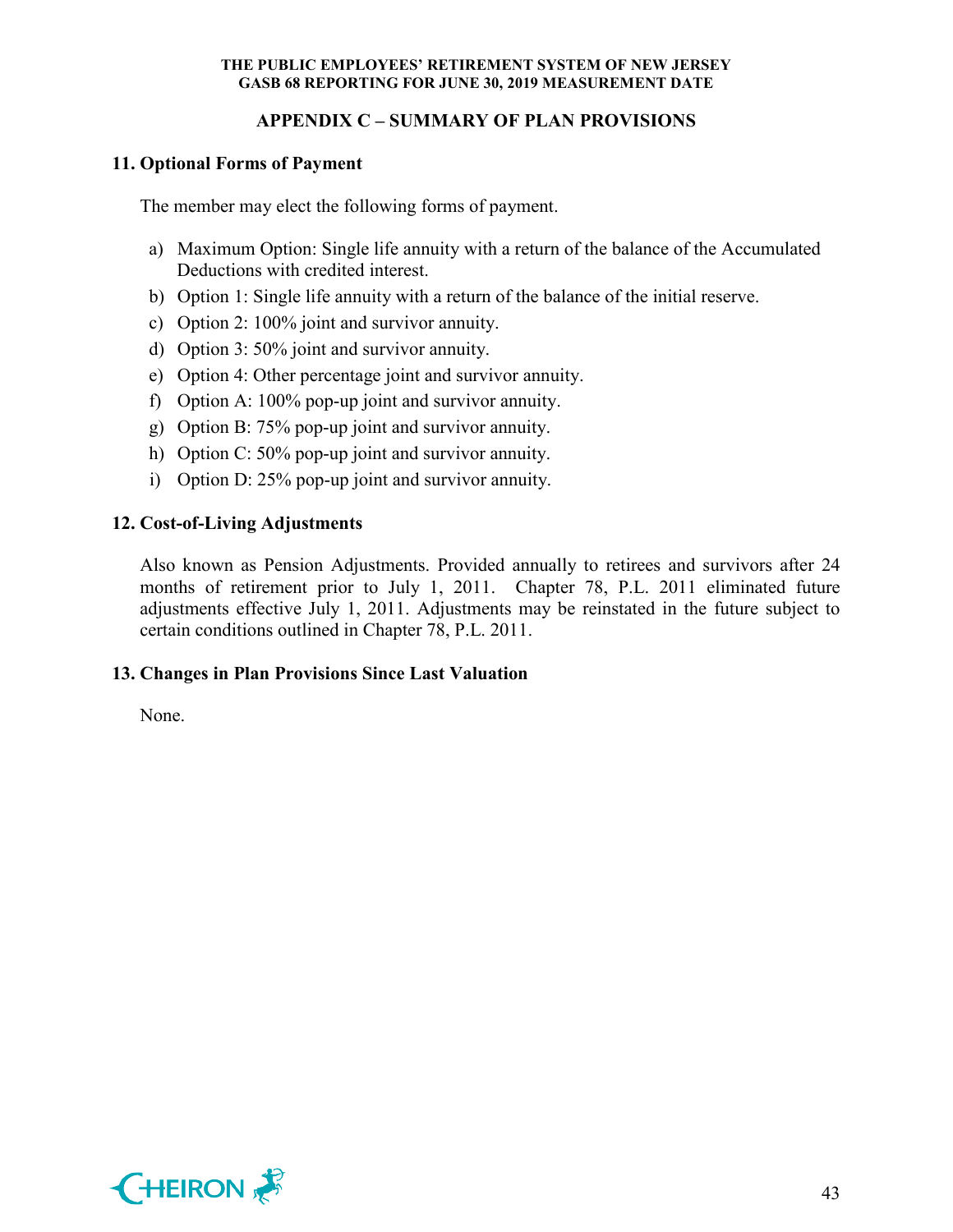#### **APPENDIX D – DETERMINATION OF DISCOUNT RATE**

# **Table 1 - Projection of the Pension Plan's Fiduciary Net Position** (In Thousands) Projections Commence June 30, 2019

| (b)<br>(a)<br>(c)<br>ċ<br>28,809,086<br>s<br>s<br>798,239<br>$\mathbf{1}$<br>\$.<br>775,717<br>$\overline{2}$<br>29,096,843<br>737,664<br>903,372<br>29,503,724<br>701,345<br>940,902<br>$\overline{\mathbf{3}}$<br>666,004<br>$\overline{4}$<br>29,826,271<br>1,112,016<br>30,291,015<br>631.466<br>5<br>1,145,751<br>597,698<br>30,665,778<br>1,180,614<br>6<br>$\overline{7}$<br>30,952,220<br>564,215<br>1,215,693<br>8<br>531,028<br>1,250,947<br>31,147,687<br>503,075<br>$\mathbf Q$<br>31,241,569<br>1,285,188<br>10<br>31,241,235<br>475,281<br>1,320,906<br>447,505<br>11<br>31,147,801<br>1,357,626<br>12<br>30,964,868<br>419,895<br>1,395,311 | <b>Projected State-</b><br><b>Projected State</b><br>paid Local<br><b>Contributions</b><br>Contributions | <b>Projected Local</b><br>Employer<br>Contributions | Projected<br>Lottery<br>Contributions | Projected<br><b>Benefit</b><br>Payments | Projected<br>Administrative<br><b>Expenses</b> | Projected<br>Investment<br><b>Earnings</b> | <b>Projected Ending</b><br><b>Fiduciary Net</b><br><b>Position</b><br>$(j) = (a) + (b) + (c)$ |
|------------------------------------------------------------------------------------------------------------------------------------------------------------------------------------------------------------------------------------------------------------------------------------------------------------------------------------------------------------------------------------------------------------------------------------------------------------------------------------------------------------------------------------------------------------------------------------------------------------------------------------------------------------|----------------------------------------------------------------------------------------------------------|-----------------------------------------------------|---------------------------------------|-----------------------------------------|------------------------------------------------|--------------------------------------------|-----------------------------------------------------------------------------------------------|
|                                                                                                                                                                                                                                                                                                                                                                                                                                                                                                                                                                                                                                                            | (d)                                                                                                      | (e)                                                 | (f)                                   | (g)                                     | (h)                                            | (i)                                        | $+(d)+(e)+(f)-(g)$<br>$-(h) + (i)$                                                            |
|                                                                                                                                                                                                                                                                                                                                                                                                                                                                                                                                                                                                                                                            | s<br>8,247                                                                                               | s<br>992,863                                        | S<br>225,245                          | S<br>4,425,526                          | s<br>23,087                                    | S<br>1,936,060                             | s<br>29,096,843                                                                               |
|                                                                                                                                                                                                                                                                                                                                                                                                                                                                                                                                                                                                                                                            | 8,498                                                                                                    | 1,182,258                                           | 228,362                               | 4,584,800                               | 23,927                                         | 1,955,454                                  | 29,503,724                                                                                    |
|                                                                                                                                                                                                                                                                                                                                                                                                                                                                                                                                                                                                                                                            | 29,816                                                                                                   | 1,200,806                                           | 231,038                               | 4,736,020                               | 24,731                                         | 1,979,391                                  | 29,826,271                                                                                    |
|                                                                                                                                                                                                                                                                                                                                                                                                                                                                                                                                                                                                                                                            | 40,289                                                                                                   | 1,315,448                                           | 233,729                               | 4,879,779                               | 25,496                                         | 2,002,532                                  | 30,291,015                                                                                    |
|                                                                                                                                                                                                                                                                                                                                                                                                                                                                                                                                                                                                                                                            | 40.035                                                                                                   | 1,333,466                                           | 236,565                               | 5,016,705                               | 26,229                                         | 2,030,414                                  | 30,665,778                                                                                    |
|                                                                                                                                                                                                                                                                                                                                                                                                                                                                                                                                                                                                                                                            | 39,703                                                                                                   | 1,350,355                                           | 239,449                               | 5,146,722                               | 26,926                                         | 2,052,272                                  | 30,952,220                                                                                    |
|                                                                                                                                                                                                                                                                                                                                                                                                                                                                                                                                                                                                                                                            | 39,347                                                                                                   | 1,365,732                                           | 242,366                               | 5,272,376                               | 27,599                                         | 2,068,089                                  | 31,147,687                                                                                    |
|                                                                                                                                                                                                                                                                                                                                                                                                                                                                                                                                                                                                                                                            | 38,976                                                                                                   | 1,370,294                                           | 245,329                               | 5,392,029                               | 28,240                                         | 2,077,577                                  | 31,241,569                                                                                    |
|                                                                                                                                                                                                                                                                                                                                                                                                                                                                                                                                                                                                                                                            | 38,666                                                                                                   | 1,378,365                                           | 248,120                               | 5,505,283                               | 28,850                                         | 2,080,385                                  | 31,241,235                                                                                    |
|                                                                                                                                                                                                                                                                                                                                                                                                                                                                                                                                                                                                                                                            | 38,393                                                                                                   | 1,386,418                                           | 250,046                               | 5,611,897                               | 29,424                                         | 2,076,843                                  | 31,147,801                                                                                    |
|                                                                                                                                                                                                                                                                                                                                                                                                                                                                                                                                                                                                                                                            | 38,245                                                                                                   | 1,394,357                                           | 252,573                               | 5,710,402                               | 29,949                                         | 2,067,112                                  | 30,964,868                                                                                    |
|                                                                                                                                                                                                                                                                                                                                                                                                                                                                                                                                                                                                                                                            | 38,358                                                                                                   | 1,401,743                                           | 255,125                               | 5,800,241                               | 30,425                                         | 2,051,445                                  | 30,696,079                                                                                    |
| 392,877<br>13<br>30,696,079<br>1,399,327                                                                                                                                                                                                                                                                                                                                                                                                                                                                                                                                                                                                                   | 38,697                                                                                                   | 1,393,650                                           | 257,702                               | 5,877,722                               | 30,835                                         | 2,029,088                                  | 30,298,863                                                                                    |
| 14<br>30,298,863<br>366,511<br>1,402,973                                                                                                                                                                                                                                                                                                                                                                                                                                                                                                                                                                                                                   | 39,910                                                                                                   | 1,385,219                                           | 260,305                               | 5,943,251                               | 31,179                                         | 1,998,184                                  | 29,777,537                                                                                    |
| 341,031<br>15<br>29,777,537<br>1,406,100                                                                                                                                                                                                                                                                                                                                                                                                                                                                                                                                                                                                                   | 44,188                                                                                                   | 1,375,370                                           | 262,935                               | 5,994,194                               | 31,441                                         | 1,959,170                                  | 29,140,696                                                                                    |
| 16<br>29,140,696<br>316,841<br>1,403,632                                                                                                                                                                                                                                                                                                                                                                                                                                                                                                                                                                                                                   | 27,836                                                                                                   | 1,366,407                                           | 265,590                               | 6,028,439                               | 31,613                                         | 1,912,030                                  | 28,372,981                                                                                    |
| 17<br>28,372,981<br>294,027<br>1,403,323                                                                                                                                                                                                                                                                                                                                                                                                                                                                                                                                                                                                                   | 21,733                                                                                                   | 1,358,730                                           | 268,272                               | 6,045,142                               | 31,689                                         | 1,856,726                                  | 27,498,961                                                                                    |
| 18<br>27,498,961<br>272,644<br>1,403,244                                                                                                                                                                                                                                                                                                                                                                                                                                                                                                                                                                                                                   | 19,031                                                                                                   | 1,351,669                                           | 270,981                               | 6,044,170                               | 31,671                                         | 1,794,746                                  | 26,535,436                                                                                    |
| 19<br>252,743<br>26,535,436<br>1,403,152                                                                                                                                                                                                                                                                                                                                                                                                                                                                                                                                                                                                                   | 17,554                                                                                                   | 1,345,159                                           | 273,717                               | 6,025,811                               | 31,558                                         | 1,727,195                                  | 25,497,587                                                                                    |
| $20\,$<br>234,285<br>25,497,587<br>1,403,138                                                                                                                                                                                                                                                                                                                                                                                                                                                                                                                                                                                                               | 16,555                                                                                                   | 1,339,566                                           | 276,481                               | 5,990,450                               | 31,357                                         | 1,655,109                                  | 24,400,914                                                                                    |
| 21<br>24,400,914<br>217,279<br>1,409,001                                                                                                                                                                                                                                                                                                                                                                                                                                                                                                                                                                                                                   | 15,762                                                                                                   | 1,334,320                                           | 279,272                               | 5,937,898                               | 31,068                                         | 1,579,714                                  | 23,267,295                                                                                    |
| 22<br>23,267,295<br>201,528<br>1,415,082                                                                                                                                                                                                                                                                                                                                                                                                                                                                                                                                                                                                                   | 15,095                                                                                                   | 1,329,657                                           | 282,091                               | 5,870,200                               | 30,700                                         | 1,502,319                                  | 22,112,167                                                                                    |
| 186,399<br>23<br>22,112,167<br>1,421,210                                                                                                                                                                                                                                                                                                                                                                                                                                                                                                                                                                                                                   | 14,515                                                                                                   | 1,325,473                                           | 284,938                               | 5,790,916                               | 30,271                                         | 1,423,852                                  | 20,947,368                                                                                    |
| 24<br>20,947,368<br>170,892<br>1,426,905                                                                                                                                                                                                                                                                                                                                                                                                                                                                                                                                                                                                                   | 14,004                                                                                                   | 1,321,265                                           | 287,814                               | 5,706,509                               | 29,814                                         | 1,344,864                                  | 19,776,789                                                                                    |
| 25<br>19,776,789<br>155,314<br>1,431,793                                                                                                                                                                                                                                                                                                                                                                                                                                                                                                                                                                                                                   | 13,560                                                                                                   | 1,316,252                                           | 290,718                               | 5,615,254                               | 29,320                                         | 1,265,672                                  | 18,605,523                                                                                    |
| 26<br>18,605,523<br>139,922<br>1,436,724                                                                                                                                                                                                                                                                                                                                                                                                                                                                                                                                                                                                                   | 13,179                                                                                                   | 1,311,238                                           | 293,652                               | 5,516,889                               | 28,791                                         | 1,186,688                                  | 17,441,245                                                                                    |
| 27<br>124,219<br>17,441,245<br>1,442,048                                                                                                                                                                                                                                                                                                                                                                                                                                                                                                                                                                                                                   | 12,850                                                                                                   | 1,305,685                                           | 296,614                               | 5,415,599                               | 28,247                                         | 1,108,286                                  | 16,287,101                                                                                    |
| 108,181<br>28<br>16,287,101<br>1,447,602                                                                                                                                                                                                                                                                                                                                                                                                                                                                                                                                                                                                                   | 12,569                                                                                                   | 1,299,296                                           | 299,607                               | 5,311,518                               | 27,688                                         | 1,030,672                                  | 15,145,823                                                                                    |
| 29<br>91,609<br>15,145,823<br>1,510,478                                                                                                                                                                                                                                                                                                                                                                                                                                                                                                                                                                                                                    | 12,337                                                                                                   | 1,292,162                                           | $\bf{0}$                              | 5,207,910                               | 27,130                                         | 944,984                                    | 13,762,351                                                                                    |
| 30<br>13,762,351<br>75,962<br>1,509,082                                                                                                                                                                                                                                                                                                                                                                                                                                                                                                                                                                                                                    | 12,149                                                                                                   | 1,284,179                                           | $\bf{0}$                              | 5,096,699                               | 26,532                                         | 851,268                                    | 12,371,760                                                                                    |
| 31<br>62,707<br>1,515,807<br>12,371,760                                                                                                                                                                                                                                                                                                                                                                                                                                                                                                                                                                                                                    | 11,999                                                                                                   | 1,276,759                                           | $\mathbf{0}$                          | 4,970,738                               | 25,860                                         | 757,866                                    | 11,000,298                                                                                    |
| 32<br>11,000,298<br>51,417<br>1,522,984                                                                                                                                                                                                                                                                                                                                                                                                                                                                                                                                                                                                                    | 11,882                                                                                                   | 1,270,032                                           | $\theta$                              | 4,741,441                               | 24,633                                         | 669,470                                    | 9,760,009                                                                                     |
| 33<br>9,760,009<br>41,810<br>1,530,501                                                                                                                                                                                                                                                                                                                                                                                                                                                                                                                                                                                                                     | 11,797                                                                                                   | 1,263,808                                           | $\theta$                              | 4,594,369                               | 23,855                                         | 587,487                                    | 8,577,188                                                                                     |
| 34<br>8,577,188<br>33,643<br>1,538,314                                                                                                                                                                                                                                                                                                                                                                                                                                                                                                                                                                                                                     | 11,740                                                                                                   | 1,258,112                                           | $\boldsymbol{0}$                      | 4,440,110                               | 23,041                                         | 509,842                                    | 7,465,689                                                                                     |
| 35<br>26,771                                                                                                                                                                                                                                                                                                                                                                                                                                                                                                                                                                                                                                               | 11,705                                                                                                   | 1,252,779                                           | $\mathbf{0}$                          | 4,278,910                               | 22,192                                         |                                            | 6,439,739                                                                                     |
| 7,465,689<br>1,546,409                                                                                                                                                                                                                                                                                                                                                                                                                                                                                                                                                                                                                                     |                                                                                                          |                                                     | $\boldsymbol{0}$                      |                                         |                                                | 437,488                                    |                                                                                               |
| 36<br>6,439,739<br>21,066<br>1,554,765<br>37<br>16,378                                                                                                                                                                                                                                                                                                                                                                                                                                                                                                                                                                                                     | 11,688                                                                                                   | 1,247,895                                           | $\boldsymbol{0}$                      | 4,112,528                               | 21,318<br>20,421                               | 371,357                                    | 5,512,663                                                                                     |
| 5,512,663<br>1,563,400                                                                                                                                                                                                                                                                                                                                                                                                                                                                                                                                                                                                                                     | 11,686                                                                                                   | 946,116                                             | $\boldsymbol{0}$                      | 3,941,861                               |                                                | 307,272                                    | 4,395,234                                                                                     |
| 12,591<br>38<br>4,395,234<br>1,572,288                                                                                                                                                                                                                                                                                                                                                                                                                                                                                                                                                                                                                     | 11,695                                                                                                   | 129,257                                             |                                       | 3,768,344                               | 19,512                                         | 221,213                                    | 2,554,422                                                                                     |
| 39<br>2,554,422<br>9,540<br>1,581,436<br>40<br>$\theta$<br>$\theta$                                                                                                                                                                                                                                                                                                                                                                                                                                                                                                                                                                                        | 11,713<br>$\theta$<br>$\theta$                                                                           | 80,992<br>$\theta$                                  | $\mathbf{0}$<br>$\theta$              | 3,593,205                               | 18,595                                         | 97,716<br>$\theta$                         | 724,020<br>$\theta$                                                                           |
| $\theta$<br>$\theta$                                                                                                                                                                                                                                                                                                                                                                                                                                                                                                                                                                                                                                       | $\mathbf{0}$<br>$\mathbf{0}$                                                                             | $\theta$                                            | $\boldsymbol{0}$                      | 3,416,918                               | 17,673                                         | $\mathbf{0}$                               | $\theta$                                                                                      |
| 41<br>$\theta$<br>$\theta$                                                                                                                                                                                                                                                                                                                                                                                                                                                                                                                                                                                                                                 |                                                                                                          | $\theta$                                            | $\theta$                              | 3,240,939                               | 16,754                                         | $\theta$                                   | $\Omega$                                                                                      |
| 42<br>$\theta$                                                                                                                                                                                                                                                                                                                                                                                                                                                                                                                                                                                                                                             | $\mathbf{0}$<br>$\mathbf{0}$                                                                             |                                                     |                                       | 3,066,728                               | 15,844                                         | $\theta$                                   |                                                                                               |
| $\overline{0}$<br>43<br>$\theta$                                                                                                                                                                                                                                                                                                                                                                                                                                                                                                                                                                                                                           | $\mathbf{0}$<br>$\mathbf{0}$<br>$\theta$                                                                 | $\theta$                                            | $\overline{0}$                        | 2,895,020                               | 14,948                                         | $\Omega$                                   | $\theta$<br>$\Omega$                                                                          |
| 44<br>$\theta$<br>$\theta$<br>$\theta$                                                                                                                                                                                                                                                                                                                                                                                                                                                                                                                                                                                                                     | $\theta$<br>$\theta$<br>$\theta$                                                                         | $\theta$<br>$\theta$                                | $\theta$<br>$\theta$                  | 2,727,042                               | 14,073                                         | $\theta$                                   | $\theta$                                                                                      |
| 45                                                                                                                                                                                                                                                                                                                                                                                                                                                                                                                                                                                                                                                         |                                                                                                          |                                                     |                                       | 2,563,058                               | 13,219                                         |                                            |                                                                                               |
| $\theta$<br>46<br>$\theta$                                                                                                                                                                                                                                                                                                                                                                                                                                                                                                                                                                                                                                 | $\mathbf{0}$<br>$\mathbf{0}$                                                                             | $\theta$                                            | $\theta$                              | 2,403,837                               | 12,391                                         | $\theta$                                   | $\Omega$                                                                                      |
| 47<br>$\theta$<br>$\boldsymbol{0}$                                                                                                                                                                                                                                                                                                                                                                                                                                                                                                                                                                                                                         | $\mathbf{0}$<br>$\mathbf{0}$                                                                             | $\theta$                                            | $\boldsymbol{0}$                      | 2,249,526                               | 11,589                                         | $\theta$                                   | $\overline{0}$                                                                                |
| 48<br>$\theta$<br>$\mathbf{0}$                                                                                                                                                                                                                                                                                                                                                                                                                                                                                                                                                                                                                             | $\boldsymbol{0}$<br>$\bf{0}$                                                                             | $\theta$                                            | $\mathbf{0}$                          | 2,100,441                               | 10,816                                         | $\theta$                                   | $\theta$                                                                                      |
| 49<br>$\theta$<br>$\theta$                                                                                                                                                                                                                                                                                                                                                                                                                                                                                                                                                                                                                                 | $\theta$<br>$\mathbf{0}$                                                                                 | $\theta$                                            | $\theta$                              | 1,956,559                               | 10,071                                         | $\theta$                                   | $\theta$                                                                                      |
| 50<br>$\theta$<br>$\theta$                                                                                                                                                                                                                                                                                                                                                                                                                                                                                                                                                                                                                                 | $\theta$<br>$\mathbf{0}$                                                                                 | $\theta$                                            | $\boldsymbol{0}$                      | 1,817,933                               | 9,355                                          | $\theta$                                   | $\theta$                                                                                      |
| 51<br>$\theta$<br>$\theta$                                                                                                                                                                                                                                                                                                                                                                                                                                                                                                                                                                                                                                 | $\mathbf{0}$<br>$\mathbf{0}$                                                                             | $\theta$                                            | $\mathbf{0}$                          | 1,684,597                               | 8,667                                          | $\theta$                                   | $\theta$                                                                                      |
| $\bf{0}$<br>52<br>$\theta$                                                                                                                                                                                                                                                                                                                                                                                                                                                                                                                                                                                                                                 | $\mathbf{0}$<br>$\mathbf{0}$                                                                             | $\theta$                                            | $\boldsymbol{0}$                      | 1,556,567                               | 8,007                                          | $\theta$                                   | $\theta$                                                                                      |
| 53<br>$\theta$<br>$\theta$                                                                                                                                                                                                                                                                                                                                                                                                                                                                                                                                                                                                                                 | $\theta$<br>$\theta$                                                                                     | $\theta$                                            | $\theta$                              | 1,433,864                               | 7,376                                          | $\theta$                                   | $\theta$                                                                                      |
| $\theta$<br>54<br>$\theta$                                                                                                                                                                                                                                                                                                                                                                                                                                                                                                                                                                                                                                 | $\theta$<br>$\theta$                                                                                     | $\theta$                                            | $\mathbf{0}$                          | 1,316,569                               | 6,774                                          | $\theta$                                   | $\theta$                                                                                      |
| 55<br>$\theta$<br>$\theta$                                                                                                                                                                                                                                                                                                                                                                                                                                                                                                                                                                                                                                 | $\theta$<br>$\mathbf{0}$                                                                                 | $\theta$                                            | $\theta$                              | 1,204,675                               | 6,199                                          | $\theta$                                   | $\theta$                                                                                      |
| 56<br>$\theta$<br>$\theta$                                                                                                                                                                                                                                                                                                                                                                                                                                                                                                                                                                                                                                 |                                                                                                          |                                                     |                                       |                                         |                                                |                                            |                                                                                               |
| 57<br>$\theta$<br>$\theta$                                                                                                                                                                                                                                                                                                                                                                                                                                                                                                                                                                                                                                 | $\bf{0}$<br>$\mathbf{0}$                                                                                 | $\theta$                                            | $\theta$                              | 1,098,179                               | 5,653                                          | $\theta$                                   | $\theta$                                                                                      |
| 58<br>$\theta$<br>$\theta$                                                                                                                                                                                                                                                                                                                                                                                                                                                                                                                                                                                                                                 | $\mathbf{0}$<br>$\bf{0}$                                                                                 | $\theta$                                            | $\boldsymbol{0}$                      | 997,087                                 | 5,136                                          | $\theta$                                   | $\theta$                                                                                      |
| 59<br>$\theta$<br>$\theta$                                                                                                                                                                                                                                                                                                                                                                                                                                                                                                                                                                                                                                 | $\theta$<br>$\theta$                                                                                     | $\theta$                                            | $\theta$                              | 901,389                                 | 4,646                                          | $\theta$                                   | $\Omega$                                                                                      |
| $\theta$<br>60<br>$\Omega$                                                                                                                                                                                                                                                                                                                                                                                                                                                                                                                                                                                                                                 | $\theta$<br>$\theta$                                                                                     | $\theta$                                            | $\mathbf{0}$                          | 811,074                                 | 4,184                                          | $\theta$                                   | $\theta$                                                                                      |

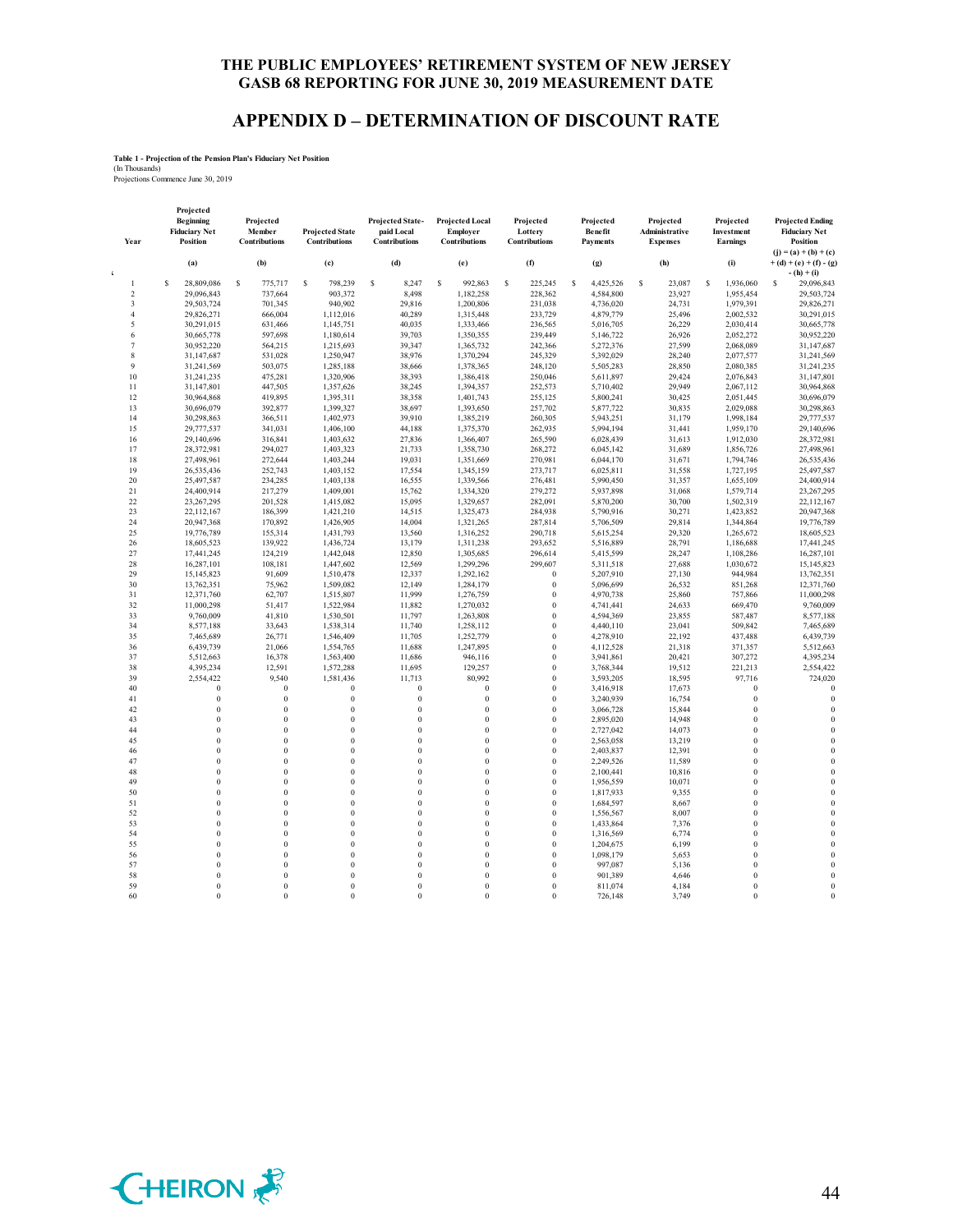## **APPENDIX D – DETERMINATION OF DISCOUNT RATE**

#### **Table 1 - Projection of the Pension Plan's Fiduciary Net Position**

(In Thousands) Projections Commence June 30, 2019

|    | Year       | Projected<br><b>Beginning</b><br><b>Fiduciary Net</b><br>Position | Projected<br>Member<br><b>Contributions</b> | <b>Projected State</b><br>Contributions | Projected State-<br>paid Local<br><b>Contributions</b> | <b>Projected Local</b><br>Employer<br><b>Contributions</b> | Projected<br>Lottery<br><b>Contributions</b> | Projected<br><b>Benefit</b><br>Payments | Projected<br>Administrative<br><b>Expenses</b> | Projected<br>Investment<br><b>Earnings</b> | <b>Projected Ending</b><br><b>Fiduciary Net</b><br>Position<br>$(i) = (a) + (b) + (c)$ |
|----|------------|-------------------------------------------------------------------|---------------------------------------------|-----------------------------------------|--------------------------------------------------------|------------------------------------------------------------|----------------------------------------------|-----------------------------------------|------------------------------------------------|--------------------------------------------|----------------------------------------------------------------------------------------|
| t. |            | (a)                                                               | (b)                                         | (c)                                     | (d)                                                    | (e)                                                        | (f)                                          | (g)                                     | (h)                                            | (i)                                        | $+(d)+(e)+(f)-(g)$<br>$-(h) + (i)$                                                     |
|    | 61         | $\boldsymbol{0}$                                                  | $\boldsymbol{0}$                            | $\boldsymbol{0}$                        | $\boldsymbol{0}$                                       | $\boldsymbol{0}$                                           | $\boldsymbol{0}$                             | 646,597                                 | 3,342                                          | $\boldsymbol{0}$                           | $\boldsymbol{0}$                                                                       |
|    | 62         | $\boldsymbol{0}$                                                  | $\boldsymbol{0}$                            | $\boldsymbol{0}$                        | $\mathbf{0}$                                           | $\boldsymbol{0}$                                           | $\boldsymbol{0}$                             | 572,430                                 | 2,962                                          | $\boldsymbol{0}$                           | $\boldsymbol{0}$                                                                       |
|    | 63         | $\boldsymbol{0}$                                                  | $\boldsymbol{0}$                            | $\boldsymbol{0}$                        | $\mathbf{0}$                                           | $\boldsymbol{0}$                                           | $\boldsymbol{0}$                             | 503,647                                 | 2,610                                          | $\boldsymbol{0}$                           | $\boldsymbol{0}$                                                                       |
|    | 64         | $\boldsymbol{0}$                                                  | $\boldsymbol{0}$                            | $\boldsymbol{0}$                        | $\mathbf{0}$                                           | $\boldsymbol{0}$                                           | $\boldsymbol{0}$                             | 440,230                                 | 2,285                                          | $\boldsymbol{0}$                           | $\boldsymbol{0}$                                                                       |
|    | 65         | $\boldsymbol{0}$                                                  | $\boldsymbol{0}$                            | $\boldsymbol{0}$                        | $\boldsymbol{0}$                                       | $\boldsymbol{0}$                                           | $\boldsymbol{0}$                             | 382,125                                 | 1,986                                          | $\boldsymbol{0}$                           | $\boldsymbol{0}$                                                                       |
|    | 66         | $\boldsymbol{0}$                                                  | $\boldsymbol{0}$                            | $\boldsymbol{0}$                        | $\mathbf{0}$                                           | $\boldsymbol{0}$                                           | $\boldsymbol{0}$                             | 329,257                                 | 1,714                                          | $\boldsymbol{0}$                           | $\boldsymbol{0}$                                                                       |
|    | 67         | $\boldsymbol{0}$                                                  | $\boldsymbol{0}$                            | $\bf{0}$                                | $\boldsymbol{0}$                                       | $\boldsymbol{0}$                                           | $\bf{0}$                                     | 281,509                                 | 1,468                                          | $\boldsymbol{0}$                           | $\bf{0}$                                                                               |
|    | 68         | $\mathbf{0}$                                                      | $\boldsymbol{0}$                            | $\bf{0}$                                | $\mathbf{0}$                                           | $\boldsymbol{0}$                                           | $\boldsymbol{0}$                             | 238,717                                 | 1,247                                          | $\bf{0}$                                   | $\boldsymbol{0}$                                                                       |
|    | 69         | $\boldsymbol{0}$                                                  | $\boldsymbol{0}$                            | $\boldsymbol{0}$                        | $\mathbf{0}$                                           | $\boldsymbol{0}$                                           | $\boldsymbol{0}$                             | 200,681                                 | 1,051                                          | $\boldsymbol{0}$                           | $\boldsymbol{0}$                                                                       |
|    | 70         | $\boldsymbol{0}$                                                  | $\boldsymbol{0}$                            | $\boldsymbol{0}$                        | $\mathbf{0}$                                           | $\boldsymbol{0}$                                           | $\boldsymbol{0}$                             | 167,156                                 | 877                                            | $\bf{0}$                                   | $\boldsymbol{0}$                                                                       |
|    | 71         | $\boldsymbol{0}$                                                  | $\boldsymbol{0}$                            | $\boldsymbol{0}$                        | $\mathbf{0}$                                           | $\boldsymbol{0}$                                           | $\boldsymbol{0}$                             | 137,869                                 | 725                                            | $\boldsymbol{0}$                           | $\boldsymbol{0}$                                                                       |
|    | 72         | $\bf{0}$                                                          | $\mathbf{0}$                                | $\bf{0}$                                | $\boldsymbol{0}$                                       | $\mathbf{0}$                                               | $\mathbf{0}$                                 | 112,523                                 | 593                                            | $\mathbf{0}$                               | $\bf{0}$                                                                               |
|    | 73         | $\boldsymbol{0}$                                                  | $\boldsymbol{0}$                            | $\boldsymbol{0}$                        | $\mathbf{0}$                                           | $\boldsymbol{0}$                                           | $\boldsymbol{0}$                             | 90,804                                  | 479                                            | $\bf{0}$                                   | $\boldsymbol{0}$                                                                       |
|    | 74         | $\boldsymbol{0}$                                                  | $\boldsymbol{0}$                            | $\boldsymbol{0}$                        | $\boldsymbol{0}$                                       | $\boldsymbol{0}$                                           | $\boldsymbol{0}$                             | 72,393                                  | 383                                            | $\boldsymbol{0}$                           | $\boldsymbol{0}$                                                                       |
|    | 75         | $\boldsymbol{0}$                                                  | $\boldsymbol{0}$                            | $\boldsymbol{0}$                        | $\boldsymbol{0}$                                       | $\boldsymbol{0}$                                           | $\boldsymbol{0}$                             | 56,968                                  | 302                                            | $\bf{0}$                                   | $\boldsymbol{0}$                                                                       |
|    | $76\,$     | $\boldsymbol{0}$                                                  | $\boldsymbol{0}$                            | $\boldsymbol{0}$                        | $\boldsymbol{0}$                                       | $\boldsymbol{0}$                                           | $\boldsymbol{0}$                             | 44,209                                  | 235                                            | $\boldsymbol{0}$                           | $\boldsymbol{0}$                                                                       |
|    | 77         | $\boldsymbol{0}$                                                  | $\boldsymbol{0}$                            | $\boldsymbol{0}$                        | $\bf{0}$                                               | $\boldsymbol{0}$                                           | $\boldsymbol{0}$                             | 33,800                                  | 180                                            | $\boldsymbol{0}$                           | $\boldsymbol{0}$                                                                       |
|    | 78         | $\mathbf{0}$                                                      | $\boldsymbol{0}$                            | $\mathbf{0}$                            | $\bf{0}$                                               | $\mathbf{0}$                                               | $\bf{0}$                                     | 25,436                                  | 136                                            | $\mathbf{0}$                               | $\boldsymbol{0}$                                                                       |
|    | 79         | $\boldsymbol{0}$                                                  | $\boldsymbol{0}$                            | $\boldsymbol{0}$                        | $\bf{0}$                                               | $\boldsymbol{0}$                                           | $\boldsymbol{0}$                             | 18,823                                  | 101                                            | $\boldsymbol{0}$                           | $\boldsymbol{0}$                                                                       |
|    | 80         | $\boldsymbol{0}$                                                  | $\boldsymbol{0}$                            | $\boldsymbol{0}$                        | $\mathbf{0}$                                           | $\boldsymbol{0}$                                           | $\boldsymbol{0}$                             | 13,686                                  | 74                                             | $\bf{0}$                                   | $\boldsymbol{0}$                                                                       |
|    | 81         | $\boldsymbol{0}$                                                  | $\boldsymbol{0}$                            | $\boldsymbol{0}$                        | $\boldsymbol{0}$                                       | $\boldsymbol{0}$                                           | $\boldsymbol{0}$                             | 9,771                                   | 53                                             | $\boldsymbol{0}$                           | $\boldsymbol{0}$                                                                       |
|    | 82         | $\boldsymbol{0}$                                                  | $\boldsymbol{0}$                            | $\boldsymbol{0}$                        | $\boldsymbol{0}$                                       | $\boldsymbol{0}$                                           | $\boldsymbol{0}$                             | 6,845                                   | 37                                             | $\bf{0}$                                   | $\boldsymbol{0}$                                                                       |
|    | 83         | $\boldsymbol{0}$                                                  | $\boldsymbol{0}$                            | $\boldsymbol{0}$                        | $\boldsymbol{0}$                                       | $\boldsymbol{0}$                                           | $\boldsymbol{0}$                             | 4,704                                   | 26                                             | $\boldsymbol{0}$                           | $\boldsymbol{0}$                                                                       |
|    | 84         | $\bf{0}$                                                          | $\mathbf{0}$                                | $\bf{0}$                                | $\boldsymbol{0}$                                       | $\mathbf{0}$                                               | $\mathbf{0}$                                 | 3,172                                   | 17                                             | $\mathbf{0}$                               | $\boldsymbol{0}$                                                                       |
|    | 85         | $\boldsymbol{0}$                                                  | $\boldsymbol{0}$                            | $\boldsymbol{0}$                        | $\boldsymbol{0}$                                       | $\boldsymbol{0}$                                           | $\boldsymbol{0}$                             | 2,100                                   | 12                                             | $\bf{0}$                                   | $\boldsymbol{0}$                                                                       |
|    | 86         | $\boldsymbol{0}$                                                  | $\boldsymbol{0}$                            | $\boldsymbol{0}$                        | $\boldsymbol{0}$                                       | $\boldsymbol{0}$                                           | $\boldsymbol{0}$                             | 1,367                                   | $\,$ 8 $\,$                                    | $\boldsymbol{0}$                           | $\boldsymbol{0}$                                                                       |
|    | 87         | $\boldsymbol{0}$                                                  | $\boldsymbol{0}$                            | $\boldsymbol{0}$                        | $\boldsymbol{0}$                                       | $\boldsymbol{0}$                                           | $\boldsymbol{0}$                             | 878                                     | $\sqrt{5}$                                     | $\bf{0}$                                   | $\boldsymbol{0}$                                                                       |
|    | 88         | $\boldsymbol{0}$                                                  | $\boldsymbol{0}$                            | $\boldsymbol{0}$                        | $\mathbf{0}$                                           | $\boldsymbol{0}$                                           | $\boldsymbol{0}$                             | 559                                     | $\sqrt{3}$                                     | $\boldsymbol{0}$                           | $\boldsymbol{0}$                                                                       |
|    | 89         | $\boldsymbol{0}$                                                  | $\boldsymbol{0}$                            | $\boldsymbol{0}$                        | $\boldsymbol{0}$                                       | $\boldsymbol{0}$                                           | $\boldsymbol{0}$                             | 355                                     | $\sqrt{2}$                                     | $\boldsymbol{0}$                           | $\boldsymbol{0}$                                                                       |
|    | 90         | $\bf{0}$                                                          | $\boldsymbol{0}$                            | $\bf{0}$                                | $\mathbf{0}$                                           | $\mathbf{0}$                                               | $\boldsymbol{0}$                             | 227                                     | $\mathbf{1}$                                   | $\overline{0}$                             | $\boldsymbol{0}$                                                                       |
|    | 91         | $\boldsymbol{0}$                                                  | $\boldsymbol{0}$                            | $\boldsymbol{0}$                        | $\boldsymbol{0}$                                       | $\boldsymbol{0}$                                           | $\boldsymbol{0}$                             | 147                                     | 1                                              | $\boldsymbol{0}$                           | $\boldsymbol{0}$                                                                       |
|    | 92         | $\mathbf{0}$                                                      | $\boldsymbol{0}$                            | $\mathbf{0}$                            | $\mathbf{0}$                                           | $\boldsymbol{0}$                                           | $\boldsymbol{0}$                             | 98                                      | $\mathbf{1}$                                   | $\bf{0}$                                   | $\boldsymbol{0}$                                                                       |
|    | 93         | $\boldsymbol{0}$                                                  | $\boldsymbol{0}$                            | $\boldsymbol{0}$                        | $\boldsymbol{0}$                                       | $\boldsymbol{0}$                                           | $\boldsymbol{0}$                             | 67                                      | $\boldsymbol{0}$                               | $\boldsymbol{0}$                           | $\boldsymbol{0}$                                                                       |
|    | 94         | $\mathbf{0}$                                                      | $\boldsymbol{0}$                            | $\boldsymbol{0}$                        | $\boldsymbol{0}$                                       | $\boldsymbol{0}$                                           | $\boldsymbol{0}$                             | 47                                      | $\bf{0}$                                       | $\boldsymbol{0}$                           | $\boldsymbol{0}$                                                                       |
|    | 95         | $\boldsymbol{0}$                                                  | $\boldsymbol{0}$                            | $\boldsymbol{0}$                        | $\boldsymbol{0}$                                       | $\boldsymbol{0}$                                           | $\boldsymbol{0}$                             | 34                                      | $\boldsymbol{0}$                               | $\bf{0}$                                   | $\boldsymbol{0}$                                                                       |
|    | 96         | $\mathbf{0}$                                                      | $\mathbf{0}$                                | $\mathbf{0}$                            | $\bf{0}$                                               | $\mathbf{0}$                                               | $\mathbf{0}$                                 | 25                                      | $\mathbf{0}$                                   | $\mathbf{0}$                               | $\boldsymbol{0}$                                                                       |
|    | 97         | $\boldsymbol{0}$                                                  | $\boldsymbol{0}$                            | $\bf{0}$                                | $\boldsymbol{0}$                                       | $\boldsymbol{0}$                                           | $\boldsymbol{0}$                             | 19                                      | $\boldsymbol{0}$                               | $\bf{0}$                                   | $\boldsymbol{0}$                                                                       |
|    | 98         | $\boldsymbol{0}$                                                  | $\boldsymbol{0}$                            | $\boldsymbol{0}$                        | $\boldsymbol{0}$                                       | $\boldsymbol{0}$                                           | $\boldsymbol{0}$                             | 14                                      | $\boldsymbol{0}$                               | $\bf{0}$                                   | $\boldsymbol{0}$                                                                       |
|    | 99         | $\boldsymbol{0}$                                                  | $\boldsymbol{0}$                            | $\boldsymbol{0}$                        | $\boldsymbol{0}$                                       | $\boldsymbol{0}$                                           | $\boldsymbol{0}$                             | $10\,$                                  | $\bf{0}$                                       | $\boldsymbol{0}$                           | $\boldsymbol{0}$                                                                       |
|    | 100        | $\mathbf{0}$                                                      | $\boldsymbol{0}$                            | $\bf{0}$                                | $\boldsymbol{0}$                                       | $\boldsymbol{0}$                                           | $\boldsymbol{0}$                             | $\,$ 8 $\,$                             | $\boldsymbol{0}$                               | $\boldsymbol{0}$                           | $\boldsymbol{0}$                                                                       |
|    | 101        | $\boldsymbol{0}$                                                  | $\boldsymbol{0}$                            | $\bf{0}$                                | $\boldsymbol{0}$                                       | $\boldsymbol{0}$                                           | $\boldsymbol{0}$                             | 6                                       | $\boldsymbol{0}$                               | $\mathbf{0}$                               | $\boldsymbol{0}$                                                                       |
|    | 102        | $\bf{0}$                                                          | $\boldsymbol{0}$                            | $\bf{0}$                                | $\boldsymbol{0}$                                       | $\mathbf{0}$                                               | $\mathbf{0}$                                 | $\overline{4}$                          | $\boldsymbol{0}$                               | $\mathbf{0}$                               | $\boldsymbol{0}$                                                                       |
|    | 103        | $\boldsymbol{0}$                                                  | $\boldsymbol{0}$                            | $\boldsymbol{0}$                        | $\boldsymbol{0}$                                       | $\boldsymbol{0}$                                           | $\boldsymbol{0}$                             | 3                                       | $\bf{0}$                                       | $\boldsymbol{0}$                           | $\boldsymbol{0}$                                                                       |
|    | 104        | $\mathbf{0}$                                                      | $\boldsymbol{0}$                            | $\mathbf{0}$                            | $\boldsymbol{0}$                                       | $\boldsymbol{0}$                                           | $\boldsymbol{0}$                             | $\sqrt{2}$                              | $\boldsymbol{0}$                               | $\bf{0}$                                   | $\boldsymbol{0}$                                                                       |
|    | 105        | $\boldsymbol{0}$                                                  | $\boldsymbol{0}$                            | $\boldsymbol{0}$                        | $\boldsymbol{0}$                                       | $\boldsymbol{0}$                                           | $\boldsymbol{0}$                             | 1                                       | $\bf{0}$                                       | $\boldsymbol{0}$                           | $\boldsymbol{0}$                                                                       |
|    | 106        | $\bf{0}$                                                          | $\mathbf{0}$                                | $\bf{0}$                                | $\mathbf{0}$                                           | $\boldsymbol{0}$                                           | $\boldsymbol{0}$                             | $\mathbf{1}$                            | $\boldsymbol{0}$                               | $\mathbf{0}$                               | $\boldsymbol{0}$                                                                       |
|    | 107        | $\boldsymbol{0}$                                                  | $\boldsymbol{0}$                            | $\boldsymbol{0}$                        | $\boldsymbol{0}$                                       | $\boldsymbol{0}$                                           | $\boldsymbol{0}$                             | 1                                       | $\bf{0}$                                       | $\boldsymbol{0}$                           | $\boldsymbol{0}$                                                                       |
|    | 108        | $\mathbf{0}$                                                      | $\mathbf{0}$                                | $\bf{0}$                                | $\mathbf{0}$                                           | $\mathbf{0}$                                               | $\mathbf{0}$                                 | $\mathbf{0}$                            | $\mathbf{0}$                                   | $\mathbf{0}$                               | $\boldsymbol{0}$                                                                       |
|    | 109        | $\boldsymbol{0}$                                                  | $\boldsymbol{0}$                            | $\boldsymbol{0}$                        | $\boldsymbol{0}$                                       | $\boldsymbol{0}$                                           | $\boldsymbol{0}$                             | $\boldsymbol{0}$                        | $\boldsymbol{0}$                               | $\bf{0}$                                   | $\boldsymbol{0}$                                                                       |
|    | 110        | $\boldsymbol{0}$                                                  | $\boldsymbol{0}$                            | $\boldsymbol{0}$                        | $\boldsymbol{0}$                                       | $\boldsymbol{0}$                                           | $\boldsymbol{0}$                             | $\boldsymbol{0}$                        | $\boldsymbol{0}$                               | $\boldsymbol{0}$                           | $\boldsymbol{0}$                                                                       |
|    | 111        | $\boldsymbol{0}$<br>$\mathbf{0}$                                  | $\boldsymbol{0}$                            | $\boldsymbol{0}$                        | $\bf{0}$                                               | $\boldsymbol{0}$                                           | $\boldsymbol{0}$                             | $\boldsymbol{0}$<br>$\mathbf{0}$        | $\boldsymbol{0}$                               | $\boldsymbol{0}$                           | $\boldsymbol{0}$                                                                       |
|    | 112        | $\mathbf{0}$                                                      | $\boldsymbol{0}$                            | $\mathbf{0}$                            | $\boldsymbol{0}$                                       | $\boldsymbol{0}$                                           | $\boldsymbol{0}$                             | $\mathbf{0}$                            | $\boldsymbol{0}$                               | $\boldsymbol{0}$                           | $\boldsymbol{0}$                                                                       |
|    | 113<br>114 | $\mathbf{0}$                                                      | $\boldsymbol{0}$<br>$\mathbf{0}$            | $\boldsymbol{0}$<br>$\bf{0}$            | $\boldsymbol{0}$<br>$\boldsymbol{0}$                   | $\boldsymbol{0}$<br>$\mathbf{0}$                           | $\boldsymbol{0}$<br>$\mathbf{0}$             | $\mathbf{0}$                            | $\bf{0}$<br>$\mathbf{0}$                       | $\bf{0}$<br>$\overline{0}$                 | $\boldsymbol{0}$<br>$\boldsymbol{0}$                                                   |
|    |            | $\mathbf{0}$                                                      | $\mathbf{0}$                                | $\theta$                                | $\theta$                                               | $\mathbf{0}$                                               | $\mathbf{0}$                                 | $\mathbf{0}$                            | $\bf{0}$                                       | $\mathbf{0}$                               | $\boldsymbol{0}$                                                                       |
|    | 115        |                                                                   |                                             |                                         |                                                        |                                                            |                                              |                                         |                                                |                                            |                                                                                        |

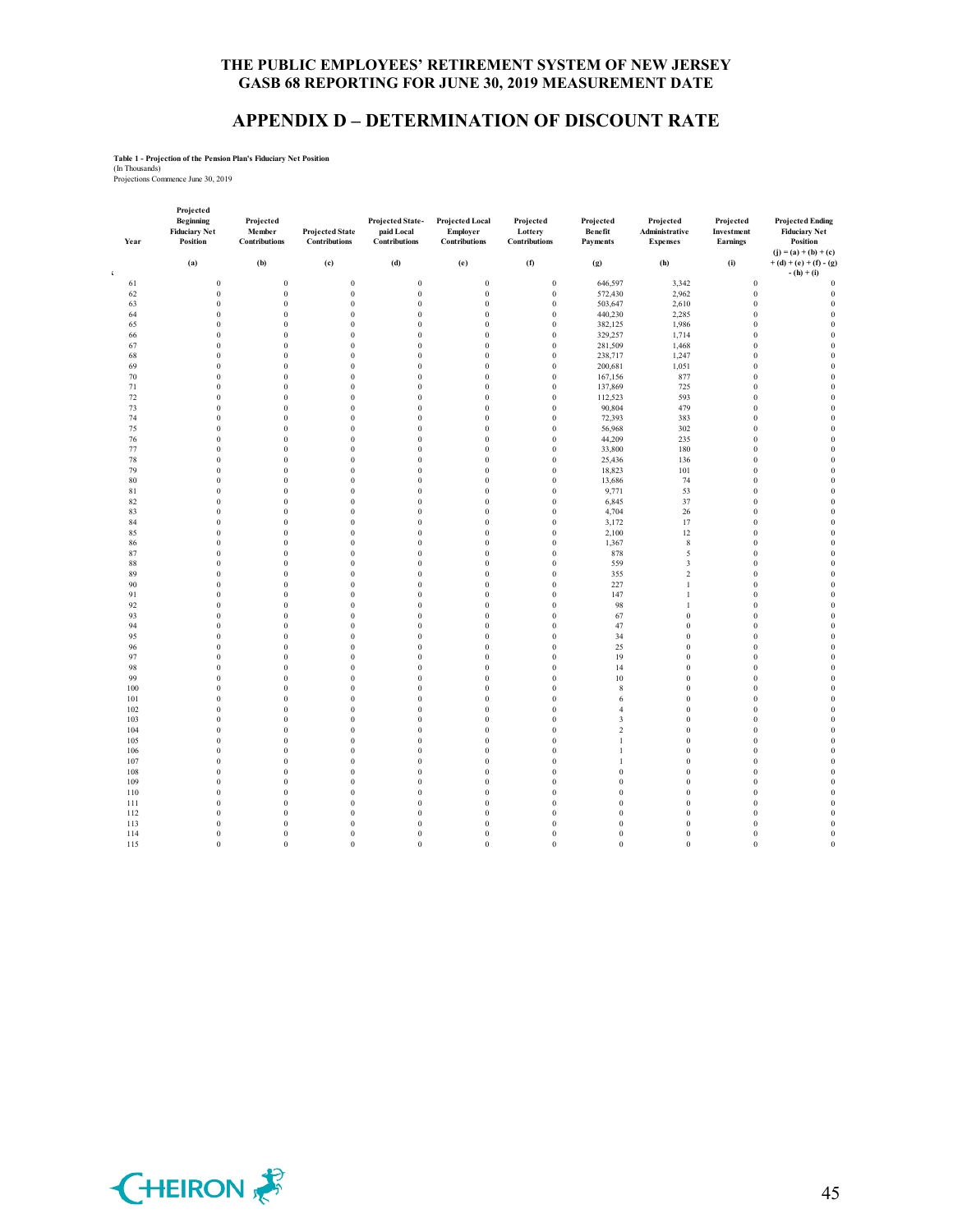### **APPENDIX D – DETERMINATION OF DISCOUNT RATE**

**Table 2 - Actuarial Present Values of Projected Benefit Payments**

(In Thousands)

Projections Commence June 30, 2019

\* From Table 1 - Projection of the Pension Plan's Fiduciary Net Position, column (a) \*\* From Table 1 - Projection of the Pension Plan's Fiduciary Net Position, column (g)

| Year           | Projected<br><b>Beginning</b><br><b>Fiduciary Net</b><br>Position* | <b>Projected Benefit</b><br><b>Payments for</b><br>current Plan<br>participants** | "Funded" Portion of<br><b>Benefit Payments</b> | "Unfunded"<br>Portion of<br>Benefit<br><b>Payments</b> | <b>Present Value of</b><br>"Funded" Benefit<br><b>Payments</b> | <b>Present Value of</b><br>"Unfunded" Benefit<br><b>Payments</b> | <b>Present Value of</b><br><b>Benefit Payments</b><br><b>Using the Single</b><br><b>Discount Rate</b> |  |
|----------------|--------------------------------------------------------------------|-----------------------------------------------------------------------------------|------------------------------------------------|--------------------------------------------------------|----------------------------------------------------------------|------------------------------------------------------------------|-------------------------------------------------------------------------------------------------------|--|
| (a)            | (b)                                                                | (c)                                                                               | (d) = (c) if (b) >= (c)                        | $(e) = (c) - (d)$                                      | $(f) = (d) /$<br>$(1+7.00\%)$ <sup>^</sup> [(a) - .5]          | $(g) = (e) /$<br>$(1+3.50\%)$ <sup>^</sup> [(a) - .5]            | $(h) = (c) /$<br>$(1+6.28\%)$ <sup>^</sup> [(a) - .5]                                                 |  |
| 1              | \$<br>28,809,086                                                   | s<br>4,425,526                                                                    | \$<br>4,425,526                                | \$<br>$\boldsymbol{0}$                                 | \$<br>4,278,318                                                | \$<br>$\boldsymbol{0}$                                           | \$<br>4,292,802                                                                                       |  |
| $\overline{c}$ | 29,096,843                                                         | 4,584,800                                                                         | 4,584,800                                      | $\boldsymbol{0}$                                       | 4,142,331                                                      | $\boldsymbol{0}$                                                 | 4,184,545                                                                                             |  |
| 3              | 29,503,724                                                         | 4,736,020                                                                         | 4,736,020                                      | $\boldsymbol{0}$                                       | 3,999,025                                                      | $\boldsymbol{0}$                                                 | 4,067,180                                                                                             |  |
| $\overline{4}$ | 29,826,271                                                         | 4,879,779                                                                         | 4,879,779                                      | $\boldsymbol{0}$                                       | 3,850,853                                                      | $\mathbf{0}$                                                     | 3,943,046                                                                                             |  |
| 5              | 30,291,015                                                         | 5,016,705                                                                         | 5,016,705                                      | $\mathbf{0}$                                           | 3,699,914                                                      | $\mathbf{0}$                                                     | 3,814,189                                                                                             |  |
| 6              | 30,665,778                                                         | 5,146,722                                                                         | 5,146,722                                      | $\boldsymbol{0}$                                       | 3,547,480                                                      | $\mathbf{0}$                                                     | 3,681,851                                                                                             |  |
| $\tau$         | 30,952,220                                                         | 5,272,376                                                                         | 5,272,376                                      | $\boldsymbol{0}$                                       | 3,396,345                                                      | $\boldsymbol{0}$                                                 | 3,548,900                                                                                             |  |
| $\,$ 8 $\,$    | 31,147,687                                                         | 5,392,029                                                                         | 5,392,029                                      | $\boldsymbol{0}$                                       | 3,246,190                                                      | $\mathbf{0}$                                                     | 3,415,007                                                                                             |  |
| 9              | 31,241,569                                                         | 5,505,283                                                                         | 5,505,283                                      | $\boldsymbol{0}$                                       | 3,097,544                                                      | $\boldsymbol{0}$                                                 | 3,280,733                                                                                             |  |
| 10             | 31,241,235                                                         | 5,611,897                                                                         | 5,611,897                                      | $\boldsymbol{0}$                                       | 2,950,963                                                      | $\mathbf{0}$                                                     | 3,146,682                                                                                             |  |
| 11             | 31,147,801                                                         | 5,710,402                                                                         | 5,710,402                                      | $\boldsymbol{0}$                                       | 2,806,319                                                      | $\boldsymbol{0}$                                                 | 3,012,740                                                                                             |  |
| 12             | 30,964,868                                                         | 5,800,241                                                                         | 5,800,241                                      | $\boldsymbol{0}$                                       | 2,663,990                                                      | $\mathbf{0}$                                                     | 2,879,341                                                                                             |  |
| 13             | 30,696,079                                                         | 5,877,722                                                                         | 5,877,722                                      | $\mathbf{0}$                                           | 2,522,968                                                      | $\mathbf{0}$                                                     | 2,745,415                                                                                             |  |
| 14             | 30,298,863                                                         | 5,943,251                                                                         | 5,943,251                                      | $\boldsymbol{0}$                                       | 2,384,202                                                      | $\mathbf{0}$                                                     | 2,612,010                                                                                             |  |
| 15             | 29,777,537                                                         | 5,994,194                                                                         | 5,994,194                                      | $\boldsymbol{0}$<br>$\mathbf{0}$                       | 2,247,326                                                      | $\boldsymbol{0}$<br>$\mathbf{0}$                                 | 2,478,754                                                                                             |  |
| 16             | 29,140,696                                                         | 6,028,439                                                                         | 6,028,439                                      | $\boldsymbol{0}$                                       | 2,112,303                                                      | $\mathbf{0}$                                                     | 2,345,630                                                                                             |  |
| 17<br>18       | 28,372,981                                                         | 6,045,142<br>6,044,170                                                            | 6,045,142<br>6,044,170                         | $\boldsymbol{0}$                                       | 1,979,585                                                      | $\boldsymbol{0}$                                                 | 2,213,161<br>2,082,069                                                                                |  |
| 19             | 27,498,961<br>26,535,436                                           | 6,025,811                                                                         | 6,025,811                                      | $\boldsymbol{0}$                                       | 1,849,782<br>1,723,517                                         | $\mathbf{0}$                                                     | 1,953,106                                                                                             |  |
| 20             | 25,497,587                                                         | 5,990,450                                                                         | 5,990,450                                      | $\boldsymbol{0}$                                       |                                                                | $\mathbf{0}$                                                     |                                                                                                       |  |
| 21             | 24,400,914                                                         | 5,937,898                                                                         | 5,937,898                                      | $\mathbf{0}$                                           | 1,601,311<br>1,483,424                                         | $\mathbf{0}$                                                     | 1,826,929<br>1,703,911                                                                                |  |
| 22             | 23,267,295                                                         | 5,870,200                                                                         | 5,870,200                                      | $\boldsymbol{0}$                                       | 1,370,571                                                      | $\mathbf{0}$                                                     | 1,584,963                                                                                             |  |
| 23             | 22,112,167                                                         | 5,790,916                                                                         | 5,790,916                                      | $\boldsymbol{0}$                                       | 1,263,608                                                      | $\mathbf{0}$                                                     | 1,471,178                                                                                             |  |
| 24             | 20,947,368                                                         | 5,706,509                                                                         | 5,706,509                                      | $\boldsymbol{0}$                                       | 1,163,729                                                      | $\mathbf{0}$                                                     | 1,364,082                                                                                             |  |
| 25             | 19,776,789                                                         | 5,615,254                                                                         | 5,615,254                                      | $\boldsymbol{0}$                                       | 1,070,205                                                      | $\mathbf{0}$                                                     | 1,262,965                                                                                             |  |
| 26             | 18,605,523                                                         | 5,516,889                                                                         | 5,516,889                                      | $\boldsymbol{0}$                                       | 982,670                                                        | $\boldsymbol{0}$                                                 | 1,167,530                                                                                             |  |
| 27             | 17,441,245                                                         | 5,415,599                                                                         | 5,415,599                                      | $\boldsymbol{0}$                                       | 901,522                                                        | $\mathbf{0}$                                                     | 1,078,381                                                                                             |  |
| 28             | 16,287,101                                                         | 5,311,518                                                                         | 5,311,518                                      | $\boldsymbol{0}$                                       | 826,351                                                        | $\boldsymbol{0}$                                                 | 995,168                                                                                               |  |
| 29             | 15,145,823                                                         | 5,207,910                                                                         | 5,207,910                                      | $\mathbf{0}$                                           | 757,226                                                        | $\mathbf{0}$                                                     | 918,106                                                                                               |  |
| 30             | 13,762,351                                                         | 5,096,699                                                                         | 5,096,699                                      | $\boldsymbol{0}$                                       | 692,576                                                        | $\boldsymbol{0}$                                                 | 845,416                                                                                               |  |
| 31             | 12,371,760                                                         | 4,970,738                                                                         | 4,970,738                                      | $\boldsymbol{0}$                                       | 631,271                                                        | $\mathbf{0}$                                                     | 775,808                                                                                               |  |
| 32             | 11,000,298                                                         | 4,741,441                                                                         | 4,741,441                                      | $\mathbf{0}$                                           | 562,758                                                        | $\mathbf{0}$                                                     | 696,299                                                                                               |  |
| 33             | 9,760,009                                                          | 4,594,369                                                                         | 4,594,369                                      | $\boldsymbol{0}$                                       | 509,628                                                        | $\mathbf{0}$                                                     | 634,838                                                                                               |  |
| 34             | 8,577,188                                                          | 4,440,110                                                                         | 4,440,110                                      | $\boldsymbol{0}$                                       | 460,296                                                        | $\boldsymbol{0}$                                                 | 577,275                                                                                               |  |
| 35             | 7,465,689                                                          | 4,278,910                                                                         | 4,278,910                                      | $\mathbf{0}$                                           | 414,565                                                        | $\mathbf{0}$                                                     | 523,449                                                                                               |  |
| 36             | 6,439,739                                                          | 4,112,528                                                                         | 4,112,528                                      | $\boldsymbol{0}$                                       | 372,379                                                        | $\mathbf{0}$                                                     | 473,371                                                                                               |  |
| 37             | 5,512,663                                                          | 3,941,861                                                                         | 3,941,861                                      | $\mathbf{0}$                                           | 333,575                                                        | $\boldsymbol{0}$                                                 | 426,920                                                                                               |  |
| 38             | 4,395,234                                                          | 3,768,344                                                                         | 3,768,344                                      | $\boldsymbol{0}$                                       | 298,029                                                        | $\boldsymbol{0}$                                                 | 384,014                                                                                               |  |
| 39             | 2,554,422                                                          | 3,593,205                                                                         | 2,554,422                                      | 1,038,783                                              | 188,807                                                        | 276,262                                                          | 344,533                                                                                               |  |
| 40             | $\boldsymbol{0}$                                                   | 3,416,918                                                                         | $\boldsymbol{0}$                               | 3,416,918                                              | $\boldsymbol{0}$                                               | 877,992                                                          | 308,273                                                                                               |  |
| 41             | $\boldsymbol{0}$                                                   | 3,240,939                                                                         | $\boldsymbol{0}$                               | 3,240,939                                              | $\boldsymbol{0}$                                               | 804,612                                                          | 275,121                                                                                               |  |
| 42             | $\boldsymbol{0}$                                                   | 3,066,728                                                                         | $\mathbf{0}$                                   | 3,066,728                                              | $\boldsymbol{0}$                                               | 735,615                                                          | 244,951                                                                                               |  |
| 43             | $\bf{0}$                                                           | 2,895,020                                                                         | $\mathbf{0}$                                   | 2,895,020                                              | $\bf{0}$                                                       | 670,945                                                          | 217,574                                                                                               |  |
| 44             | $\boldsymbol{0}$                                                   | 2,727,042                                                                         | $\mathbf{0}$                                   | 2,727,042                                              | $\bf{0}$                                                       | 610,642                                                          | 192,841                                                                                               |  |
| 45             | $\boldsymbol{0}$                                                   | 2,563,058                                                                         | $\bf{0}$                                       | 2,563,058                                              | $\boldsymbol{0}$                                               | 554,514                                                          | 170,537                                                                                               |  |
| 46             | $\boldsymbol{0}$                                                   | 2,403,837                                                                         | $\mathbf{0}$                                   | 2,403,837                                              | $\bf{0}$                                                       | 502,480                                                          | 150,493                                                                                               |  |
| 47             | $\boldsymbol{0}$                                                   | 2,249,526                                                                         | $\boldsymbol{0}$                               | 2,249,526                                              | $\boldsymbol{0}$                                               | 454,323                                                          | 132,512                                                                                               |  |
| 48             | $\theta$                                                           | 2,100,441                                                                         | $\theta$                                       | 2,100,441                                              | $\theta$                                                       | 409,868                                                          | 116,420                                                                                               |  |
| 49             | $\boldsymbol{0}$                                                   | 1,956,559                                                                         | $\boldsymbol{0}$                               | 1,956,559                                              | $\boldsymbol{0}$                                               | 368,881                                                          | 102,038                                                                                               |  |
| 50             | $\boldsymbol{0}$                                                   | 1,817,933                                                                         | $\boldsymbol{0}$                               | 1,817,933                                              | $\boldsymbol{0}$                                               | 331,154                                                          | 89,207                                                                                                |  |
| 51             | $\boldsymbol{0}$                                                   | 1,684,597                                                                         | $\boldsymbol{0}$                               | 1,684,597                                              | $\boldsymbol{0}$                                               | 296,489                                                          | 77,780                                                                                                |  |
| 52             | $\boldsymbol{0}$                                                   | 1,556,567                                                                         | $\boldsymbol{0}$                               | 1,556,567                                              | $\boldsymbol{0}$                                               | 264,691                                                          | 67,623                                                                                                |  |
| 53             | $\boldsymbol{0}$                                                   | 1,433,864                                                                         | $\boldsymbol{0}$                               | 1,433,864                                              | $\boldsymbol{0}$                                               | 235,581                                                          | 58,612                                                                                                |  |
| 54             | $\boldsymbol{0}$                                                   | 1,316,569                                                                         | $\boldsymbol{0}$                               | 1,316,569                                              | $\boldsymbol{0}$                                               | 208,995                                                          | 50,637                                                                                                |  |
| 55             | $\boldsymbol{0}$<br>$\boldsymbol{0}$                               | 1,204,675                                                                         | $\boldsymbol{0}$<br>$\boldsymbol{0}$           | 1,204,675                                              | $\boldsymbol{0}$<br>$\boldsymbol{0}$                           | 184,766                                                          | 43,596                                                                                                |  |
| 56<br>57       | $\boldsymbol{0}$                                                   | 1,098,179                                                                         | $\boldsymbol{0}$                               | 1,098,179<br>997,087                                   | $\boldsymbol{0}$                                               | 162,736                                                          | 37,394                                                                                                |  |
| 58             | $\boldsymbol{0}$                                                   | 997,087<br>901,389                                                                | $\boldsymbol{0}$                               | 901,389                                                | $\boldsymbol{0}$                                               | 142,759<br>124,693                                               | 31,946<br>27,174                                                                                      |  |
| 59             | $\boldsymbol{0}$                                                   | 811,074                                                                           | $\boldsymbol{0}$                               | 811,074                                                | $\boldsymbol{0}$                                               | 108,405                                                          | 23,006                                                                                                |  |
| 60             | $\boldsymbol{0}$                                                   | 726,148                                                                           | $\boldsymbol{0}$                               | 726,148                                                | $\boldsymbol{0}$                                               | 93,772                                                           | 19,380                                                                                                |  |
|                |                                                                    |                                                                                   |                                                |                                                        |                                                                |                                                                  |                                                                                                       |  |

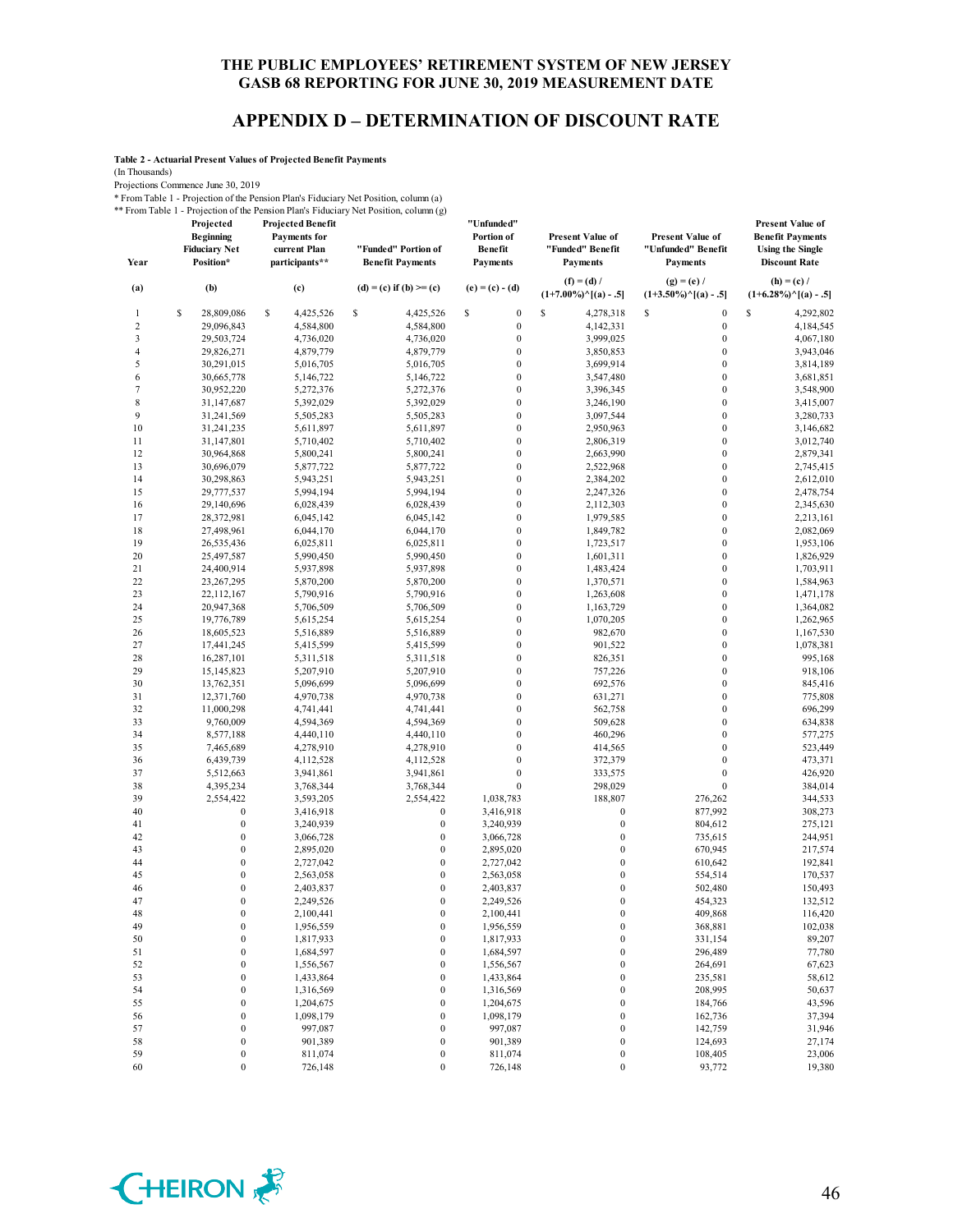## **APPENDIX D – DETERMINATION OF DISCOUNT RATE**

**Table 2 - Actuarial Present Values of Projected Benefit Payments**

(In Thousands)

Projections Commence June 30, 2019

\* From Table 1 - Projection of the Pension Plan's Fiduciary Net Position, column (a)

\*\* From Table 1 - Projection of the Pension Plan's Fiduciary Net Position, column (g) **Projected Projected Benefit "Unfunded"** 

| Year     | <b>Beginning</b><br><b>Fiduciary Net</b><br>Position* | <b>Payments</b> for<br>current Plan<br>participants** | "Funded" Portion of<br><b>Benefit Payments</b> | Portion of<br>Benefit<br><b>Payments</b> | <b>Present Value of</b><br>"Funded" Benefit<br>Payments | <b>Present Value of</b><br>"Unfunded" Benefit<br>Payments | <b>Benefit Payments</b><br><b>Using the Single</b><br><b>Discount Rate</b> |
|----------|-------------------------------------------------------|-------------------------------------------------------|------------------------------------------------|------------------------------------------|---------------------------------------------------------|-----------------------------------------------------------|----------------------------------------------------------------------------|
| (a)      | (b)                                                   | (c)                                                   | $(d) = (c)$ if $(b) >= (c)$                    | $(e) = (c) - (d)$                        | $(f) = (d) /$<br>$(1+7.00\%)$ <sup>^</sup> [(a) - .5]   | $(g) = (e) /$<br>$(1+3.50\%)$ <sup>^</sup> [(a) - .5]     | $(h) = (c) /$<br>$(1+6.28\%)$ <sup>^</sup> [(a) - .5]                      |
| 61       | $\boldsymbol{0}$                                      | 646,597                                               | $\boldsymbol{0}$                               | 646,597                                  | $\boldsymbol{0}$                                        | 80,676                                                    | 16,238                                                                     |
| 62       | $\boldsymbol{0}$                                      | 572,430                                               | $\boldsymbol{0}$                               | 572,430                                  | $\boldsymbol{0}$                                        | 69,007                                                    | 13,526                                                                     |
| 63       | $\boldsymbol{0}$                                      | 503,647                                               | $\boldsymbol{0}$                               | 503,647                                  | $\boldsymbol{0}$                                        | 58,662                                                    | 11,197                                                                     |
| 64       | $\boldsymbol{0}$                                      | 440,230                                               | $\mathbf{0}$                                   | 440,230                                  | $\bf{0}$                                                | 49,541                                                    | 9,209                                                                      |
| 65       | $\boldsymbol{0}$                                      | 382,125                                               | $\boldsymbol{0}$                               | 382,125                                  | $\boldsymbol{0}$                                        | 41,548                                                    | 7,521                                                                      |
| 66       | $\boldsymbol{0}$                                      | 329,257                                               | $\boldsymbol{0}$                               | 329,257                                  | $\boldsymbol{0}$                                        | 34,589                                                    | 6,098                                                                      |
| 67       | $\boldsymbol{0}$                                      | 281,509                                               | $\boldsymbol{0}$                               | 281,509                                  | $\boldsymbol{0}$                                        | 28,573                                                    | 4,906                                                                      |
| 68       | $\boldsymbol{0}$                                      | 238,717                                               | $\boldsymbol{0}$                               | 238,717                                  | $\bf{0}$                                                | 23,410                                                    | 3,914                                                                      |
| 69       | $\boldsymbol{0}$                                      | 200,681                                               | $\boldsymbol{0}$                               | 200,681                                  | $\bf{0}$                                                | 19,015                                                    | 3,096                                                                      |
| 70       | $\boldsymbol{0}$                                      | 167,156                                               | $\boldsymbol{0}$                               | 167,156                                  | $\boldsymbol{0}$                                        | 15,303                                                    | 2,426                                                                      |
| 71       | $\boldsymbol{0}$                                      | 137,869                                               | $\boldsymbol{0}$                               | 137,869                                  | $\boldsymbol{0}$                                        | 12,195                                                    | 1,883                                                                      |
| 72<br>73 | $\mathbf{0}$<br>$\boldsymbol{0}$                      | 112,523<br>90,804                                     | $\mathbf{0}$                                   | 112,523<br>90,804                        | $\overline{0}$<br>$\bf{0}$                              | 9,616                                                     | 1,446<br>1,098                                                             |
| 74       | $\boldsymbol{0}$                                      | 72,393                                                | 0<br>$\boldsymbol{0}$                          | 72,393                                   | $\boldsymbol{0}$                                        | 7,498<br>5,775                                            | 824                                                                        |
| 75       | $\boldsymbol{0}$                                      | 56,968                                                | $\boldsymbol{0}$                               | 56,968                                   | $\boldsymbol{0}$                                        | 4,391                                                     | 610                                                                        |
| 76       | $\boldsymbol{0}$                                      | 44,209                                                | $\mathbf{0}$                                   | 44,209                                   | $\boldsymbol{0}$                                        | 3,292                                                     | 445                                                                        |
| 77       | $\boldsymbol{0}$                                      | 33,800                                                | $\mathbf{0}$                                   | 33,800                                   | $\mathbf{0}$                                            | 2,432                                                     | 320                                                                        |
| 78       | $\boldsymbol{0}$                                      | 25,436                                                | $\boldsymbol{0}$                               | 25,436                                   | $\mathbf{0}$                                            | 1,768                                                     | 227                                                                        |
| 79       | $\boldsymbol{0}$                                      | 18,823                                                | 0                                              | 18,823                                   | $\boldsymbol{0}$                                        | 1,264                                                     | 158                                                                        |
| 80       | $\boldsymbol{0}$                                      | 13,686                                                | $\boldsymbol{0}$                               | 13,686                                   | $\boldsymbol{0}$                                        | 888                                                       | 108                                                                        |
| 81       | $\boldsymbol{0}$                                      | 9,771                                                 | $\boldsymbol{0}$                               | 9,771                                    | $\boldsymbol{0}$                                        | 613                                                       | 73                                                                         |
| 82       | $\boldsymbol{0}$                                      | 6,845                                                 | $\boldsymbol{0}$                               | 6,845                                    | $\boldsymbol{0}$                                        | 415                                                       | 48                                                                         |
| 83       | $\boldsymbol{0}$                                      | 4,704                                                 | $\boldsymbol{0}$                               | 4,704                                    | $\boldsymbol{0}$                                        | 275                                                       | 31                                                                         |
| 84       | $\boldsymbol{0}$                                      | 3,172                                                 | $\boldsymbol{0}$                               | 3,172                                    | $\boldsymbol{0}$                                        | 179                                                       | 20                                                                         |
| 85       | $\boldsymbol{0}$                                      | 2,100                                                 | 0                                              | 2,100                                    | $\mathbf{0}$                                            | 115                                                       | 12                                                                         |
| 86       | $\boldsymbol{0}$                                      | 1,367                                                 | $\boldsymbol{0}$                               | 1,367                                    | $\boldsymbol{0}$                                        | 72                                                        | $\boldsymbol{7}$                                                           |
| 87       | $\boldsymbol{0}$                                      | 878                                                   | $\boldsymbol{0}$                               | 878                                      | $\boldsymbol{0}$                                        | 45                                                        | 5                                                                          |
| 88       | $\boldsymbol{0}$                                      | 559                                                   | $\boldsymbol{0}$                               | 559                                      | $\boldsymbol{0}$                                        | 28                                                        | $\mathfrak z$                                                              |
| 89       | $\boldsymbol{0}$                                      | 355                                                   | $\boldsymbol{0}$                               | 355                                      | $\boldsymbol{0}$                                        | 17                                                        | $\overline{\mathbf{c}}$                                                    |
| 90       | $\boldsymbol{0}$                                      | 227                                                   | $\boldsymbol{0}$                               | 227                                      | $\boldsymbol{0}$                                        | 10                                                        | $\,1$                                                                      |
| 91       | $\mathbf{0}$                                          | 147                                                   | $\mathbf{0}$                                   | 147                                      | $\mathbf{0}$                                            | $\tau$                                                    | $\mathbf{1}$                                                               |
| 92       | $\boldsymbol{0}$                                      | 98                                                    | $\boldsymbol{0}$                               | 98                                       | $\mathbf{0}$                                            | $\overline{4}$                                            | $\boldsymbol{0}$                                                           |
| 93       | $\boldsymbol{0}$                                      | 67                                                    | $\mathbf{0}$                                   | 67                                       | $\boldsymbol{0}$                                        | 3                                                         | $\boldsymbol{0}$                                                           |
| 94       | $\boldsymbol{0}$                                      | 47                                                    | $\boldsymbol{0}$                               | 47                                       | $\mathbf{0}$                                            | $\overline{c}$                                            | $\boldsymbol{0}$                                                           |
| 95<br>96 | $\boldsymbol{0}$<br>$\boldsymbol{0}$                  | 34<br>25                                              | $\boldsymbol{0}$<br>$\boldsymbol{0}$           | 34<br>25                                 | $\mathbf{0}$<br>$\mathbf{0}$                            | $\mathbf{1}$<br>$\mathbf{1}$                              | $\boldsymbol{0}$                                                           |
| 97       | $\mathbf{0}$                                          | 19                                                    | $\mathbf{0}$                                   | 19                                       | $\overline{0}$                                          | 1                                                         | $\boldsymbol{0}$<br>$\boldsymbol{0}$                                       |
| 98       | $\boldsymbol{0}$                                      | 14                                                    | $\boldsymbol{0}$                               | 14                                       | $\boldsymbol{0}$                                        | $\mathbf{0}$                                              | $\boldsymbol{0}$                                                           |
| 99       | $\boldsymbol{0}$                                      | 10                                                    | $\mathbf{0}$                                   | 10                                       | $\boldsymbol{0}$                                        | $\mathbf{0}$                                              | $\boldsymbol{0}$                                                           |
| 100      | $\boldsymbol{0}$                                      | 8                                                     | $\boldsymbol{0}$                               | $\,$ 8 $\,$                              | $\overline{0}$                                          | $\mathbf{0}$                                              | $\boldsymbol{0}$                                                           |
| 101      | $\boldsymbol{0}$                                      | $\epsilon$                                            | $\boldsymbol{0}$                               | 6                                        | $\boldsymbol{0}$                                        | $\bf{0}$                                                  | $\boldsymbol{0}$                                                           |
| 102      | $\boldsymbol{0}$                                      | $\overline{4}$                                        | $\boldsymbol{0}$                               | $\overline{4}$                           | $\mathbf{0}$                                            | $\mathbf{0}$                                              | $\boldsymbol{0}$                                                           |
| 103      | $\boldsymbol{0}$                                      | 3                                                     | $\boldsymbol{0}$                               | $\sqrt{3}$                               | $\boldsymbol{0}$                                        | $\boldsymbol{0}$                                          | $\boldsymbol{0}$                                                           |
| 104      | $\mathbf{0}$                                          | $\overline{c}$                                        | $\mathbf{0}$                                   | $\overline{c}$                           | $\overline{0}$                                          | $\mathbf{0}$                                              | $\boldsymbol{0}$                                                           |
| 105      | $\boldsymbol{0}$                                      | $\,1\,$                                               | $\boldsymbol{0}$                               | $\mathbf{1}$                             | $\mathbf{0}$                                            | $\bf{0}$                                                  | $\boldsymbol{0}$                                                           |
| 106      | $\boldsymbol{0}$                                      | $\mathbf{1}$                                          | $\boldsymbol{0}$                               | 1                                        | $\boldsymbol{0}$                                        | $\bf{0}$                                                  | $\boldsymbol{0}$                                                           |
| 107      | $\boldsymbol{0}$                                      | $\,1\,$                                               | $\boldsymbol{0}$                               | $\mathbf{1}$                             | $\boldsymbol{0}$                                        | $\mathbf{0}$                                              | $\boldsymbol{0}$                                                           |
| 108      | $\boldsymbol{0}$                                      | $\boldsymbol{0}$                                      | $\boldsymbol{0}$                               | $\boldsymbol{0}$                         | $\boldsymbol{0}$                                        | $\boldsymbol{0}$                                          | $\boldsymbol{0}$                                                           |
| 109      | $\boldsymbol{0}$                                      | $\boldsymbol{0}$                                      | $\boldsymbol{0}$                               | $\boldsymbol{0}$                         | $\boldsymbol{0}$                                        | $\mathbf{0}$                                              | $\boldsymbol{0}$                                                           |
| 110      | $\boldsymbol{0}$                                      | $\mathbf{0}$                                          | $\mathbf{0}$                                   | $\mathbf{0}$                             | $\overline{0}$                                          | $\mathbf{0}$                                              | $\boldsymbol{0}$                                                           |
| 111      | $\boldsymbol{0}$                                      | $\mathbf{0}$                                          | $\boldsymbol{0}$                               | $\boldsymbol{0}$                         | $\mathbf{0}$                                            | $\boldsymbol{0}$                                          | $\boldsymbol{0}$                                                           |
| 112      | $\boldsymbol{0}$                                      | $\mathbf{0}$                                          | $\boldsymbol{0}$                               | $\boldsymbol{0}$                         | $\mathbf{0}$                                            | $\mathbf{0}$                                              | $\bf{0}$                                                                   |
| 113      | $\boldsymbol{0}$                                      | $\boldsymbol{0}$                                      | $\boldsymbol{0}$                               | $\boldsymbol{0}$                         | $\boldsymbol{0}$                                        | $\boldsymbol{0}$                                          | $\boldsymbol{0}$                                                           |
| 114      | $\boldsymbol{0}$                                      | $\boldsymbol{0}$                                      | $\boldsymbol{0}$                               | $\boldsymbol{0}$                         | $\boldsymbol{0}$                                        | $\boldsymbol{0}$                                          | $\boldsymbol{0}$                                                           |
| 115      | $\boldsymbol{0}$                                      | $\mathbf{0}$                                          | $\boldsymbol{0}$                               | $\mathbf{0}$                             | $\boldsymbol{0}$                                        | $\boldsymbol{0}$                                          | $\boldsymbol{0}$                                                           |
|          |                                                       |                                                       |                                                |                                          | 72.383.456<br>S                                         | 8,891,409<br>S                                            | 81.274.865<br>S                                                            |



**Present Value of**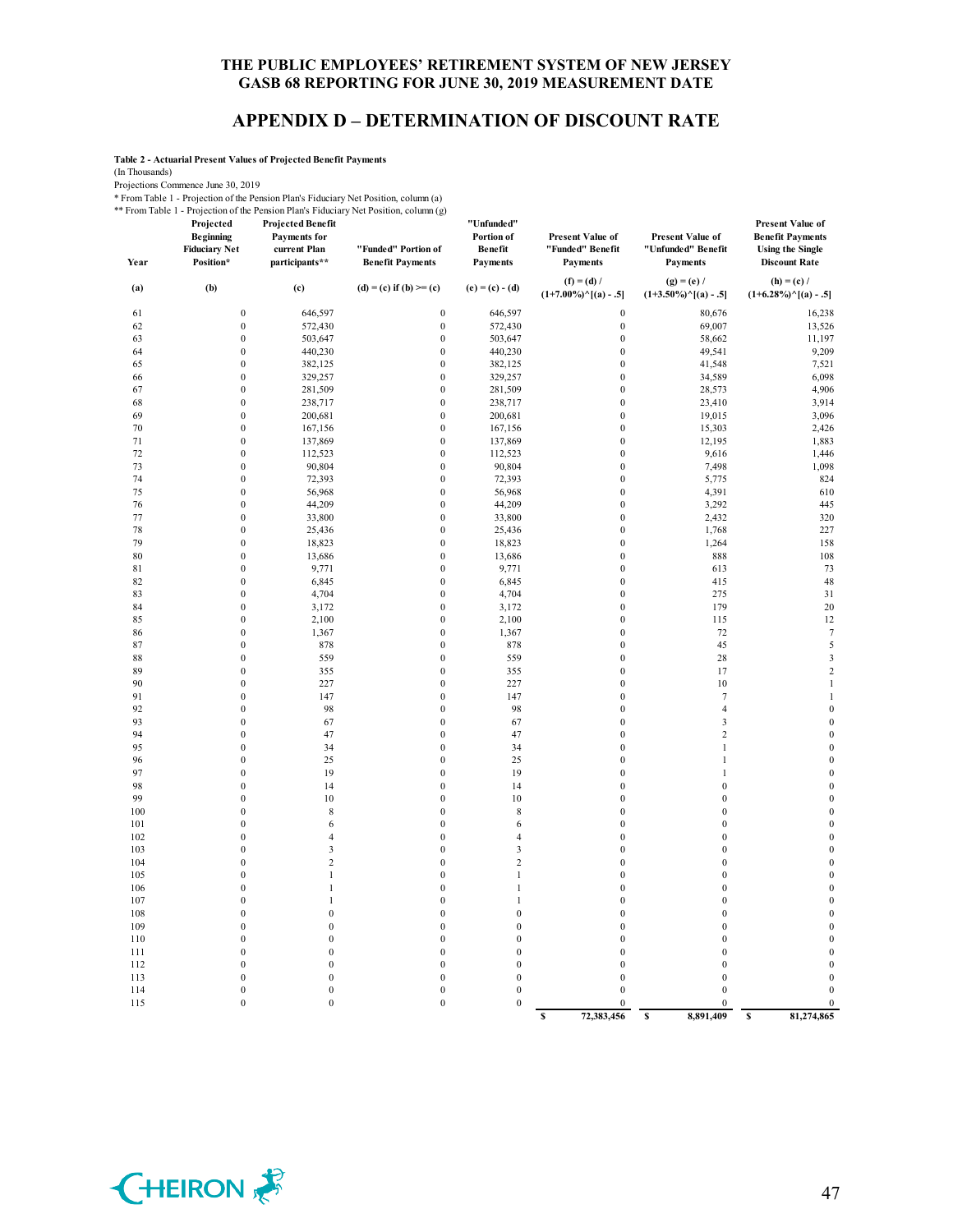## **APPENDIX E – GLOSSARY OF TERMS**

### **1. Actuarially Determined Contribution**

A target or recommended contribution for the reporting period, determined in conformity with Actuarial Standards of Practice based on the most recent measurement available when the contribution for the reporting period was adopted.

## **2. Actuarial Valuation Date**

The date as of which an actuarial valuation is performed. This date may be up to 24 months prior to the measurement date and up to 30 months prior to the employer's reporting date.

#### **3. Deferred Inflow of Resources**

An acquisition of net assets by a government employer that is applicable to a future reporting period. In the context of GASB 68, these are experience gains on the Total Pension Liability, assumption changes reducing the Total Pension Liability, or investment gains that are recognized in future reporting periods.

## **4. Deferred Outflow of Resources**

A consumption of net assets by a government employer that is applicable to a future reporting period. In the context of GASB 68, these are experience losses on the Total Pension Liability, assumption changes increasing the Total Pension Liability, or investment losses that are recognized in future reporting periods.

#### **5. Entry Age Actuarial Cost Method**

The actuarial cost method required for GASB 68 calculations. Under this method, the actuarial present value of the projected benefits of each individual included in an actuarial valuation is allocated on a level basis over the earnings of the individual between entry age and assumed exit ages. The portion of this actuarial present value allocated to a valuation year is called the Service Cost. The portion of this actuarial present value not provided for at a valuation date by the actuarial present value of future service costs is called the Total Pension Liability.

#### **6. Measurement Date**

The date as of which the Total Pension Liability and Plan Fiduciary Net Position are measured. The Total Pension Liability may be projected from the Actuarial Valuation Date to the Measurement Date. The Measurement Date must be the same as the Reporting Date for the plan.